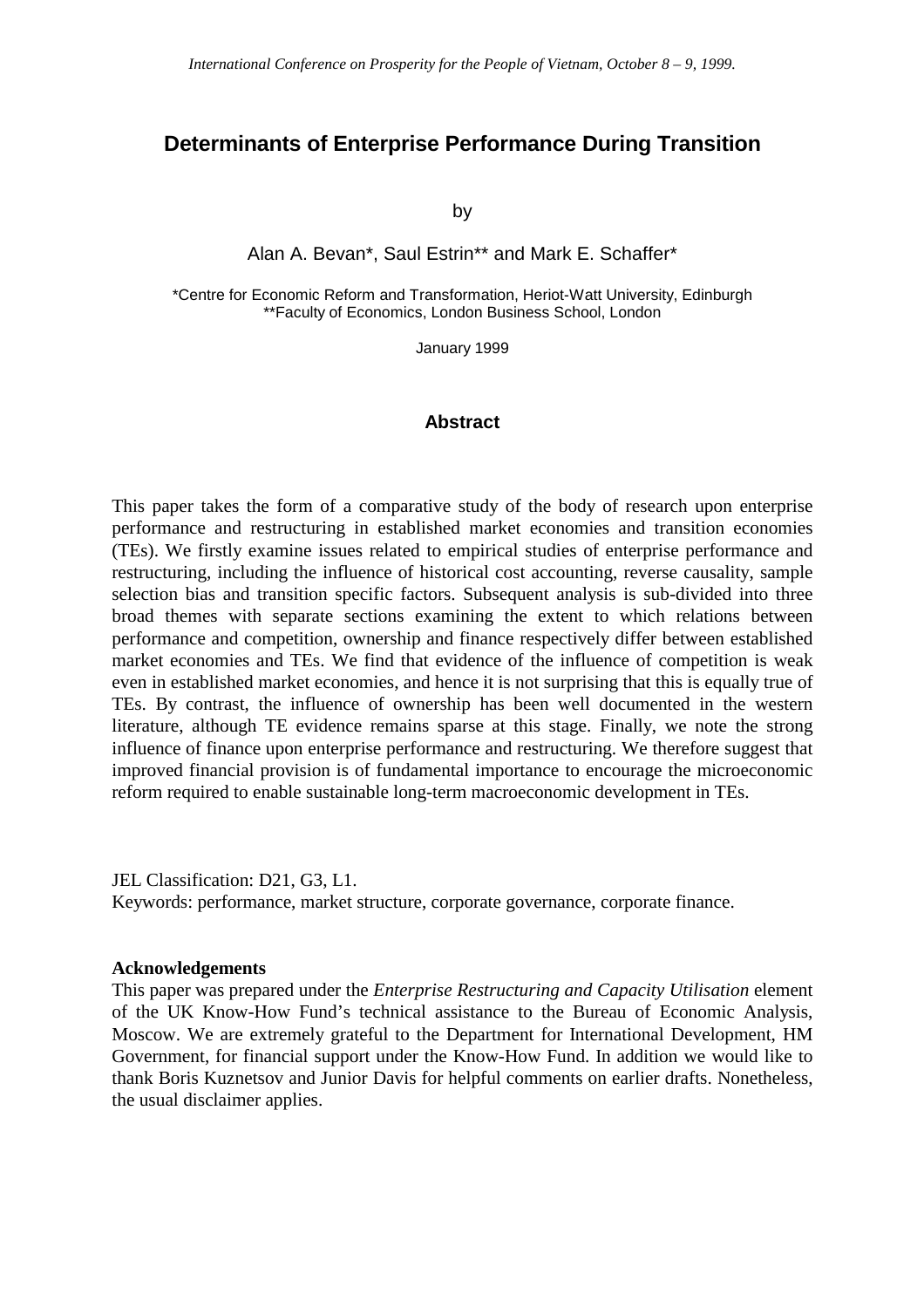# **1. Introduction**

To date much of the analysis of economies undergoing transition has focused upon macroeconomic developments, particularly macroeconomic stabilisation, in part because most progress has occurred in this area. However, recent developments suggest that macroeconomic stability may be difficult to sustain in transition economies (TEs) without underlying microeconomic reforms to improve enterprise performance and efficiency. Whilst privatisation has contributed to reform at the microeconomic level, evidence has emerged which suggests that this is a necessary but not sufficient condition for successful microeconomic development.

This paper reviews the current body of knowledge of the factors which influence enterprise performance and restructuring. Each of sections 2 to 5 are divided into two subsections; the first subsection examines the theoretical background and Western experience of the area under consideration, whilst the second examines application of Western theory to, and evidence from, the TEs. Section 2 begins by examining the development of enterprise performance indicators and their application in studies of Western enterprise performance and restructuring, before considering how these should best be applied to TEs. Section 3 then considers the relation between performance, restructuring and competition, whilst sections 4 and 5 analyse that between performance, restructuring and ownership, and performance, restructuring and financing respectively. Section 6 concludes.

## **2. Enterprise performance and restructuring**

#### **2.1. Theory and Western evidence**

 $\overline{a}$ 

The concepts of enterprise performance and restructuring are relatively fluid, and therefore any analysis which attempts to elucidate determining factors must firstly establish relevant indicators. Typically, one would consider that improvements in firm performance would be reflected by such factors as increased profitability, efficiency improvements, and possibly increased output, whilst restructuring would be reflected by such factors as investment spending on fixed capital and/or assets<sup>1</sup>. However, of these, the wealth of literature that has emerged which analyses Western market economies has traditionally focused upon measures of enterprise profitability and efficiency.

At the simplest level, we may define profitability as in equation (1) below:

$$
\Pi = p \cdot x - \left[ rK + wL + p_m M \right] \tag{1}
$$

where *K*, *L* and *M* represent capital, labour and material inputs respectively, with *r* representing the cost of capital, *w*, the wage rate and  $p_m$ , the price of the material input. Output  $(x)$  is defined by the general production function:

$$
x = A \cdot f(K, L, M) \tag{2}
$$

 $1$  Capital expenditure may be considered to be a possible measurement of long-run restructuring behaviour on the part of the enterprise, and thus a positive performance indicator. However, such an assessment would require that the expenditure is well focused and directed. This point is returned to below.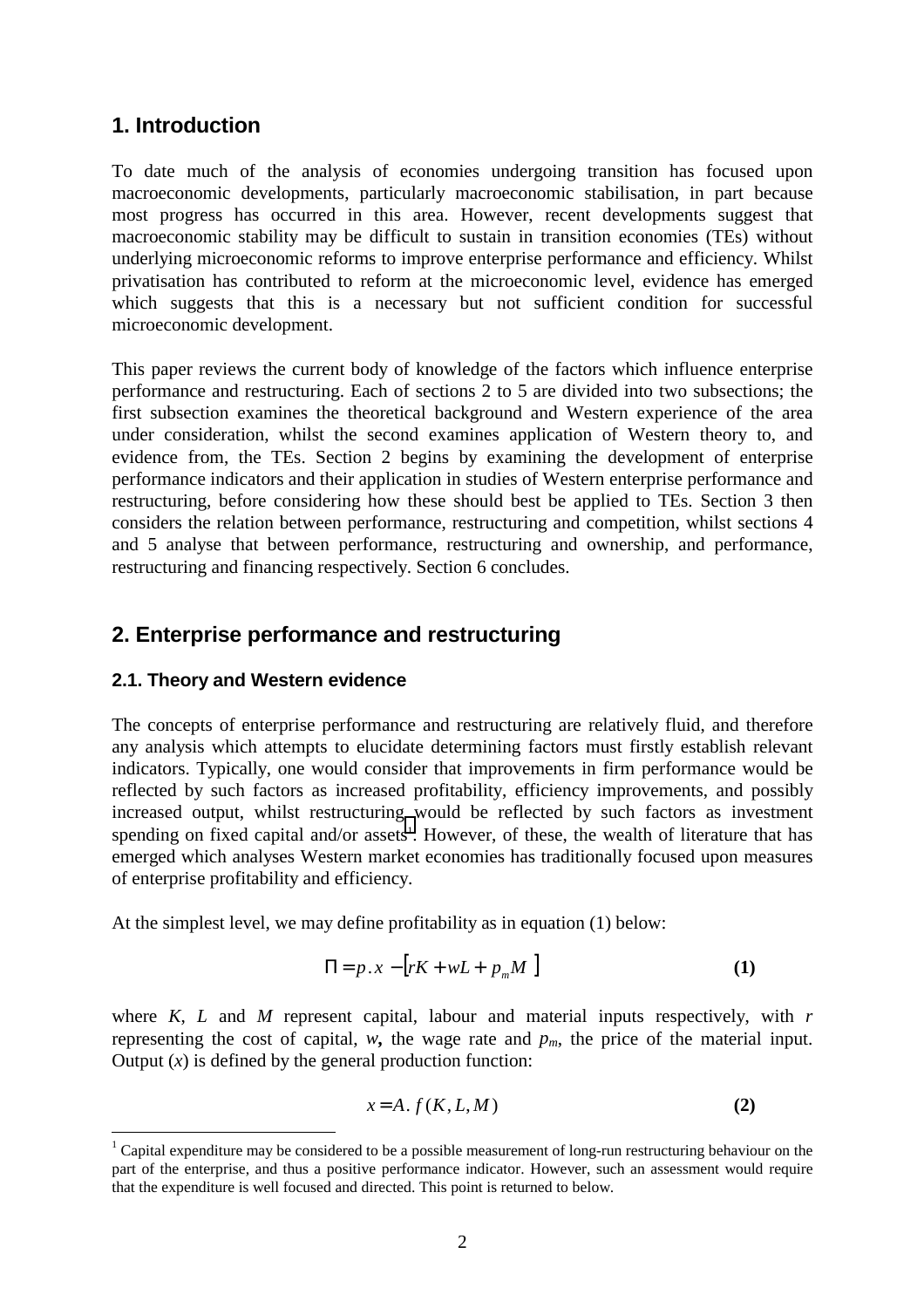and:

$$
p = p(x) \tag{3}
$$

if we assume that the firm is in less than perfect competition, and so faces a downwards sloping demand curve  $(p'(x) < 0)$ . Hence, changes in the competitive environment within which the firm operates, as reflected by changes in (3), will clearly influence performance the nature of this relation is the focus of section 3.

The majority of applied studies utilise profitability indicators related to (1) in one of two ways. The first approach is to look at the return to the total capital of the firm — the return to both equity holders and debt holders combined, i.e. the entire liability side of the balance sheet. In this case, profit is measured before deduction of interest. The standard accounting ratio to measure profitability in this case is operating profit — earnings before interest, tax and depreciation — as a percentage either of sales (the markup, ∏/*p.x*), or as a percentage of total assets (the return on assets,  $\prod/K$ ). The second approach is to look at the return accruing only to equity holders. This means that interest charges (the cost of debt) is treated as a cost. The usual accounting ratio used here is profit after interest and depreciation (but usually before tax), as a percentage of equity (the rate of return on equity).

In their comparative study of the performance of private, state owned and mixed US enterprises, Boardman and Vining (1989) use four alternative profitability measures, namely net income, return on equity, return on assets and return on sales, whilst identical indicators are used by Megginson *et al* (1994) in their study of the performance of newly privatised enterprises. As Boardman and Vining note, the nature of historical cost accounting conventions such as the treatment of depreciation, and the timing of profits and capital expenditure causes the latter three accounting ratios to differ from economic rate of return. However, in defence of such measures they cite previous research which has illustrated that such accounting ratios are sufficiently highly correlated with economic rate of return to be regarded appropriate proxies.

The correlation between profitability and efficiency may be illustrated by the fact that the general formulation in equation (2) above included a multiplicative efficiency term, which reflects total factor productivity:

$$
TFP = \frac{x}{f(K, L, M)} = A \tag{4}
$$

and hence increases in total factor productivity will result in reduced unit costs of production, so, *ceteris paribus*, increasing profits. Notably however, there are problems associated with the use of total factor productivity in applied studies owing to the difficulty of reliably measuring capital stock. Equation 4 above illustrates that calculations of total factor productivity should ideally be based upon the flow of capital services derived from the stock of capital. As the flow of capital services is unobservable, however, the market value of capital would provide the best alternative proxy; unfortunately, its historic book value rather than its current market valuation is reported in accounts. This leads Megginson *et al* (1994) to note that historical cost accounting conventions and inflation generally result in inaccurate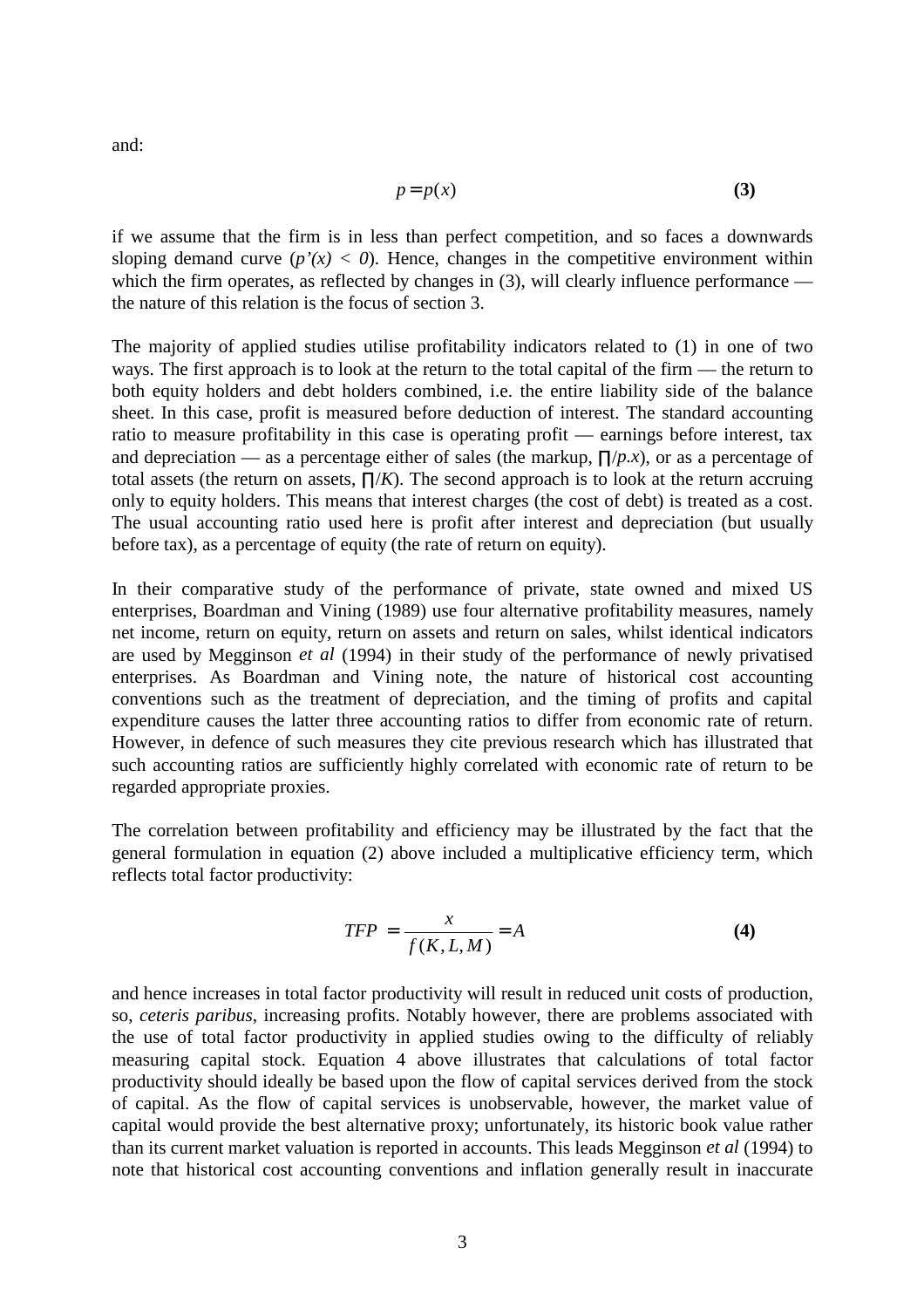measurement of the value of stock variables such as capital, and hence induce bias into measures of total factor productivity. In addition, changes in relative prices will influence the market value of capital (for example, the oil price shock of the 1970s increased the price of intermediate inputs and consequently reduced the market value of capital embodying energyintensive technology) and thus the book value of capital, which is based upon historical cost accounting, will no longer reflect the true value of capital and the flow of services it provides.

Hence rather than attempt to measure total factor productivity, most applied studies (see, for example, Boardman and Vining (1989), Megginson *et al* (1994), Vining and Boardman (1992)) examine changes in efficiency in terms of labour productivity. Given that labour productivity may be reflected as the ratio of total output (or sales) to labour employed (*x*/*L* or *p.x/L* above) its use as a measure of performance is consistent, in that it will be correlated with total factor productivity and hence profitability.

When deriving the above indicators, it was implicitly assumed that the level of capital employed (and hence the level of equity in capital) remained fixed; given that this assumption represents the traditional economic distinction between the short and long run, analysis was therefore of short-run indicators. Consequently we regard short-run restructuring behaviour to include measures which reorganise those components of the input bundle which are deemed to be variable in the short run, without influencing the level of capital employed by the firm, which narrow product lines, and so on. Whilst introducing such a distinction between shortrun and long-run restructuring behaviour however, we should stress that restructuring remains a dynamic phenomenon. These short run developments may therefore be broadly categorised as cost reduction measures, which improve the efficiency of the firm and hence increase profitability and the aforementioned performance indicators. By contrast, long-run restructuring is generally related to revenue-enhancing measures, such as changes in the internal structure of the organisation, and investment in capital, which will again lead to improved performance. Hence, when Megginson *et al* include two alternative measures of capital investment (capital expenditure to sales and total assets respectively) in their analysis, they attempt to analyse long-run restructuring measures at the enterprise level.

Whilst investment may be regarded as a prerequisite for long-run restructuring and performance, it must also be considered to be a necessary but not sufficient condition: investment spending must be well targeted to enable the future development of the enterprise. In this regard, long-run estimates of expected firm performance may be reflected by the valuation which financial markets place upon the continuation of the firm. Many Western studies have used Tobin's Q (or more precisely the 'market to book ratio' as a proxy for Q) as a measurement of expected long-run enterprise performance (see, for example, Rajan and Zingales (1995)). Tobins' Q effectively illustrates the valuation of the firm in terms of its replacement value, and is calculated as the ratio of the market value of the enterprise (value of equity plus debt) to the replacement value of the assets of the enterprise. Thus higher values of Q illustrate that the firm is considered to be more valuable as a going concern than as a collection of individual assets. Notably, however, as Tobin's Q depends upon the market valuation of the firm and hence the expectations of the financial markets, its reliability is dependent upon financial markets being fairly well developed. Furthermore, inflation has a variable impact on the market to book ratio as it will artificially reduce the book value but not the market value of capital, and hence in order to establish reliable measures of Q it is necessary that the economy under study is relatively stable at the macroeconomic level.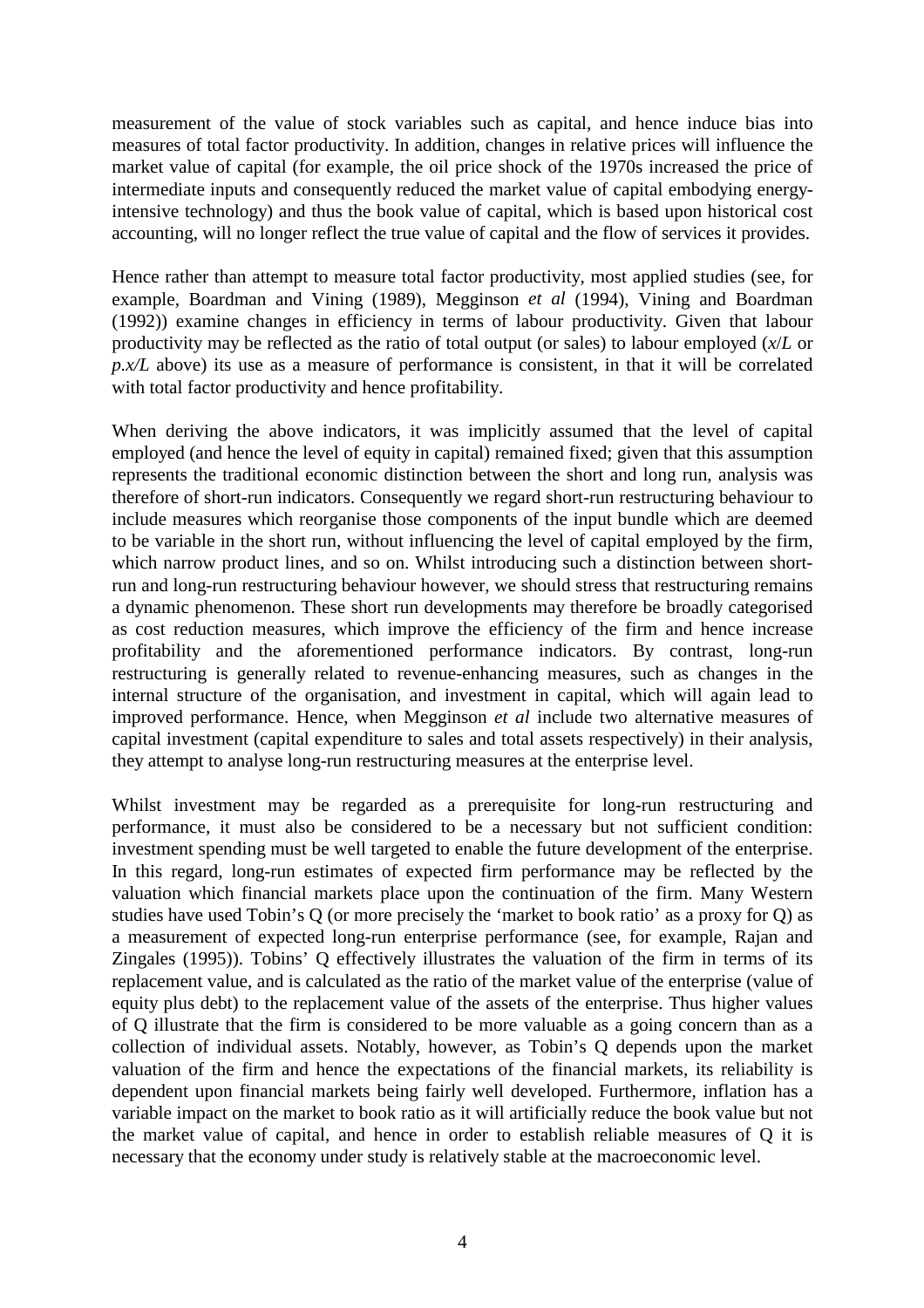A final factor relating to measured profitability can be seen by noting that in equation (1) above, we have treated  $w$ , the wage paid to labour, or more precisely, to the employees working within the firm, as exogenous and entirely market-determined. A common theme in the Western literature on wage determination and corporate governance is that this assumption is often violated — both workers and managers are often able to appropriate profits in the form of higher wages or other remuneration or rewards. In this event, although the textbook short-run profit function suggests a negative correlation between wages and profits, a positive correlation may in fact be observed, as a result of the power which insiders have to expropriate profits. Under these circumstances the causal route is reversed, to run from profits to wages. Moreover, the extent to which these 'rents' are then allocated between increased wages and employment is the subject of a large literature which examines the bargaining process and objectives of the insiders<sup>2</sup>.

Whilst we return to these issues in section 4 below when considering the relation between corporate governance and enterprise performance, here we additionally note a resulting example of the caution which may need to be exercised when interpreting empirical evidence. Rather than reflecting insider power, it may be that a measured positive correlation between wages and profits simply reflects labour quality, as firms are required to pay higher wages in order to attract more productive or skilled staff which in turn increase profits. We consider further such examples of measurement problems in the following section.

# **2.2 Enterprise Restructuring and Performance in Transition Economies**

The process of transition resulted in rapid changes in the economic milieu faced by enterprises in central and eastern Europe and the former Soviet Union. Price liberalisation and the establishment of markets for both outputs and inputs necessitated changes in the product mix of enterprises and reform of the input mix. Accordingly, the early stages of transition witnessed short-run restructuring measures, predominantly intended to reduce costs of production. Such measures included the narrowing of product lines and the rationalisation of input use, most notably displayed as labour shedding. Much of this behaviour occurred following liberalisation but prior to privatisation, as enterprise control remained in the hands of insiders (managers and workers) who sought to defend their positions.

The implications which liberalisation had for long-run restructuring hold parallels with the example of that caused by the oil price shocks of the 1970's referred to above. Rapid price liberalisation, the collapse of the CMEA in 1991, the loss of domestic demand resulting from falling real wages and the liberalisation of trade, all had huge repercussions for the return to capital earned by enterprises.

Whilst the short-run restructuring measures outlined above occurred post-liberalisation but before privatisation, as insiders engaged in defensive measures to secure their continuation, longer run restructuring was generally not instigated prior to privatisation. The state was reluctant to become involved in restructuring enterprises prior to privatisation owing to the sheer scale of the task, which would have been far larger that that required even in the Western privatisation programmes. Moreover, governments were anxious to create shareholding democracies as rapidly as possible in order to secure support for the reform process and demand for improved institutional and legal frameworks, and corporate

<sup>&</sup>lt;sup>2</sup> See, for example, Ashenfelter and Johnson (1969).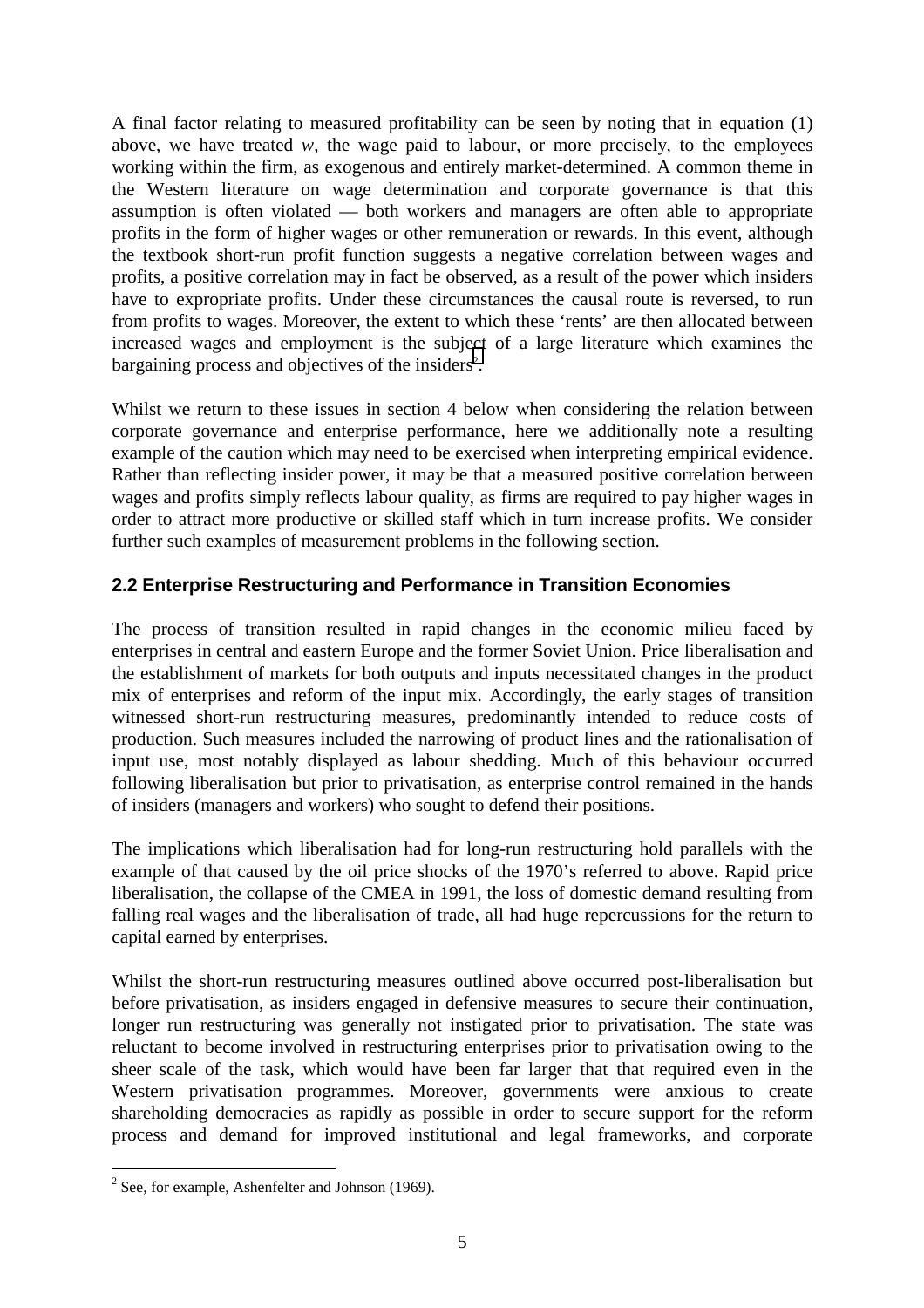governance as examined below. Furthermore, given the incumbent knowledge base, many governments felt that restructuring could be more effective and better directed if it were left to new owners.

Consequently the nature of economic reform entails that empirical measurement of performance and restructuring in TEs is subject to 'transition specific' difficulties, in addition to those common to analysis of established market economies. As noted above, given that inflation and the nature of historical cost accounting have implications for the measurement of stock variables in established Western market economies, the high and volatile rates of inflation experienced by many TEs throughout transition, together with variations in accounting standards as economies have attempted to adopt Western standards, have strong implications for analysis of enterprise performance in TEs. The difficulties associated with stock measurement are further exacerbated in a TE context owing to the difficulty of assessing the value of stocks, and especially capital stocks, inherited from the pre-reform era. As a result, most studies of enterprise performance in TEs place less emphasis upon indicators that are based on capital stock, assets or equity (the latter owing to the lack of reliability of data derived from fledgling stock markets). As discussed above, the lack of reliable stock data ensures that difficulties in establishing efficiency measures based upon total factor productivity were generally even more pronounced than in Western market economies in the past, although as the transition process has continued, the reliability has tended towards Western standards.

Claessens and Djankov (1997) attempt to circumvent the problems associated with capital stock measurement by using consumption of energy as a proxy for the flow of capital services, in order to utilise total factor productivity as a measure of the relative efficiency of state and private enterprises. Their total factor productivity calculation is performed as a two stage procedure, based upon the methodology of Basu and Fernauld (1995). At the first stage they estimate a production function of the form:

$$
\Delta y_{i,t} = \hat{\alpha}_i + \beta_L \Delta l_{i,t} + \beta_M \Delta m_{i,t} + \beta_E \Delta e_{i,t} + \hat{\varepsilon}_{i,t}
$$
\n(5)

where ∆ represents log differences between periods *t* and *t-1*, so permitting the estimation of the marginal product of each factor. Equation (5) is estimated at a 2 digit industrial level in order to permit deviations in marginal factor products between sectors. Total factor productivity growth in period *t* is then measured at the second stage as the sum of the fixed effect and regression residual:

$$
\Delta \hat{t}_{i,t} = \hat{\alpha}_{i,t} + \hat{\epsilon}_{i,t} \tag{6}
$$

Alternatively, given the preceding discussion concerning the correlation between measures of total factor productivity and labour productivity, Earle and Estrin (1998, 1997a,b, 1996) use labour productivity (output per employee) as a strong indicator of efficiency performance in TE enterprises. However, whilst rejecting assessments of total factor productivity on the grounds that capital stock data may be unreliable, there remains some question over the reliability of labour force data, as enterprises may attempt to lower their expenditure upon social security contributions by underreporting their number of employees. Nonetheless, if, as is more common, employers' social security bills are dependent on the level of wages paid to employees rather than as a lump sum per employee, such evasion will be more likely reflected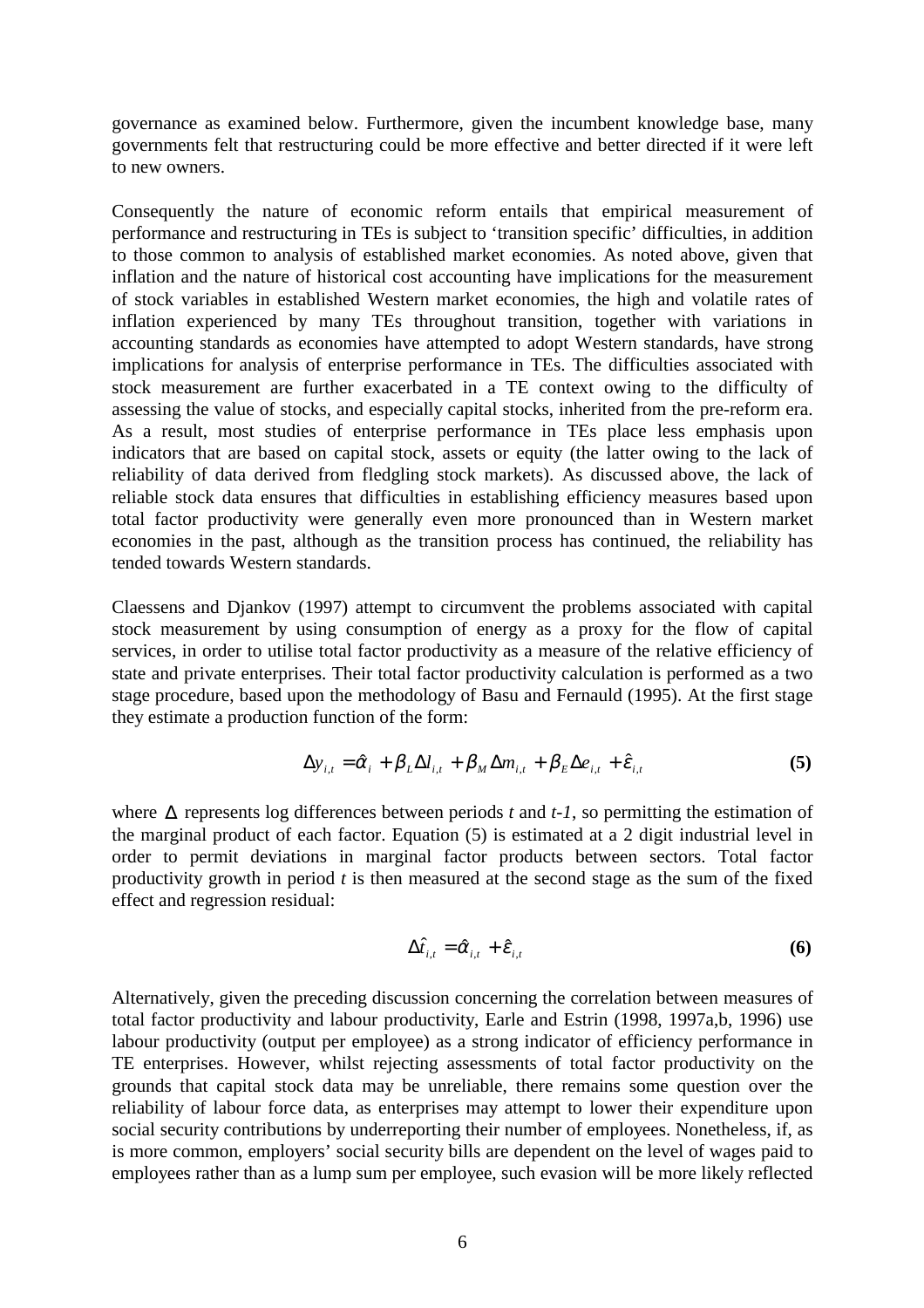by inaccurate reporting of wage rates than in the actual physical number of employees hence there will be no bias induced to measurements of labour productivity.

It is also unclear whether flow-based measurements, especially profits, are more reliable in a transition context. Levels of effective taxation significantly below official nominal rates have been well documented in many TEs, and bear testament to high degrees of tax evasion and non-compliance. Therefore incentives to underreport certain indicators, which may, for example, increase the tax liability of the enterprise are likely to introduce further bias to flow data such as profits. Consequently such flow data may therefore be biased at the level of individual enterprises, hence generating unreliable relative performance measures.

The above considerations also suggest that measures aimed at restructuring enterprise activity may be even more desirable candidates for the evaluation of enterprise performance in a TE than in an established Western economy. Earle and Estrin (1997a,b) utilise several alternative indices detailing restructuring behaviour in areas such as product market restructuring (changes in output/sale structure), employment changes (layoffs and turnover), unbundling (the change in the boundaries of the firm via mergers or de-mergers), changes in wages and compensation, and investment. The indices are in turn aggregated to form an overall restructuring index against which alternative ownership forms are compared.

As a long-run indicator, Tobin's Q has been applied to studies of more advanced TEs such as the Czech Republic (Claessens *et al* (1997), Claessens and Djankov (1998)). As the measure is dependent upon reliable stock market data and asset prices, however, it may be readily applicable only to analysis of reasonably advanced TEs, which have achieved a degree of macro-stabilisation and where stock markets have begun to function appropriately. Although recent evidence from Russia suggests that the Russian stock market is developing, it remains fledgling and the previously slow pace of macro-stabilisation suggests that estimates of Q may not be entirely reliable, particularly when one wishes to attain a time series of Q values to analyse changes in performance. Nonetheless, Perotti and Gelfer (1998) utilise the market to book ratio as a proxy for Tobins' Q in their analysis of investment performance in Russian enterprises using data from 1995 to 1996. Their findings suggest that during this period Tobin's Q was a reasonably robust explanatory variable, whereby investment undertaken by enterprises which were members of financial-industrial groups was generally found to be sensitive to the market to book ratio and hence the market valuation of the enterprise. At a more disaggregated level, Perotti and Gelfer report results which suggest that bank led groups were more sensitive to market valuation than industry-led groups.

In addition, a further useful indicator of enterprise performance and restructuring in a TE may be the extent to which the enterprise is able to compete on the world market. The liberalisation of external trade during transition began a process of opening the economies of central and eastern Europe and the former Soviet Union to compete in world trade. However, as noted above, although some countries (for example Hungary, the Czech Republic and Poland) have been able to redirect a reasonably large proportion of their trade to established market economies, the process has been made more difficult as a result of differences in product standards. The EBRD (1997) notes that even in 1997 exports from eastern Europe to the European Union (EU) were generally of lower quality than those from established market economies, and were of only slightly higher quality than goods imported by the EU from China and India.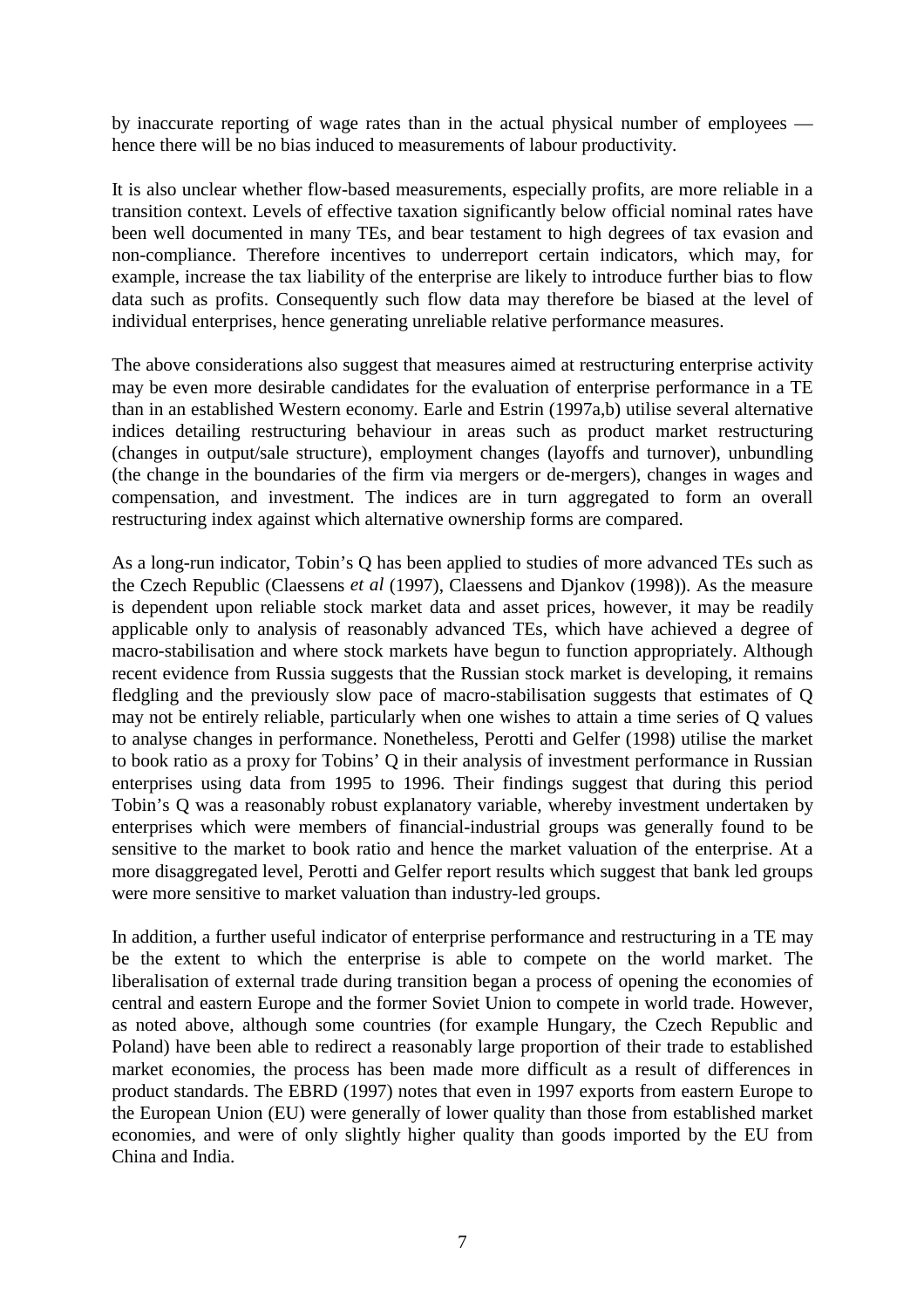Thus consideration of the proportion of sales which are exported, therefore reflecting enterprises' ability to compete on world markets, and so illustrating qualitative improvements in product quality, marketing and so on, may be a particularly useful indicator of enterprise restructuring and performance in TEs. Nonetheless, two important *caveats* apply in this instance. Firstly, changes in trade indicators may not merely reflect the realisation of factors internal to the enterprise. Instead factors external to the enterprise resulting from the industrial policy of target markets will be highly influential. For example, although the increased import penetration of the Visegrad nations into the EU market has undoubtedly been partly influenced by internal factors, the lowering of tariff and non-tariff barriers to trade throughout the pre-accession phase has been of great significance. Furthermore, even if one controls for the development of the external milieu, there may exist difficulties in establishing export sales data at the enterprise level. Frequently, enterprises do not engage in direct export trade, but may make use of trade intermediaries. Under such circumstances if one considers all sales to such an intermediary as being ultimately bound for the world market, the indicators will fail to account for the possibility that the intermediary may consume a proportion of the goods sold itself. Finally, it should be considered that cross-country analysis of trade patterns may be distorted by the size of the country under study. Trade statistics illustrate that large countries such as the USA tend to export less as a proportion of GDP than smaller countries. Thus, whilst single-country analysis will be unaffected, one should be careful to introduce country dummy variables when undertaking cross-country analysis of TEs, in order to control for the fact that countries such as Russia are likely engage in proportionally less export trade than smaller countries such as Hungary and Poland.

Having considered alternative definitions of enterprise performance, there remain considerations as to how best these measurements should be interpreted in a transition context. The analysis of performance indicators during transition is commonly criticised for applying benchmark measures which would typically be expected to prevail in Western market economies. Under transition the economy is moving from a situation with a highly distorted price vector and may not immediately gravitate to a vector which would be typical of established market economies. Thus performance indicators may not move towards Western standards immediately, but may instead follow a path which, whilst being the correct response to continued distortions in the price vector, is not gravitating towards a Western benchmark. However, we believe that this reasoning is flawed for two reasons. Firstly, if one accepts that we cannot establish a benchmark against which developments may be assessed, any analysis proceeds without a null hypothesis and thus nothing to judge developments against. Secondly, analysing changes in performance indicators does not, strictly speaking, apply Western benchmarks; rather the analysis simply focuses on changes in the relevant indicators and assumes that these indicators should be seen to improve over time.

Further interpretation and measurement difficulties arise as a result of the systemic change during transition, whereby interpretation and identification of enterprise performance is frequently hampered by problems of endogeneity and sample selection bias. A classical endogeneity, or reverse causality, problem occurs in the analysis of the effects of privatisation upon firm performance. Firms which are selected for privatisation, or selected for a particular kind of privatisation, are typically not selected purely randomly. In particular, their current or prospective performance may determine in part whether they are chosen for privatisation, and the kind of privatisation that takes place; hence there are potential difficulties when attempting to establish the role of ownership and corporate governance upon enterprise performance and restructuring, as discussed in section 4.2 below. To take a specific example,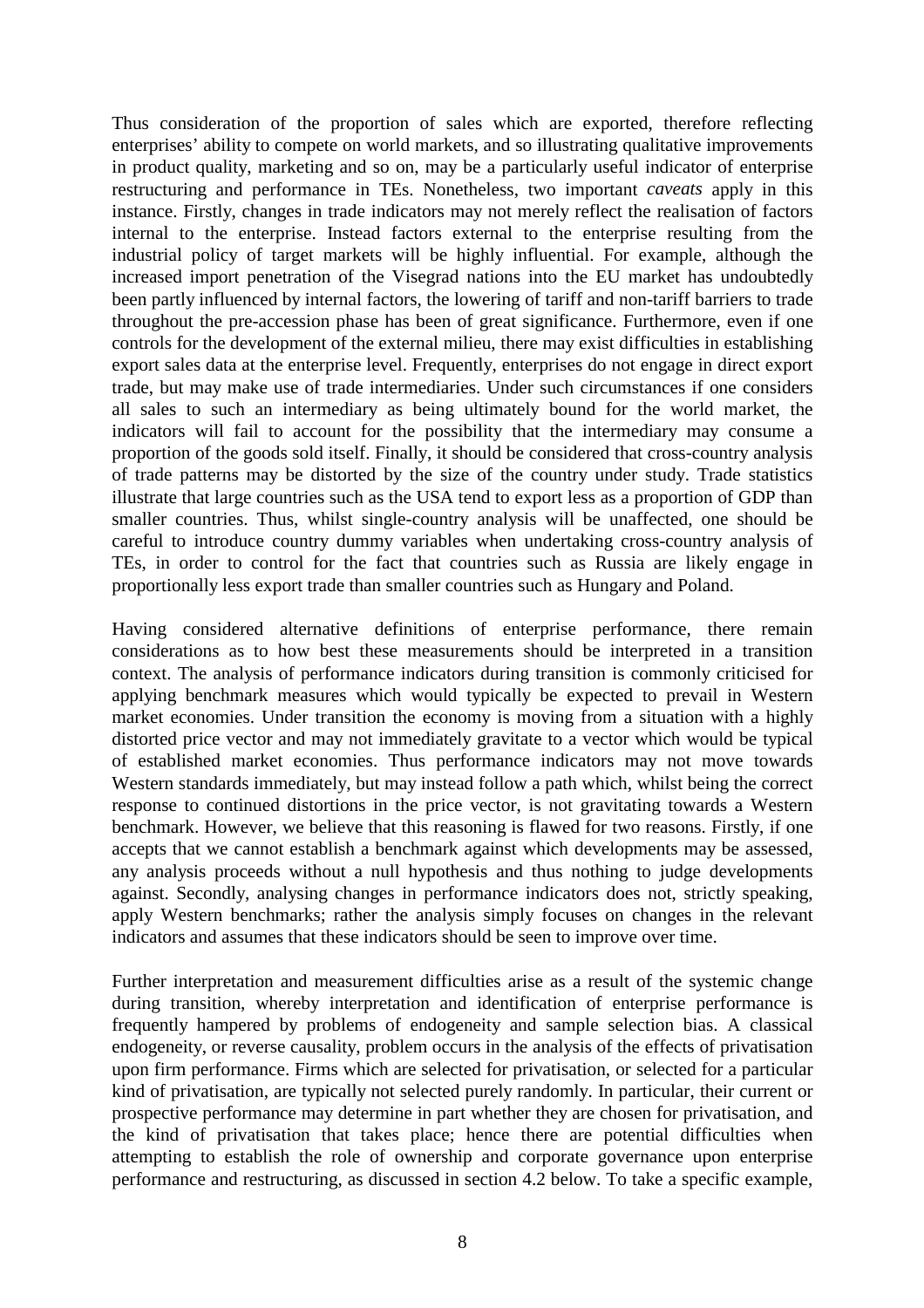Earle and Estrin (1996) find that in a sample of more than 200 Polish firms, those that are employee-owned perform moderately well. They suggest, however, that this result is driven in part by the Polish 'liquidation privatisation' programme, which allowed insiders to buy out firms and to borrow from the state to do this. In such circumstances, management and workers will chose to take their firm private only if it is worth it to do so, meaning that the firm has to have not only good long term prospects (a good investment) but good short term prospects (so it can generate enough cash to service the debt borrowed to purchase the firm). The causality in this example runs from performance to privatisation, and not necessarily the other way around. Furthermore, studies which attempt to determine the influence of foreign ownership are required to address the bias that may be induced by the nature of the privatisation process. If privatisation programmes permitted insiders to have the first option of purchasing controlling stakes in their enterprise, it may be that enterprises which remain available for purchase by foreign owners are those which perform poorly in the short term (although they must presumably have good long term prospects, otherwise foreign owners would not purchase them).

Moreover we note that it may be that the finding that new private firms are very dynamic is due to problems of sample selection and not necessarily to properties inherent in these firms. The rate of turnover (entry and exit) is quite high in the small firm sector, leading to a survivorship bias in samples of new private firms - the firms which are included in the sample are 'good firms', the 'bad firms' having exited. The higher growth rates of these firms which this selection process generates nevertheless represents a genuine economic process - entry and exit - which contributes to economic growth; however the need to control for the inherent sample selection bias, together with the reverse causality problem highlighted above are key issues in empirical studies of enterprise performance.

Overall, the preceding discussion illustrates that it is clear that there is no consensus on a single performance indicator. Each of the indicators referred to above have their respective merits and demerits. Arguably, labour productivity may be regarded as the indicator least likely to be subject to bias, however as enterprise performance during transition is reflected by many alternative forms of development, it may be wise to consider a variety of alternative indicators, both individually and as a composite restructuring index of the form developed in Earle and Estrin (1997a,b) in order to compensate for individual biases. Moreover, such considerations suggest that it may be advantageous to utilise a mixture of quantitative and qualitative indicators in a manner such as that employed in Earle and Estrin (1996), where a variety of qualitative indicators are used such as the managerially ranked importance of restructuring strategies, in combination with more standard quantitative indicators.

# **3. Performance, Restructuring and Competition**

### **3.1 Theory and Western Evidence**

Several, in some cases, contradictory, themes are apparent in the industrial organisation literature concerned with the influence of market structure upon enterprise performance (see, for example, Scherer and Ross (1990)). The literature predicts that competition will serve to discipline enterprises, and tends to result in dissipated profits as firms struggle to compete with one another; hence profitability tends to increase with concentration (Tirole  $(1988)$ ). Another theme in the literature is that monopoly power will tend to reduce incentives to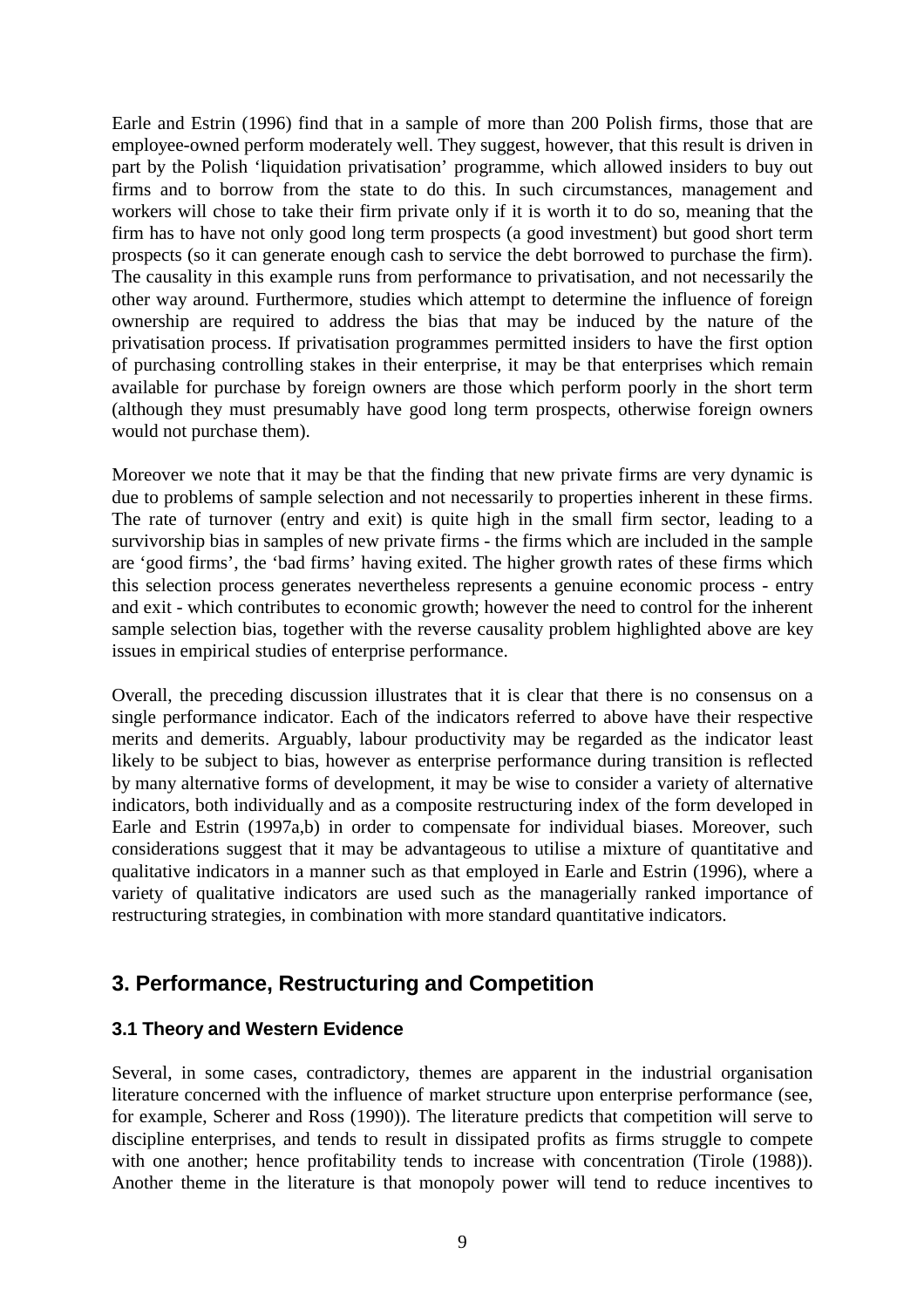improve efficiency and to innovate (see, for example, Nickell (1995)) because firms with monopoly power face less competition and less need to improve their performance, their managers choosing instead to enjoy what Hicks called 'the quiet life'. The Schumpeterian view, on the other hand, is that firms with monopoly power can accumulate economic rents and therefore will innovate more, as they are more able to afford to engage in research and development. Moreover, the prospect of earning economic rents by virtue of innovating and generating new products is itself an incentive to innovate and improve efficiency; and in this way monopoly power and performance may be positively related.

Within the industrial organisation literature, market structure is typically measured by three indices: concentration ratios; Herfindhal indices and entropy coefficients. The concentration ratio is the simplest of these three measurements, and is calculated as the sum of the market share of the largest *n* firms in the industry under consideration:

$$
C = \sum_{i=1}^{n} P_i
$$
 (5)

where  $P_i$  represents the market share of the  $i^{th}$  largest firm. Thus by choosing a value for *n*, the concentration ratio illustrates the overall market share enjoyed by the *n* largest firms in an industry. However, given this formulation it is clear that the concentration ratio implicitly assumes equal weighting to all firms in the sample, and thus one of the major criticisms of this measurement is that it fails to take account of information concerning the size distribution of firms in the industry.

Rather than assume a sample of firms within an industry, the Herfindhal index is calculated using information on the total number of firms present.

$$
H = \sum_{i=1}^{n} P_i^2 \tag{6}
$$

where  $P_i$  again represents the market share of the  $i<sup>th</sup>$  largest firm, and *n* is now equal to the total number of firms in the industry. As market shares are squared in the calculation of the Herfindhal index, smaller firms are given less weight, and as all firms are included there is no possibility of sample selection bias. Higher values of *H* correspond to more concentrated industries, where *H* assumes the value of unity if the industry is a monopoly, and the value *1/n* when all *n* firms in the industry are of identical size.

Finally the entropy coefficient also includes information on all firms within the industry, and is calculated according to the formula:

$$
E = \sum_{i=1}^{n} P_i \log \left( \frac{1}{P_i} \right) \tag{7}
$$

where  $log(.)$  is the natural logarithm. Higher values of  $E$  indicate that an industry is less concentrated, and thus it becomes less certain that any given firm has the ability to retain customers. However, as equation (7) illustrates, the entropy coefficient will be influenced by the number of firms within the industry, and thus inter-industry comparisons are generally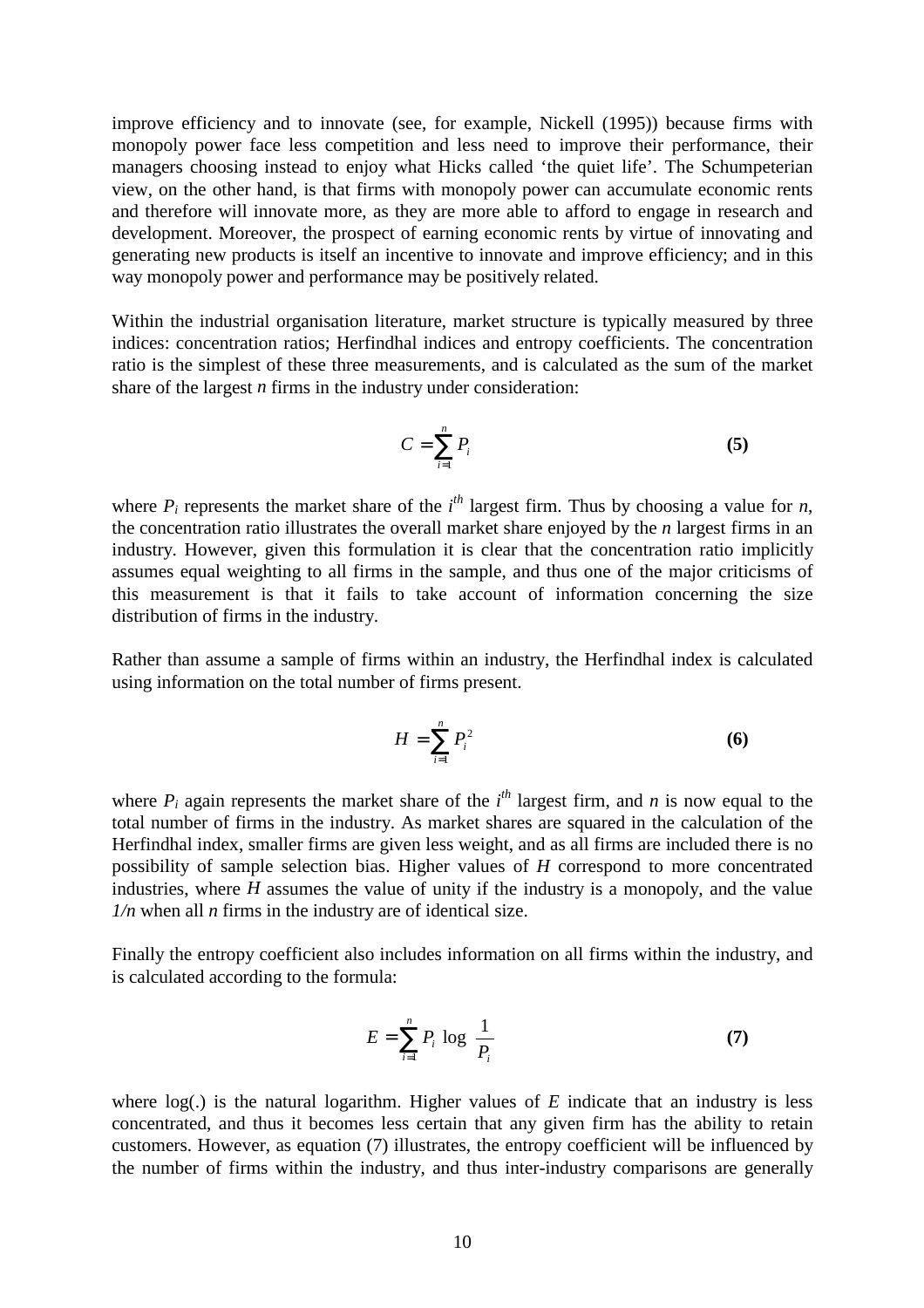made by dividing *E* by its maximum possible value given the number of firms in the industry (log *n*). This relative measure must lie between zero and unity, where unity would reflect monopoly.

There are, however, several difficulties associated with the above measurements. Firstly each measurement is based upon the concept of an 'industry'. As is common when compiling all industrial statistics, many firms produce more than one product and thus their classification into a single industry, and consequently the definition of the relevant market, may be less than clear. This also leads to considerations of product differentiation, and it is necessary to make judgements as to the point at which a product ceases to merely be a brand within the same industry and instead becomes output of an entirely different industry. Finally, in recent years increasing globalisation has meant that studies have also recently considered the international aspect of competition. Thus domestic market concentration is dependent upon not only competition between domestic firms, but also upon domestic market competition with producers from the rest of the world, as reflected by the degree of import penetration. Consequently location and transportation costs will be a determining factor upon the degree to which foreign firms are able to compete upon domestic markets, and as such determining the competitor base may also become a subjective judgement.

In addition, studies of the relation between price-cost margins and industrial concentration have illustrated the potential importance of controlling for labour market characteristics. Conyon and Machin (1991) present results based upon three digit manufacturing firm data for the United Kingdom between 1983 and 1986 which suggest that price-cost margins were positively influenced by the degree of concentration; in doing so, they are careful to take account of the possible reverse causality between concentration and margins. Moreover, they find weak evidence to support the view that import penetration may discipline domestic producers, as price-cost margins are shown to be negatively related to import penetration. However, in terms of labour market effects, they find that increasing unionisation tends to reduces margins — a result supported by Dowrick (1990) who suggests that this may arise from firms considering only the alternative wage when setting output and price, such that bargained rents are deducted from profits. The fact that this unionisation variable is not only negatively related to margins, but that its introduction increases the magnitude of the influence of concentration, suggests that failing to control for labour market characteristics in studies of this nature may bias the apparent influence of concentration downwards.

Nonetheless, although the large body of literature in this areas points towards there being a negative relation between profits and concentration, Western empirical evidence of the relation between competition and enterprise performance remains weak; Vining and Boardman (1992) claim that private firms outperform state-owned firms irrespective of the degree of competition, and hence argue that operating within a competitive industry is not enough, as privatisation is the ultimate determinant of enterprise performance. Alternatively Yarrow (1986) suggests that competition and managerial accountability may have greater influences upon the promotion of economic efficiency, than privatisation *per se*. It is unclear whether a definitive answer is likely to emerge from studies of TEs. The above analysis suggests, however, that at the very least one should control for competition in any study of enterprise performance.

### **3.2. Performance, Restructuring and Competition in Transition Economies**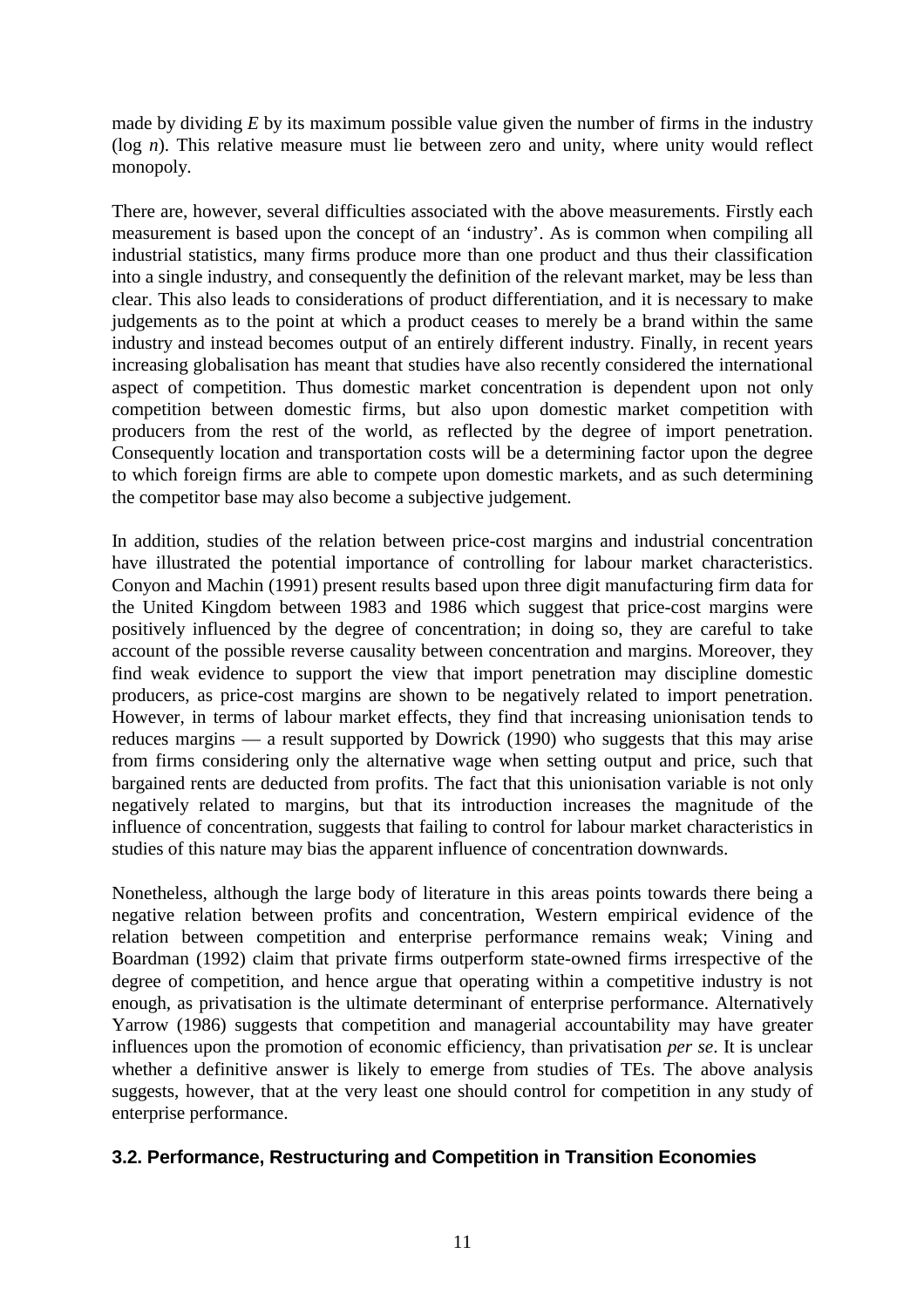Transition means the retreat by the state from detailed micro-level direction of economy. At the start of transition, the key policy measures with respect to the enterprise sector are price liberalisation and the abolition of quantity planning - in other words, the introduction of product market competition. The same routes by which competition influences the performance and restructuring of firms in Western economies operate in transition economies as well: in particular, competition disciplines enterprises, leading to improved efficiency. The central difference between Western and transition economies is not how competition affects firm performance, but in the degree to which market forces in transition economies are either softened or distorted. Firms in transition economies face "soft budget constraints" more frequently than do firms in Western economies, meaning that they are protected from the full consequences of being unable to survive competition in the marketplace. Moreover, firms in transition economies also often obtain protected market positions of various sorts from their governments, more frequently than do their Western counterparts.

The main routes by which budget constraints are softened in transition economies are twofold. The first is via non-payment of taxes, a mechanism that enables firms in financial difficulties to obtain what is in effect additional government financing. The second is via soft credits extended via the banking system. Toleration of tax arrears by loss-making firms is observed in both rapid reformers and slow reformers alike; soft credit, however, is more commonly seen in the lagging reformers (Schaffer (1998)).

A great deal of concern was expressed in early stages of transition, concerning the apparently rapid accumulation of large volumes of trade credit, and overdue trade credit or interenterprise arrears (IEAs), as it was thought that this signalled that firms were in effect rescuing one another. However, as Alfandari and Schaffer (1996) illustrate, the fears surrounding this apparent payment indiscipline have been exaggerated. They present data which illustrates that both the total volume of trade credit and overdue trade credit in TEs is comparable with that typically experienced in Western market economies (around 20-30 percent and 10-15 percent of GDP respectively). In addition, these stock values are now generally stable, implying that inflows of new trade credit extended are approximately equal to outflows of trade credit paid off. They suggest that competition and the hardening of budget constraints has encouraged enterprises to introduce cash management techniques expected of a market economy, such as requiring purchasers to pay before delivery of goods, ceasing shipping to debtors who default on repayments and suchlike.

In terms of international competition, the liberalisation of trade and negative domestic demand shocks during transition have served to encourage enterprises in TEs to search for new, external, markets. However, as noted above, international competitiveness of TE enterprises has frequently been constrained by the lower quality of their products. Thus foreign competition has not only encourage increased efficiency and performance, but also improvements in product quality and marketing. In many cases, the necessitated long-run restructuring measures have been achieved via foreign direct investment, either in the form of foreign companies establishing greenfield sites (which in turn encourage domestic producers to attempt to compete with foreign producers in the domestic market), or engaging in jointventures with domestic enterprises, as Western companies search for new markets in the east and are attracted by lower unit costs of production.

In a transition context, competition and privatisation are likely to be mutually reinforcing. Many former SOEs traditionally operated within a monopoly position, and thus without the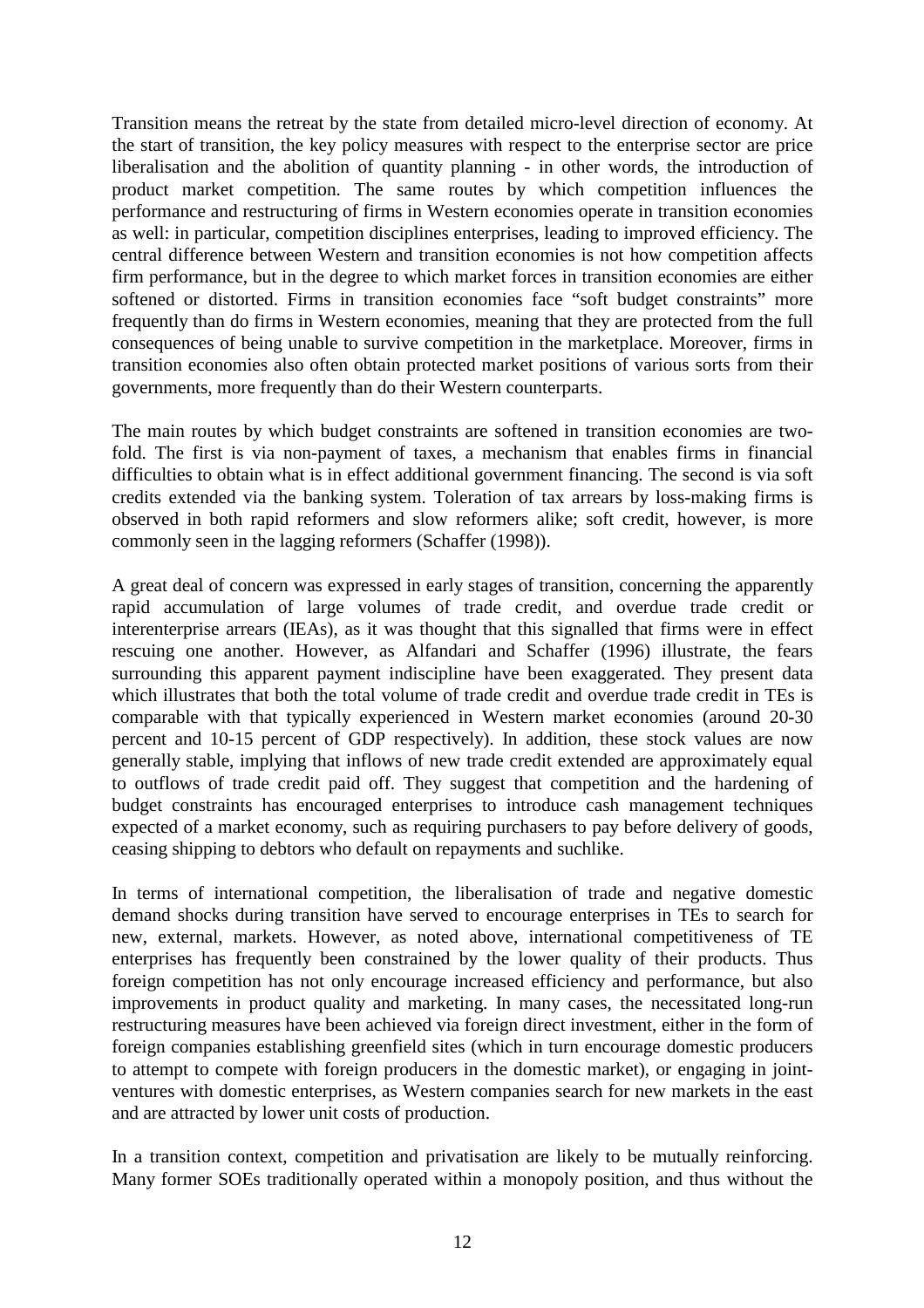introduction of competition, privatisation would simply lead to large private monopolies. The potential for monopoly dominance is further exacerbated by the fact that under central planning, key industries were traditionally located in particular areas of the country, thus increasing the potential for local private dominance as transportation costs act as a barrier to competition;<sup>3</sup> and by the ability of firms sometimes to obtain formal or informal support from the state to generate or preserve market monopolies or protected positions. A well-known example of the latter in Russia are foreign trade concessions, e.g. enabling a particular firm to import certain goods free of import duty.

In their study of Russian enterprise performance and the disciplining effect of competition, Earle and Estrin (1998) utilise survey data collected by the World Bank in 1994, and draw upon two studies of concentration in Russia, conducted by Brown, Ickes and Ryterman (1994) and Joskow, Schmalense and Tsukanova (1994). The former of these concentration studies presents 4-firm sales concentration ratios for 2-digit branches in 1989, whilst the latter provides 4-firm sales concentration ratios for 4-digit branches in 1991. As Earle and Estrin note, the potential for foreign firms to exert a disciplining effect upon domestic producers in Russia is often understated in the literature, as data illustrates that the aggregate import share in Russian private consumption is actually rather high. Thus they construct indices of import penetration based on ratio of imports to total domestic use (the sum of domestic output and imports, less exports) for each sector in 1994. Furthermore, given the inherent difficulty in establishing the appropriate size for any given market and the main competitors who operate within the market, Earle and Estrin also include a variety of qualitative measures to the analysis, derived from survey responses from managers of firms. Managers were asked to report whether their enterprise had major competitors for its major products, and if so their number and whether they were foreign companies, and the extent to which sales revenues were generated locally (hence providing evidence of the extent of geographical/transportation cost barriers).

Although finding evidence which suggests that privatisation and competition are complements, hence suggesting that any analysis of enterprise performance must at least control for the degree of competition to which enterprises are subject, the results of the analysis provide only relatively weak evidence of any significant influence of competition. They suggest that import penetration has no obvious disciplinary effect upon producers, whilst the domestic sales concentration ratio has a slightly negative effect upon productivity. In addition there is only weak evidence of a relation between the geographic scope of enterprises' markets and performance. However, these results may in part be due to the fact that the analysis was conducted using data from 1994, when competition, though evolving, was not pervasive, and the first 'mass' privatisation phase had only ended in this year. Similarly Brown and Brown (1998), in a study using data from the Russian Enterprise Registry Longitudinal Database for 1992 to 1995, find little evidence that concentration significantly impacted upon profitability in Russia during this period. They do, however, find that profitability is positively influenced by concentration when interacted with geographical dispersion, thus possibly illustrating that local competition did play a disciplinary role in Russia in the period under study.

Finally, competition in TEs, as well as in Western economies, is provided not just by existing competitors, but also by new entrants to the market. One of the stylised facts to emerge from

<sup>&</sup>lt;sup>3</sup> This is particularly relevant in country as large as Russia.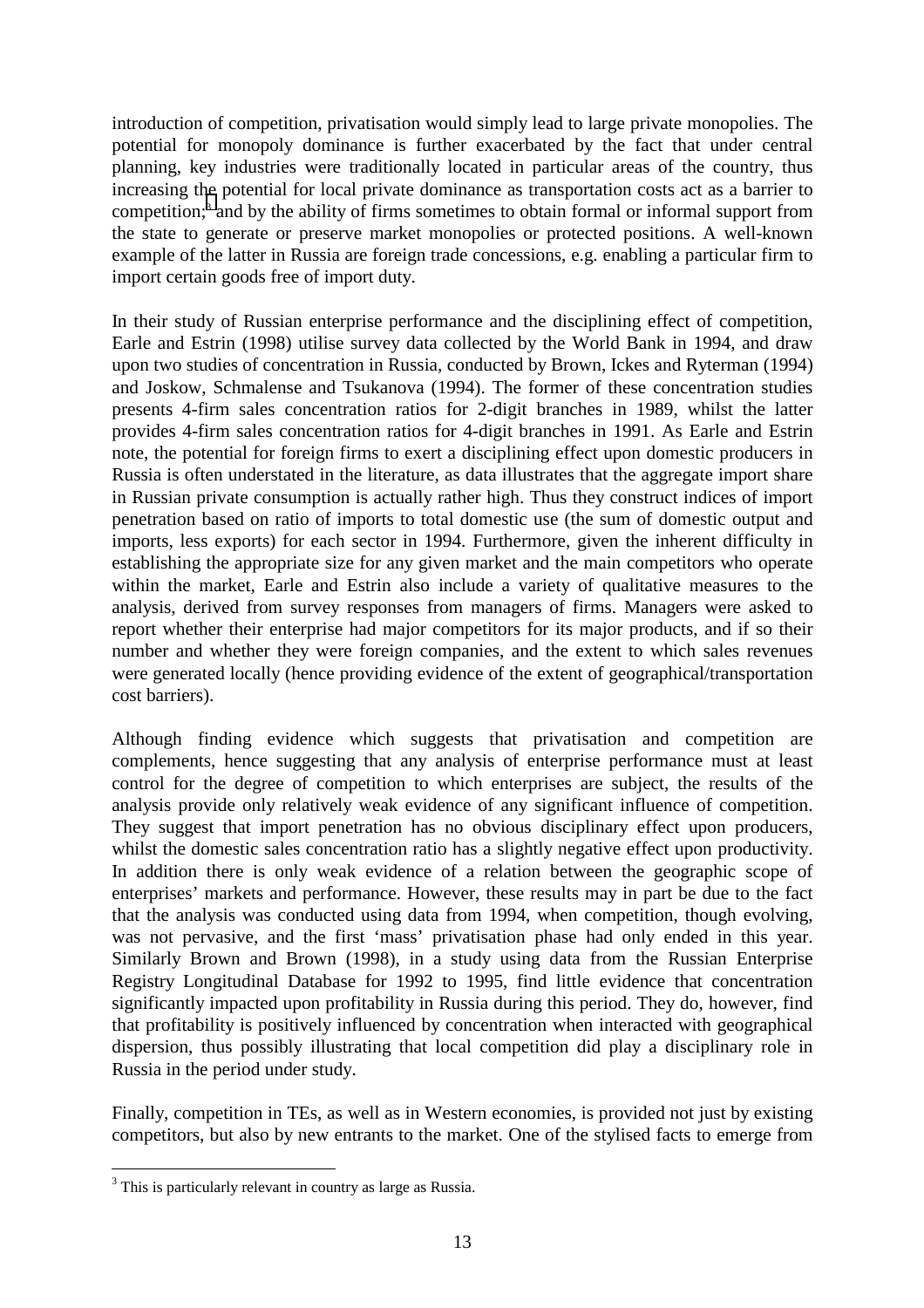the transition is the dynamism of the *ab initio* private sector. Growth of new private firms is noticeable first in trade but then spreads to other sectors. In Poland, the country where the development of the new private sector is best documented, new private firms have driven the rapid growth of the manufacturing sector since 1992. Between 1992, when recovery started, and 1995, industrial output in Poland increased by one-third, with the bulk of this increase accounted for by the new private sector (Gomulka 1997). Various reasons have been identified so far for the strong performance of the new private sector, and a discussion of these is presented in the following section. We merely note here that barriers to competition that limit the entry of new firms, risk preventing new firm formation, and depriving TEs of a vibrant small and medium-sized enterprise sector enjoyed by established market economies. This is a particular problem in slower reforming transition economies, where rent-seeking and corruption in officialdom discourage the entry and growth of new private firms.

# **4. Performance, Restructuring and Ownership**

#### **4.1. Theory and Western Evidence**

Early studies of the relationship between ownership and performance in the Western literature concentrated upon analysis of the differences between private and state owned enterprises. Privatisation became regarded as a mechanism which would encourage effective enterprise restructuring and improve performance, via two causal routes. Firstly, privatisation introduces a financial stake for the new owners, some of which may, of course, be incumbent managers, of which there is more discussion below. As a result, monitoring of enterprise performance should increase, as poor performance will endanger the financial investment of the new owners. Secondly, passing cash flow and control rights from the state to private owners would sever the 'umbilical chord' of the state, so hardening budget constraints and reducing managerial discretion to pursue non-profit maximising goals. Such a move also serves to prevent state interference in the enterprise, and thus eliminates the possibility of the enterprise being required by government decree to engage in non-profit maximising public policy (for example, encouraging the enterprise to employ excess labour in key regions).

The separation of ownership and control which occurs as a result of the introduction of external investors, leads to what is referred to in the corporate governance literature as the agency problem: managers are expected to represent the interests of the external owners of the private enterprise, however it is difficult for owners to ensure that managers do so. As Shleifer and Vishny (1996) note, ideally managers and equity investors would be capable of entering into a binding contract, which would ensure that investors' interests are fully represented. However, it is unlikely that it will be possible to specify contracts *ex ante* that accommodate all possible future contingencies. Therefore should unforeseen circumstances arise, managers assume contingent control rights that provide them with the potential to operate against investors' best interests, by, for example, expropriating investors' funds, engaging in asset stripping and suchlike. The discretionary control rights of managers are further increased by the existence of asymmetric information between themselves and external investors. Although it is precisely this insider knowledge which encourages investors to permit managers to operate as their agents, equally this allows managers freedom to conceal information from external investors. Such action serves to increase the costs of monitoring and therefore enables managers to pursue their own goals rather than those of the equity investor, by, for example, entrenching their position or engaging in behaviour which is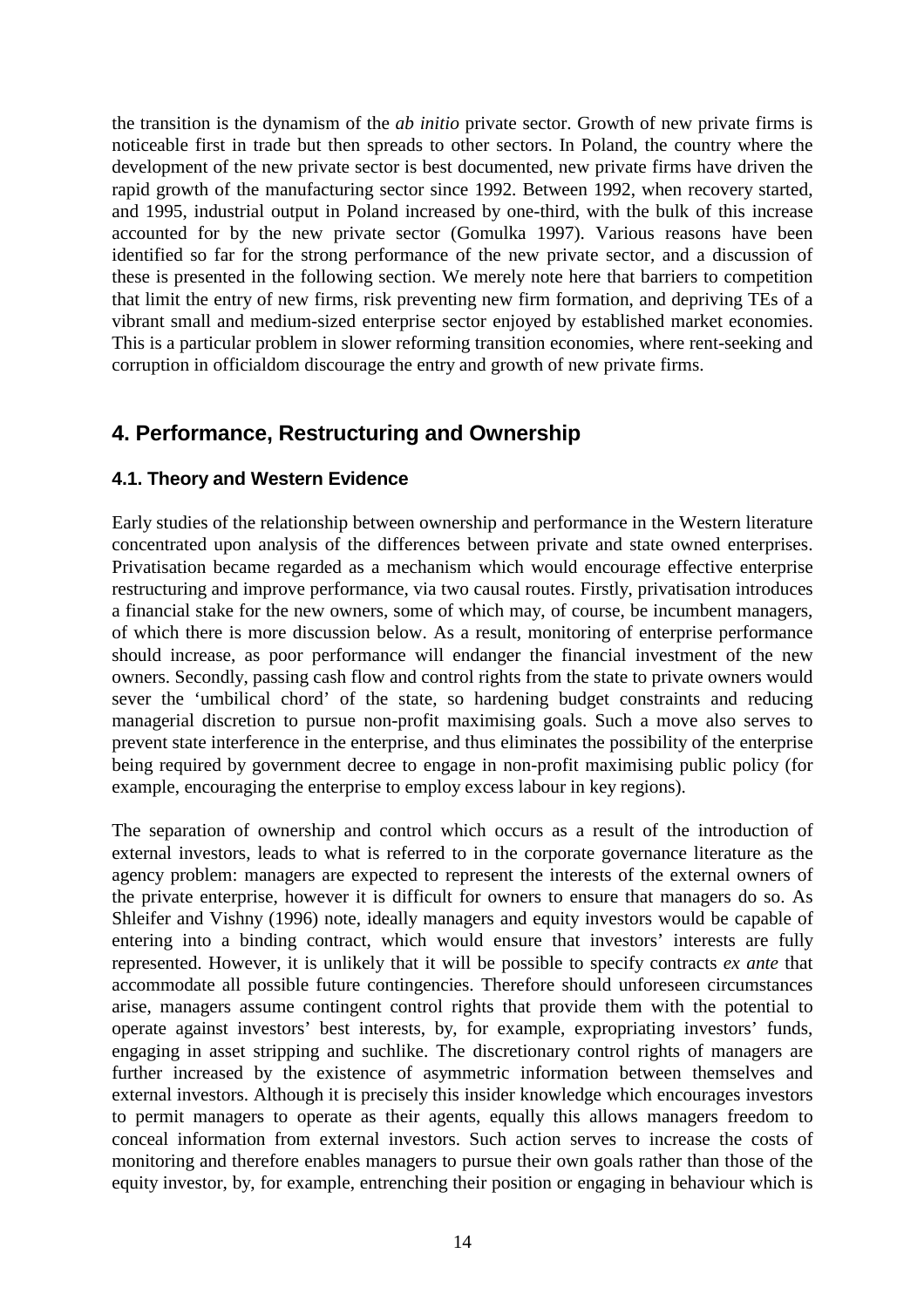sub-optimal for the equity investor. The potential for increasing monitoring costs is particularly pertinent if there are a large number of dispersed external investors, as a free-rider problem would emerge if there are large costs to monitoring whilst the benefits accruing to each individual are relatively small.

The free-rider problem may therefore be minimised if ownership is concentrated in the hands of large block shareholders, be they individuals or investment funds. In this event, the returns to monitoring will increase, whilst it is possible that monitoring may be subject to economies of scale. Furthermore, large blockholders will be more likely to be able to utilise their voting power to influence managerial behaviour, although, as Shleifer and Vishny (1996) note, this will require a robust legal system in order to protect voting rights. This leads to the proposition that large blockholders will exercise more effective corporate governance; a finding which has been supported by a host of studies of developed market economies. Amongst this wealth of literature, Franks and Mayer (1994), in a study of German private enterprises, find that concentrated share ownership is associated with high rates of turnover of directors. Furthermore in studies of Japan, Kaplan and Milton (1994) and Kang and Shivdasani (1995) find that the existence of large blockholders increases the probability that managers of poorly performing firms will be replaced.

Alternatively Corbett and Mayer (1991) propose one of the main mechanisms by which corporate control may be enforced is that of the threat of takeover. As Shleifer and Vishny (1996) note, takeovers are an alternative mechanism by which equity ownership may become rapidly concentrated, and is more common in the United States and the United Kingdom. However, despite some evidence of the effectiveness of takeovers as a disciplinary device, (see, for example, Martin and McConnell (1991), Easterbrook and Fischel (1991)) it is necessary that the threat be credible. This is less likely to be the case if the potential costs of undertaking a hostile takeover are high, or if capital markets are not liquid.

Naturally, corporate control may not only be exercised by equity holders, but also by debt holders. In contrast to the control exerted by owners, the control rights of debt holders are contingent in nature, and are exercised when the firm defaults on its debts and goes into a creditor-controlled liquidation. The procedure of reorganisation generally results in the suspension of the contingent rights of creditors, as the debtor firm is permitted a grace period under which to formulate a reorganisation plan<sup>4</sup>. In many cases the main debt holder in a company will be its bank (which may of course also hold equity) and this may reduce the degree of informational asymmetry, as banks are likely to have better access to company information, together with a more detailed knowledge of the company by virtue of a historical relationship. In addition we note that whereas concentrated equity holding is credited with more effective corporate governance, Shleifer and Visnhy (1996) propose that creditor control may be more effective when an enterprise has a large number of dispersed creditors, as it becomes less likely that the debtor firm will be able to reach settlement with many creditors simultaneously.

Finally, the evidence of Barberis *et al* (1996) sheds light on the importance of outside ownership in the selection of managers. They begin by asking whether it is enough for outside owners to give managers the right incentives for good performance, or whether the effectiveness of outside owners also operates via their role in replacing managers ill-suited to

 $\overline{a}$ 

<sup>&</sup>lt;sup>4</sup> Notably the grace period is of indefinite length under Chapter 11 of the United State's bankruptcy code.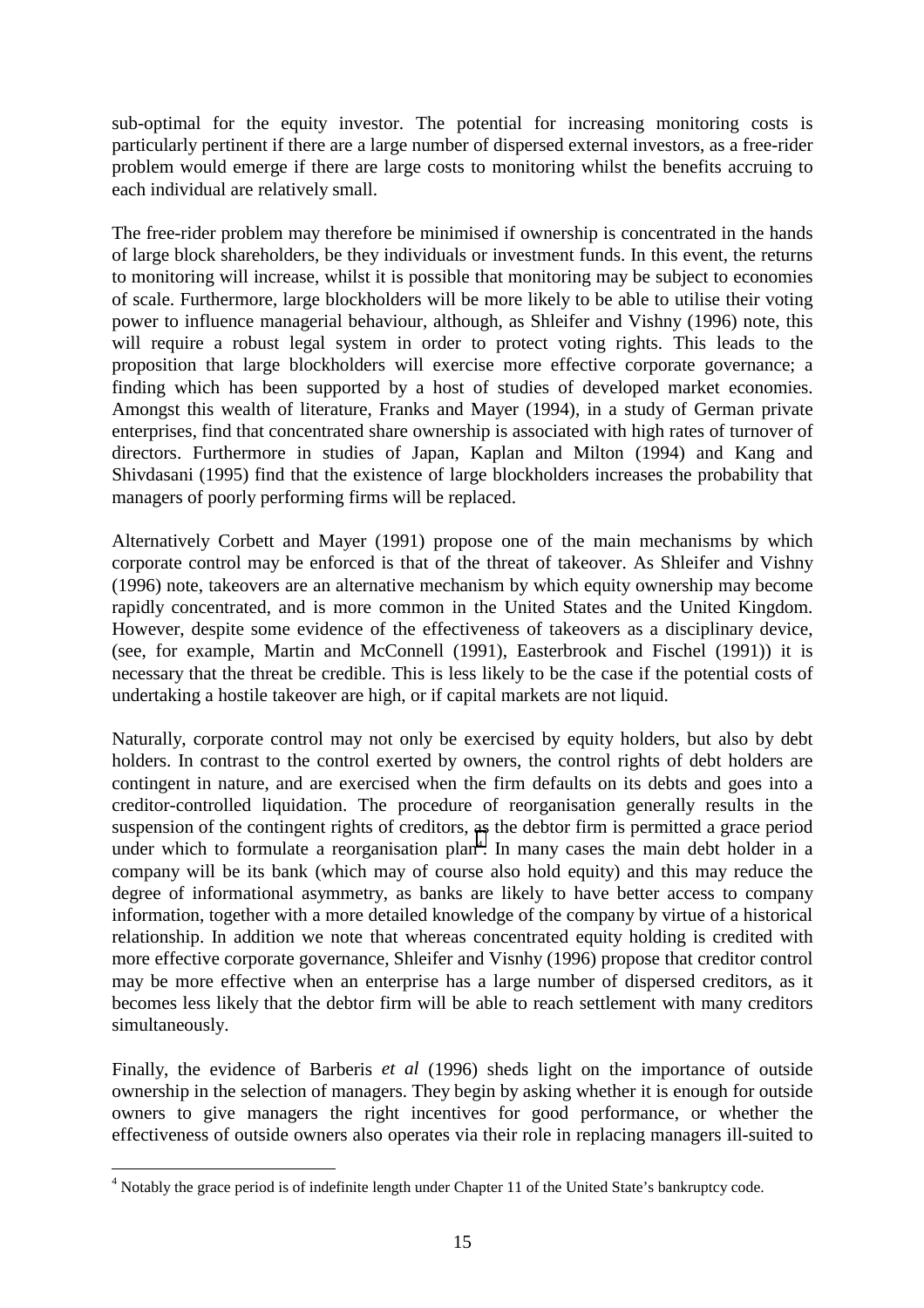the new economic milieu, for example, those who were appointed as managers of SOEs because of their lobbying ability or connections, with managers who possess the skills needed to generate strong enterprise performance in a market environment. By also utilising the instrumental variable techniques to address the endogeneity problem referred to above to analyse their survey of Russian shops following privatisation, Barberis *et al* show that simply privatisation, and the introduction of high-powered incentives for managers, are not enough to cause shops to undertake major restructuring measures (such as engaging in major renovation, keeping longer hours, changing suppliers). Rather they find that managerial turnover is also necessary for major restructuring to take place, thus supporting the available evidence from Western studies.

Alternatively, the second causal route referred to above considers that improvements in restructuring and performance are a result of reductions in the influence of the state upon the privatised firm. Such a hypothesis effectively implies that politicians may have less control over privatised firms, and may be less inclined to intervene in private activity which does not concur with political objectives.

Boycko, Shelifer and Vishny (1996) formalise this line of reasoning by contrasting the influence which a politician is likely to have over the quantity of labour employed in a state owned and privatised firm. In the case of state owned firms, the politician has power to set the employment level of the firm over the efficient level in order to satisfy political goals. It is hypothesised that although the manager of the state owed enterprise may be willing to bribe the politician to lower employment, the illegality and hence unenforceable nature of such corruption will preclude this from taking place. Moreover, as the foregone profits of the enterprise cannot be measured owing to asymmetric information and the implicit subsidy will never actually be paid by the Treasury but instead will never be received, the politician is willing to maintain inefficient employment and soften the budget constraint of the enterprise. By transferring control and cash flow rights from politicians to private owners and managers, privatisation requires the politician to compensate the firm for foregone profits if it is to increase employment beyond its efficient level<sup>5</sup>. Boycko, Shelifer and Vishny suggest that this is less likely to occur as it would require an actual payment to be made from the coffers of the Treasury rather than simply foregoing profits, and thus privatisation is likely to lead to restructuring and improved performance. Furthermore, it is proposed that privatisation is likely to be more effective if ownership and control is exercised by outside owners (providing they are not politically motivated), rather than managers, as they are more likely to be concerned with the profits of the firm, and if monetary policy is strict and thus Treasury subsidies are less likely.

Alternatively, Rawski (1997) proposes that rather than attempting to influence the actions of private firms with *ex post* subsidies, it is more common for politicians in market economies to make *ex ante* legislative changes to the economic environment of private firms, in order to encourage them to follow political will. The nature of these *ex ante* measures, which include policies such as erecting protective trade barriers, providing tax breaks to companies locating in particular areas and so on, suggests that they will most likely be targeted upon an entire industry rather than an individual firm. Consequently, Lenway, Morck and Yeung (1995)

 $\overline{a}$ 

<sup>&</sup>lt;sup>5</sup> Although as Hillman et al (1997) note, side payments to encourage over-employment may actually encourage firms to substitute from labour to a fixed factor (such as capital) if the marginal bailout per unit of labour is relatively small, as they can be more certain of being able to cover the cost of the fixed factor.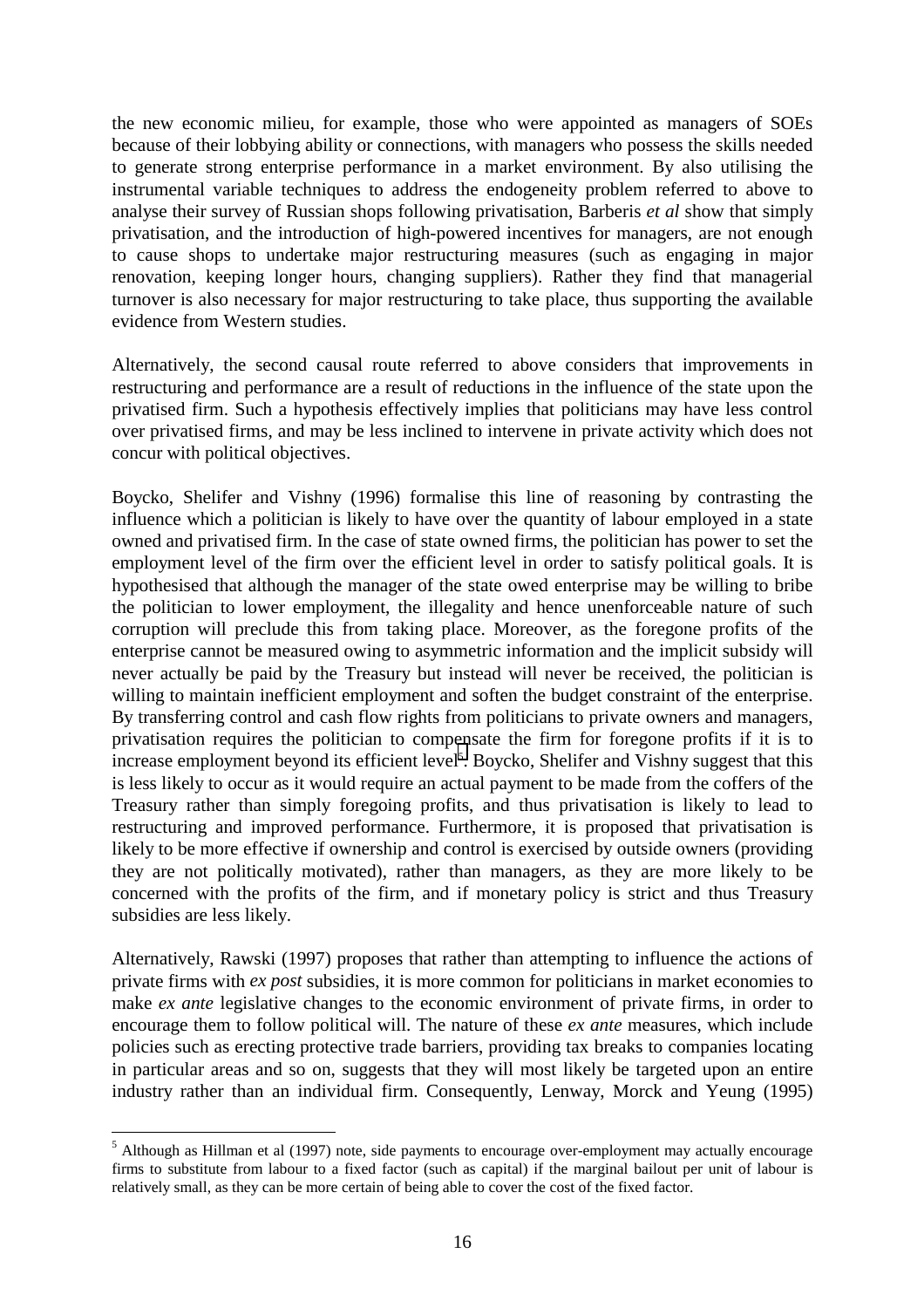claim that such protection will serve to lessen the competitive pressure within the affected industry, and consequently reduce entrepreneurship and innovation.

These latter considerations have led to a debate in the Western literature as to whether operating in a competitive environment, free from political intervention is sufficient to encourage enterprises to improve restructuring and performance, or whether better performance results from improved corporate governance following privatisation. Early empirical evidence of the relation between privatisation and enterprise performance proved inconclusive, however more recently (and as presented in table 1) Megginson *et al* (1994) find that enterprise performance improves following privatisation, whilst Vining and Boardman (1992) present results which suggest that although enterprise performance is generally improved by the introduction of competition, private firms outperform state-owned firms even in competitive industries. The findings from comparisons of state-owned and privatised firms in transition economies are similar - privatised firms perform better than their state-owned counterparts, and it is to these studies that we now turn.

## **4.2 Performance, Restructuring and Ownership in Transition Economies**

At the beginning of transition, enterprises operated under a distorted incentive structure inherited from the centrally planned era. The softness of budget constraints together with the existence of asymmetric information between the centre and the enterprise resulted in a system which was typified by hoarding of productive inputs and low levels of economic efficiency. Indeed Frydman *et al* (1997) claim that any state monitoring which did occur under central planning actually had the perverse effect of increasing costs, due to the politicisation of influences upon the enterprise and the resulting increased incentives for the enterprise to maintain informational asymmetries. Furthermore, the traditional industrial structure of large dominant firms with high levels of horizontal integration constrained competition and thus competitive discipline. Frydman *et al* (1998) note that these features also served to reduce levels of entrepreneurship, as incentives were reduced and attitudes to risk were consequently distorted. Hence if enterprise performance is disaggregated into reactive (cost reducing) restructuring and pro-active (revenue enhancing) components, the latter requires entrepreneurial skill which stems from adjusting attitudes to risk.

Whilst in previous sections it was noted that the early stages of reform witnessed the liberalisation of prices and trade, together with the introduction of competition, the persistence of softened budget constraints, largely as a result of a greater degree of lobbying and bailout seeking than is common in established market economies, has typified TEs hence managers frequently appear to have been chosen for their lobbying rather than managerial skills *per se*. Thus whilst it seems plausible to assume that the two main causal routes between ownership and performance outlined in the previous subsection exist in TEs as in established market economies, we propose that the imposition of hard budget constraints should be regarded as a *sine qua non* for privatisation to improve performance: attitudinal reform will only occur by providing managers and owners with the carrot of financial returns and/or by utilising the stick of no longer guaranteeing existence by hardening budget constraints. This raises the a potential hypothesis of whether privatisation may itself be responsible for hardening budget constraints, and thus whether the fundamental distinction between state and private ownership is the degree to which state owned firms are able to receive concessions which obviate their need for financial discipline. Such a hypothesis is supported by Boyko, Shleifer and Vishny (1993) who propose that privatisation will only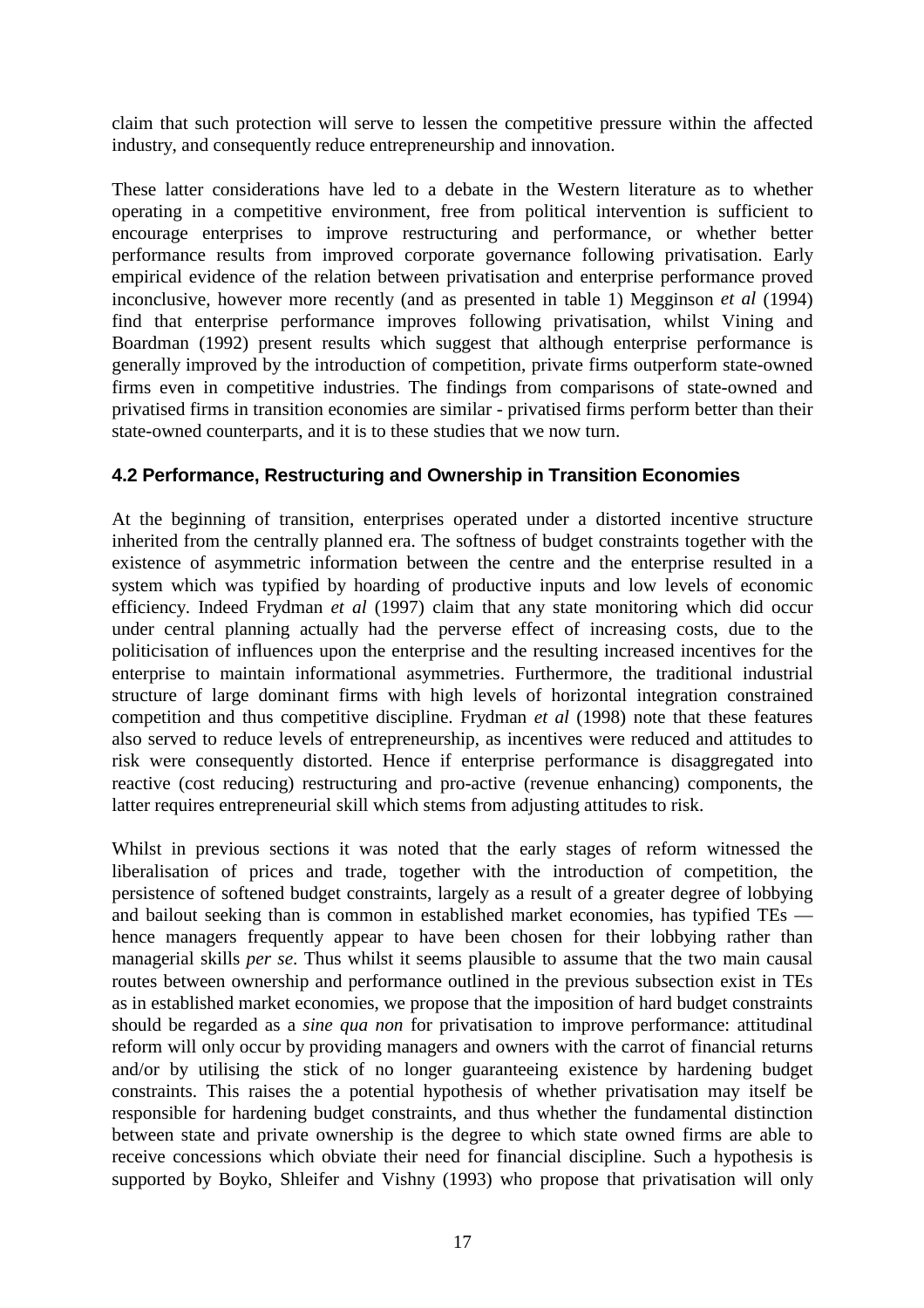increase efficiency and result in effective restructuring if government interference is removed, by passing control and cash flow rights from state to private hands — so hardening budget constraints.

Privatisation programmes throughout the TEs have taken variety of forms, and space does not permit a thorough analysis of the many alternative procedures followed. However, in general we note that a large number of programmes, including that of Russia, have included some element of voucher giveaway. Whilst voucher schemes were regarded as being an extremely equitable way of distributing ownership, such equity was established at the cost of initially highly dispersed ownership, hence potentially limiting the monitoring of enterprise activity, as noted above. Although mechanisms for trading share vouchers emerged in many TEs, either by treating vouchers as currency or selling them to investment funds, the problems of dispersed ownership were perhaps even more acute in TEs owing to thinness of capital markets: share trading was rare in the early stages of transition, with stock markets being used mainly to float government debt, and thus there were few possibilities for concentrating shareholdings via trade. Furthermore, although it was noted above that the true disciplinary device may be takeover rather than monitoring, the potential for takeover was greatly diminished by the difficulty of purchasing shares to permit takeover, or even the ability to raise sufficient capital to finance a takeover bid.

Perhaps as a result of these factors, early studies found little evidence to suggest that privatisation in TEs led to improved performance and restructuring (see, for example, Pinto *et al* (1993)). In addition, the nature of the privatisation mechanism employed in TEs has meant that ownership forms have not simply been restricted to simply the private and state ownership forms which have been the focus of the Western literature. Instead a variety of ownership forms emerged, which were frequently characterised by concentrated insider power (Earle and Estrin (1998)). Thus whilst the majority of Western evidence stemmed from privatisations which passed ownership to outsiders, much of the privatisation activity in TEs, such as that in Russia, resulted in the creation of inside owners. Given these factors, it is perhaps not very surprising that little evidence was found to support the null hypothesis.

As a result of the variety of ownership structures which emerged, Earle and Estrin (1996) study the implications of the distinction between ownership and control of firms by workers, manager and outsiders. In doing so, they further disaggregate private ownership and control into that held by insiders and outsiders, and subdivide insider ownership and control still further to that of workers and managers. On the basis of economic theory and empirical experience from other countries, Earle and Estrin acknowledge that worker ownership and control may be regarded as having some positive features, such as improved information flows, reduced managerial conflict and improved secondary market share tradability (Earle, Estrin and Leschenko (1996)). However, conversely they consider that enterprises owned and controlled by workers will engage in slower restructuring for two reasons. Firstly, such firms will undertake lower levels of investment owing to such factors as their attitude to risk, and potential difficulties in obtaining access to capital as the implied risk of lenders may be greater. Secondly, the firms are likely to exhibit a reluctance to shed labour, as workers entrench their position.

With respect to managerial ownership, Blasi and Shleifer (1996) suggest large-scale ownership of shares by managers of firms in transition economies will be associated with a number of problems. While share ownership by managers is often used to motivate managers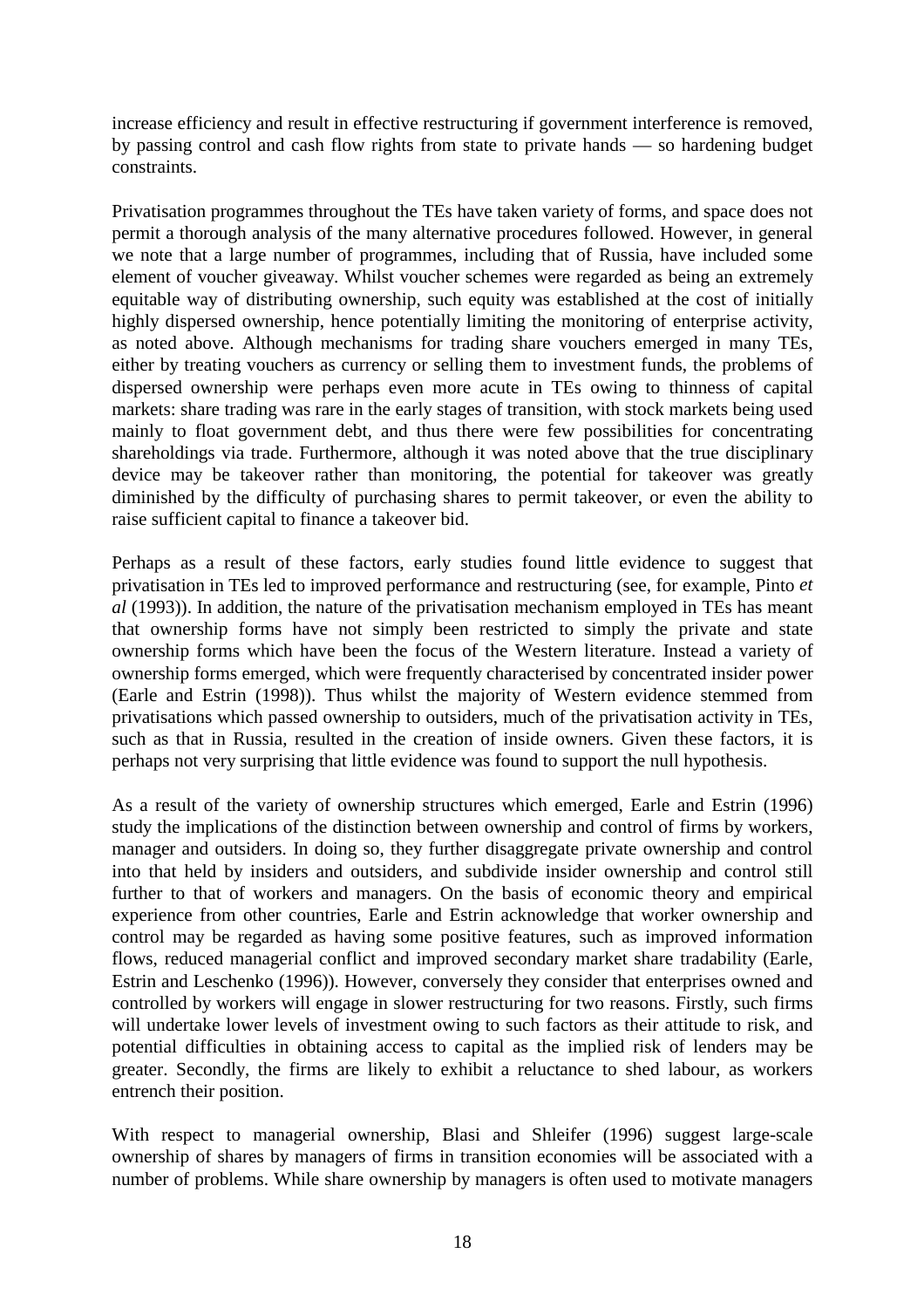in Western companies, the scale of ownership needed for this is not very large. If managers hold large stakes in their (large) firms, then managerial risk-aversion will lead to excessively cautious firm behaviour. As noted above, perhaps even more importantly, managers with controlling stakes in their own firms are likely to become entrenched, as they are able to decide whether they should retain their jobs. This ability may become far more detrimental in a transition context, and the concern is that the introduction of new management into transition firms - new managerial human capital - will be slow in managerially-controlled firms.

The findings of Barberis *et al* (1996) referred to previously are confirmed by Claessens and Djankov (1998) in a study of 706 privatised Czech firms. This study presents empirical evidence which suggests that equity holdings by managers do not have a significant influence upon enterprise performance (where better performance is measured as increased enterprise profitability, labour productivity — value added per employee — and whether the firm established a marketing department after privatisation). The importance of managerial turnover is highlighted by the finding that all performance indicators are negatively correlated with the length of tenure of the general manager of the enterprise. By disaggregating forms of managerial turnover it is also shown that managers introduced from outside the enterprise by private owners are found to improve all aspects of enterprise performance, whilst outside managers selected by the government perform less well, followed by internally promoted managers.

Such studies raise the question of whether, in the absence of new managerial talent and thus the potential for turnover, it is possible to re-train existing managers to improve performance. In this context Djankov (1998) surveys 137 Moldovan manufacturing enterprises to examine whether there is supporting evidence for the hypothesis that training incumbent managers will lead to improved restructuring and performance. In doing so, care is taken to compensate for a further potential self-selection endogeneity bias: engaging in training activities may simply reflect managerial type, as managers willing to undergo training may appreciate the worth acquiring new skills and be more receptive to new ideas (i.e., are simply being better managers *ex ante*). The results of the econometric estimation presented show that enterprises in which managers have engaged in retraining benefit from substantial sales increases and conduct more restructuring.

Whilst recognising the potentially beneficial impact of insider knowledge of the domestic economy and the enterprise which may be derived from incumbents, the majority of observers expected that the introduction of outside owners would generally have a positive influence upon enterprise performance and restructuring. As noted previously, this influence was expected to occur not merely as a result of improved monitoring, but also by virtue of the possibility for foreign owners to introduce new capital (thus reducing problems of poor capital access given the thin nature of capital markets during transition), and Western experience. That empirical studies have not always supported this hypothesis, may be a result of the endogeneity problem referred to previously: privatisation programmes may have permitted insiders to select enterprises in the first instance, such that external investors were left to purchase enterprises with poorer short-term prospects. This hypothesis is supported by Earle, Estrin and Leschenko (1996), whose study of Russia highlights many cases of insider buyouts at very preferential prices prior to the beginning of the official state privatisation programme, together with options for insider purchase under the state programme itself. They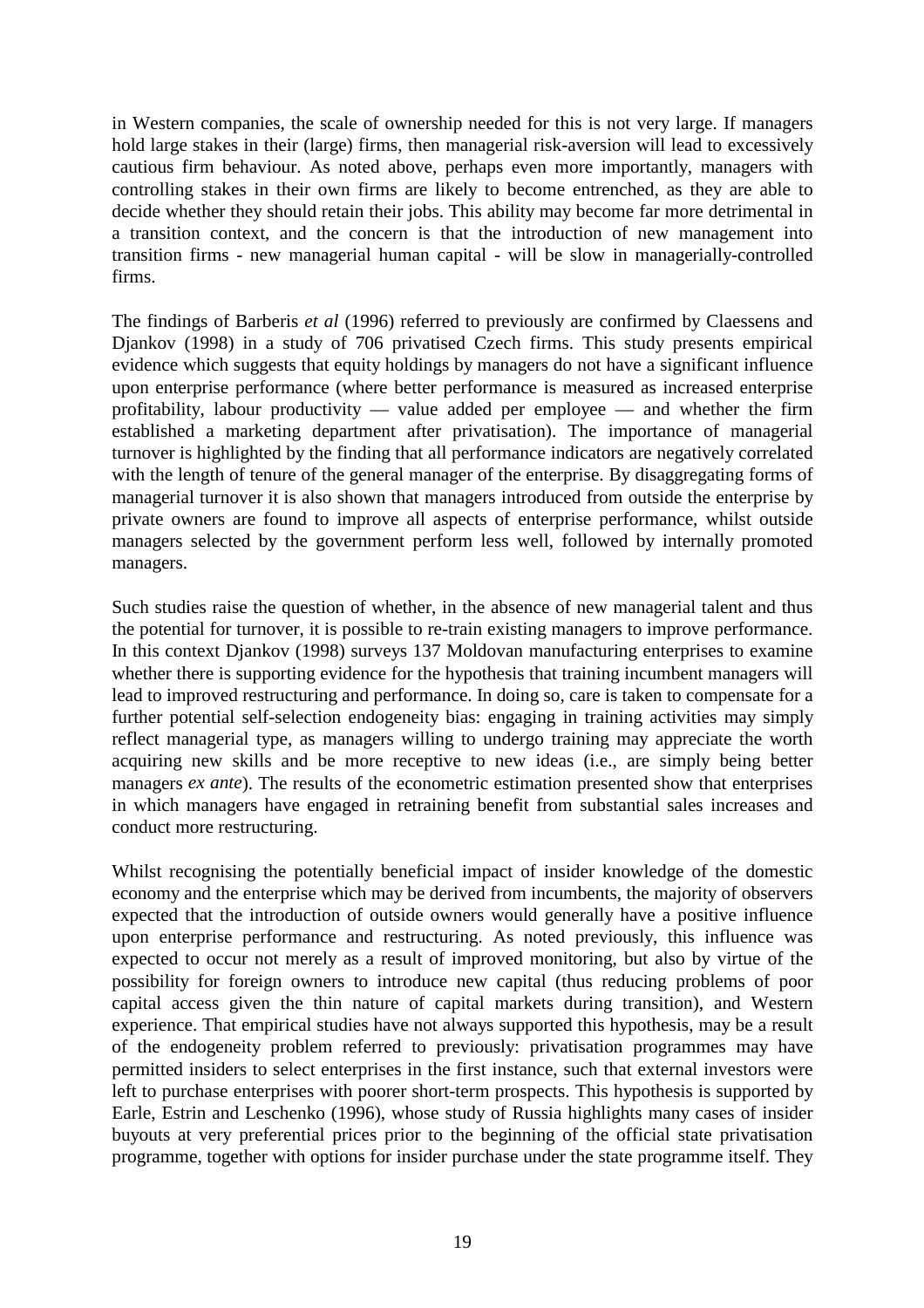also note that although shares were nominally tradable, in practice this was not always the case, hence limiting access to outsiders and contributing to the continued strength of insiders.

Nonetheless, subsequent work has been more successful in ascertaining a positive relation between outside ownership and enterprise performance, and this may be a reflection of the possibility that the tradability of shares are improving. In their study of Russia, Earle and Estrin (1997a) use the econometric techniques of standard linear regression and instrumental variables estimation, the latter in order to circumvent the problem of endogeneity, to test the relation between ownership type and enterprise performance and restructuring behaviour (as measured by their aforementioned restructuring index). Estimation results from this study illustrate that Russian firms that have been privatised to managers have restructured more and performed better compared not only to state-owned firms, but also to firms that have been privatised with dominant worker ownership. However, outside private owners is found to be associated with more restructuring activity and the best enterprise performance, with enterprises owned by investment funds undertaking the greatest amount of deep restructuring activity.

In this same vein, Claessens and Djankov (1997) examine the impact of privatisation on firm performance using data on over 6,000 firms from seven CEE countries (Bulgaria, the Czech Republic, Hungary, Poland, Romania, Slovakia and Slovenia) for the period 1992-95. They find that following privatisation, firm growth in total factor productivity increases by about 5 percent per year. They address the endogeneity problem by controlling for the observed performance of firms in 1991. In addition, Roberts *et al* (1998) present an analysis of the influence of privatisation in the Republic of Kyrgyzstan, utilising a panel dataset consisting of 90 enterprises for the period 1993-95. The results of their estimation suggest that sales and productivity growth improved in those enterprises that were privatised in 1995, but without significant differences in the extent to which privatised enterprises shed labour. Furthermore, they did not find any evidence to support the view that privatisation to outside owners led to greater improvements than insider privatisation. Unfortunately, although attempting to address the endogeneity problem by examining cohorts of firms with similar performance before privatisation, it is not clear whether endogeneity can be completely rejected. Further studies were performed by Frydman *et al* (1997), Smith *et al* (1997).

The importance of concentrated share ownership and large block holders has been examined by Claessens *et al* (1997). Using a sample of approximately 300 listed Czech enterprises, they show that firms with concentrated share ownership, and in particular firms which have large blocks of shares controlled by investment funds, are more profitable and have higher market valuations. This can be interpreted as evidence that ownership that is relatively concentrated, and concentrated in investment funds in particular, leads to better performance. These findings need to be interpreted with some caution, however, because of reverse causality problems; it is also possible that large investors such as investment funds are better at locating good investment opportunities, i.e. better performing firms.

A further study of the Czech privatisation experience by Weiss and Nikitin (1998) uses the same data but reaches somewhat different conclusions. Whilst agreeing that share ownership concentrated in public entities and operating companies is associated with improved performance, they find that ownership concentrated in bank managed funds leads to worse performance than non-bank subsidiary managed funds. Moreover, ownership concentrated in funds managed by investment companies are shown to have, at best, no effect and possibly a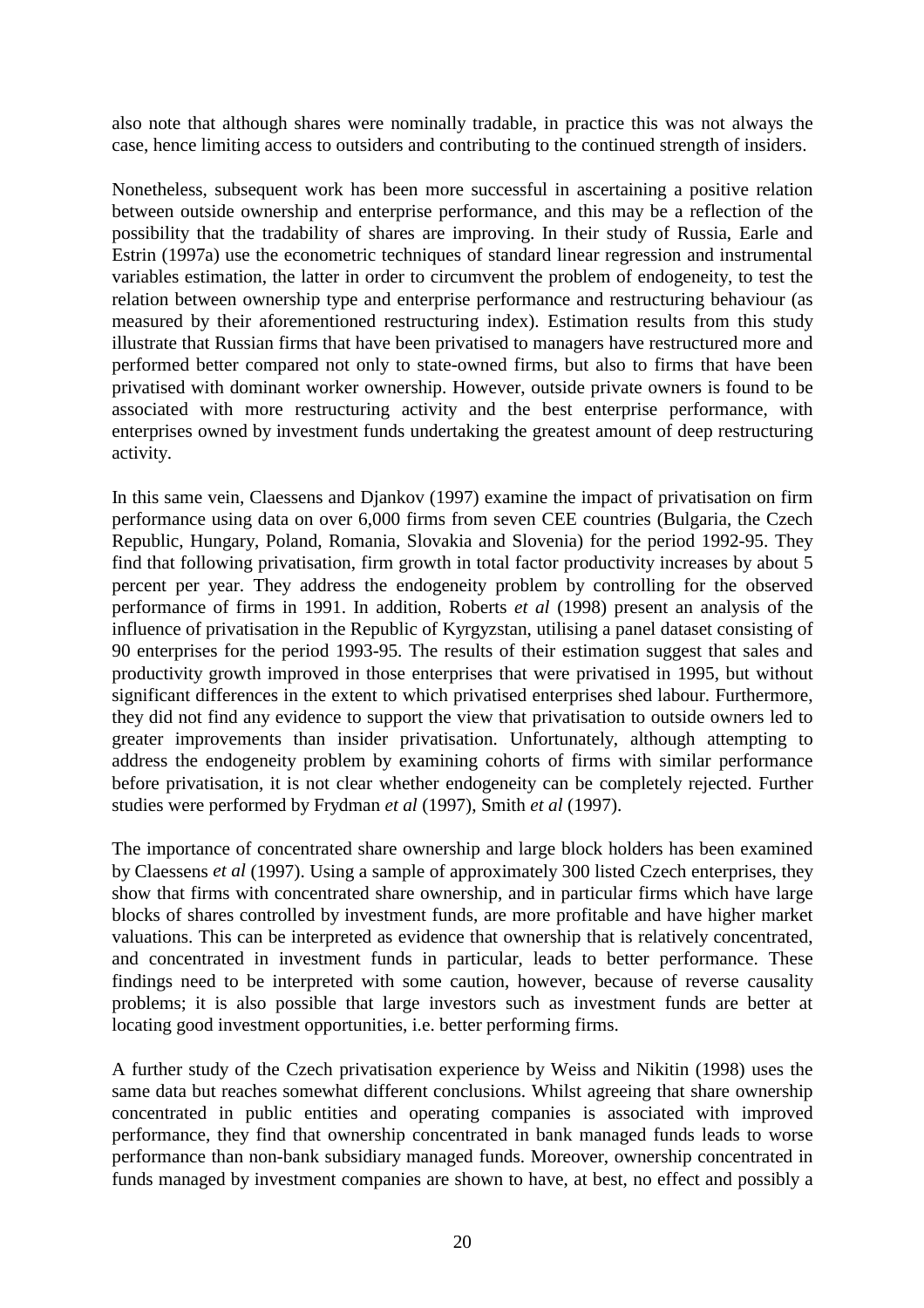negative effect on firm performance. This latter result is qualified by the hypothesis that performance may be dependent on the nature of the investment fund. Weiss and Nikitin relate these findings to the fact that the investment funds established in the Czech Republic were closed-ended funds (around 70 percent of citizens exchanged their vouchers for shares in closed-ended funds), in contrast to open-ended funds that are far more common in Western market economies. They argue that the nature of closed-ended funds reduces the potential for shareholders to exert discipline upon fund managers, owing to the fact that shareholders are not permitted to redeem their shares, as is the case under the terms of open-ended funds. Instead shareholders may only sell their shares in the funds, and although such action may lower the value of shares in the fund, it will not act to discipline fund managers who generally chose to receive a share of the assets of their funds rather than a share of fund profits. Like the Claessens *et al* (1997) paper, however, the Weiss and Nikitin study does not address the problem of endogeneity of ownership - different kinds of owners may have different effects on enterprise performance, or may differ in their selection of firms to own - and thus their results, too, must be treated with some caution.

As noted earlier, one of the stylised facts of transition has been the strong performance of the *ab initio* private sector. In the context of the current discussion we note that these firms are likely to have strong corporate governance arrangements, by virtue of the fact that they are privately owned, often with either one owner or a small number of owners who are able to monitor the management closely. Moreover, in many cases the management will themselves be the owners. More generally, the entrepreneurs who have started these new private firms were able to choose the sectors and locations in which they wished to operate, and therefore it is to be expected that they would choose the more promising ones. By contrast, state-owned and privatised firms, inherited these characteristics. Some empirical studies of *ab initio* private firms have tried to control for this last set of factors by controlling for size, location and industry when comparing new private firms with state-owned and privatised firms (Konings *et al* (1996) for Poland, Bilsen and Konings (1996) for Hungary, Bulgaria and Romania, Richter and Schaffer (1996) for Russia). These studies have found that *ab initio* enterprises are still more dynamic than state-owned and privatised firms, although it remains uncertain whether they have successfully circumvented the sample selection bias problem noted previously.

# **5. Performance, Restructuring and Financing**

### **5.1. Theory and Western Evidence**

The pioneering work of Modigliani and Miller (1958) illustrates that in a world where capital markets function perfectly, there are no transactions costs, bankruptcy, or distortionary taxation, and the productive activity of the firm is independent from its methods of financing, the valuation of a company will be independent from its financial structure. However, once these fundamental assumptions are dismissed, financial structure becomes relevant, as internal and external funds are no longer perfect substitutes. Furthermore, access to external financing may be restricted and the costs of alternative forms of external finance may differ. In this event, firms will attempt to reach an optimal capital structure, dependent upon the prevailing institutional structure within which they operate.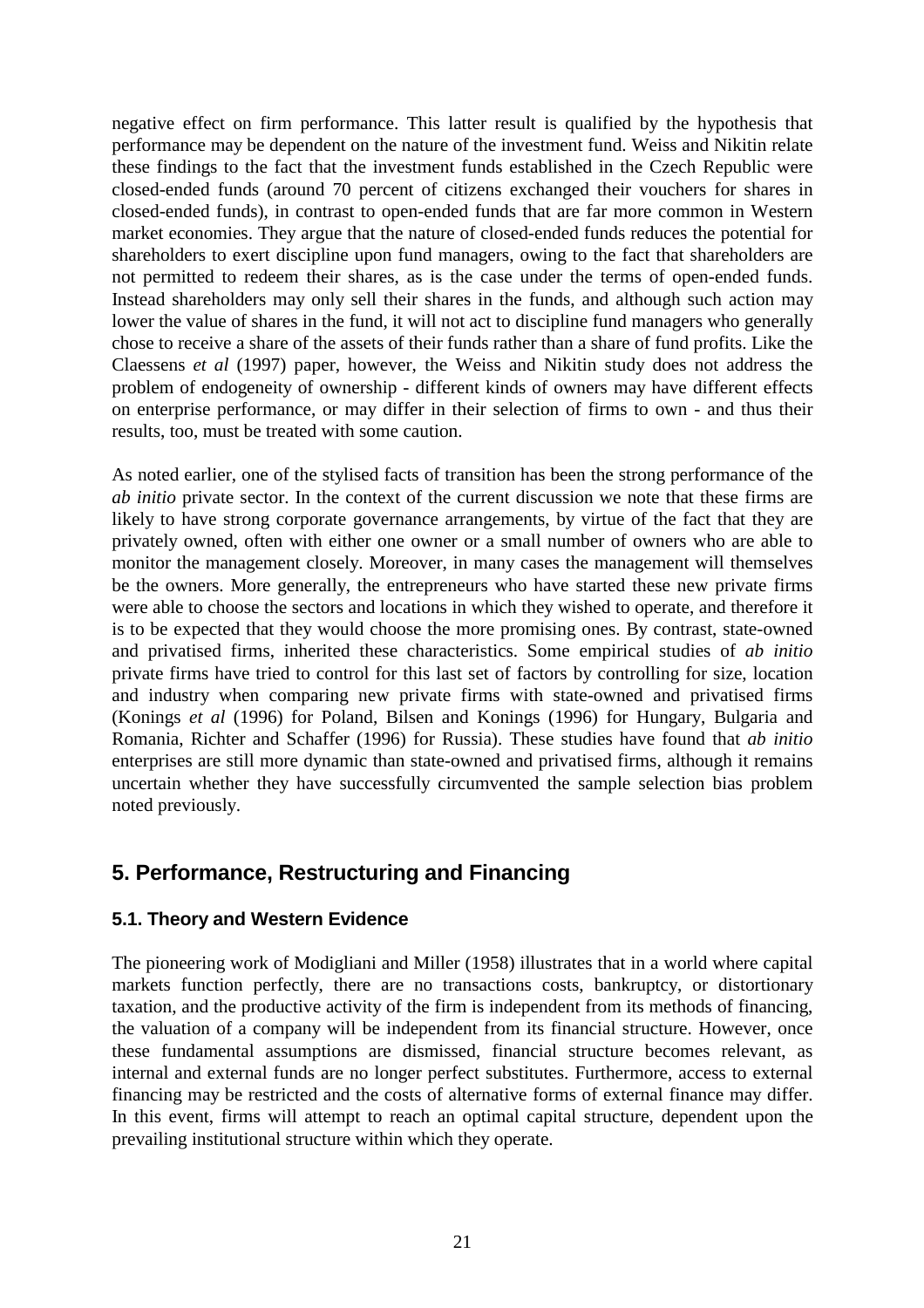At the simplest level, institutional arrangements such as tax and bankruptcy legislation may be expected to influence the extent to which firms are willing to accumulate debt. On the one hand, by issuing debt a company is able to shield profits from tax, and thus it would be expected that there would be a positive relation between tax rates and debt exposure. Alternatively, stricter bankruptcy legislation and higher costs associated with the bankruptcy process would be expected to discourage firms from overburdening themselves with debt obligations.

These hypotheses are supported by Rajan and Zingales (1995) in their study of the capital structure of non-financial corporations in the G7 countries. By examining alternative definitions of leverage (the ratio of the stock of debt to assets) this study appears, at first sight, to contradict prior expectations founded on the traditional distinction between the Anglo-American market-based financial systems and the bank-based systems of central Europe and Japan: corporations in the United Kingdom and Germany are found to be underlevered relative to other G7 nations. In attempting to explain this apparent contradiction, Rajan and Zingales present evidence under which G7 corporations appear to predominantly obtain financing from sources which benefit most from shields under the prevailing tax legislation. In addition, as bankruptcy legislation in the United Kingdom and Germany is more biased towards creditors than debtors, in contrast to the United States for example, and thus has a stronger liquidation bias, they hypothesise that a fear of bankruptcy may be discouraging British and German firms from becoming highly levered. Nonetheless, their data does illustrate that bank lending to the private sector is more prevalent in the bank-based financial systems, and therefore they consider that as this is not reflected by leverage measures, it may be that firms are simply choosing between public and private debt rather than choosing between debt and equity finance,.

At the level of the individual firm, Rajan and Zingales examine the extent to which leverage may be explained by four key factors, namely, tangibility, size, expected future profitability and current period profitability, and although the results of their regression analysis differ slightly across countries, some fairly strong conclusions are apparent. Their analysis points towards a positive relation between tangibility, defined as the ratio of fixed to total assets, and leverage, which they suggest may reflect the fact that debt may be more readily available to a firm which has high amounts of collateral upon which to secure debt, thus reducing agency problems, a point which is returned to below. Alternatively, they find that the market to book ratio (the ratio of the market value of the firm to the book value of its assets) which is used as a proxy for expected future profitability, is negatively correlated with leverage. Although there are several competing explanations for this result, they note that it appears to be driven by large firms tending to issue equity rather than debt when their stock price is high, in order to maximise their returns to issuing equity.

Size, which is proxied by the log of sales in each period, is found to be positively related to leverage (with the exception of Germany). Although again there is no clear theory to provide *ex ante* expectations as to the effect which size should have on leverage, this result can perhaps be explained by the fact that large firms may be considered less likely to suffer terminal financial distress, and consequently are able to increase their debt exposure.

Finally, profitability is generally found to be negatively related to leverage. Although on the supply side one would expect that more profitable firms would have better access to debt, the demand for debt may be negatively related to profits if asymmetric information causes banks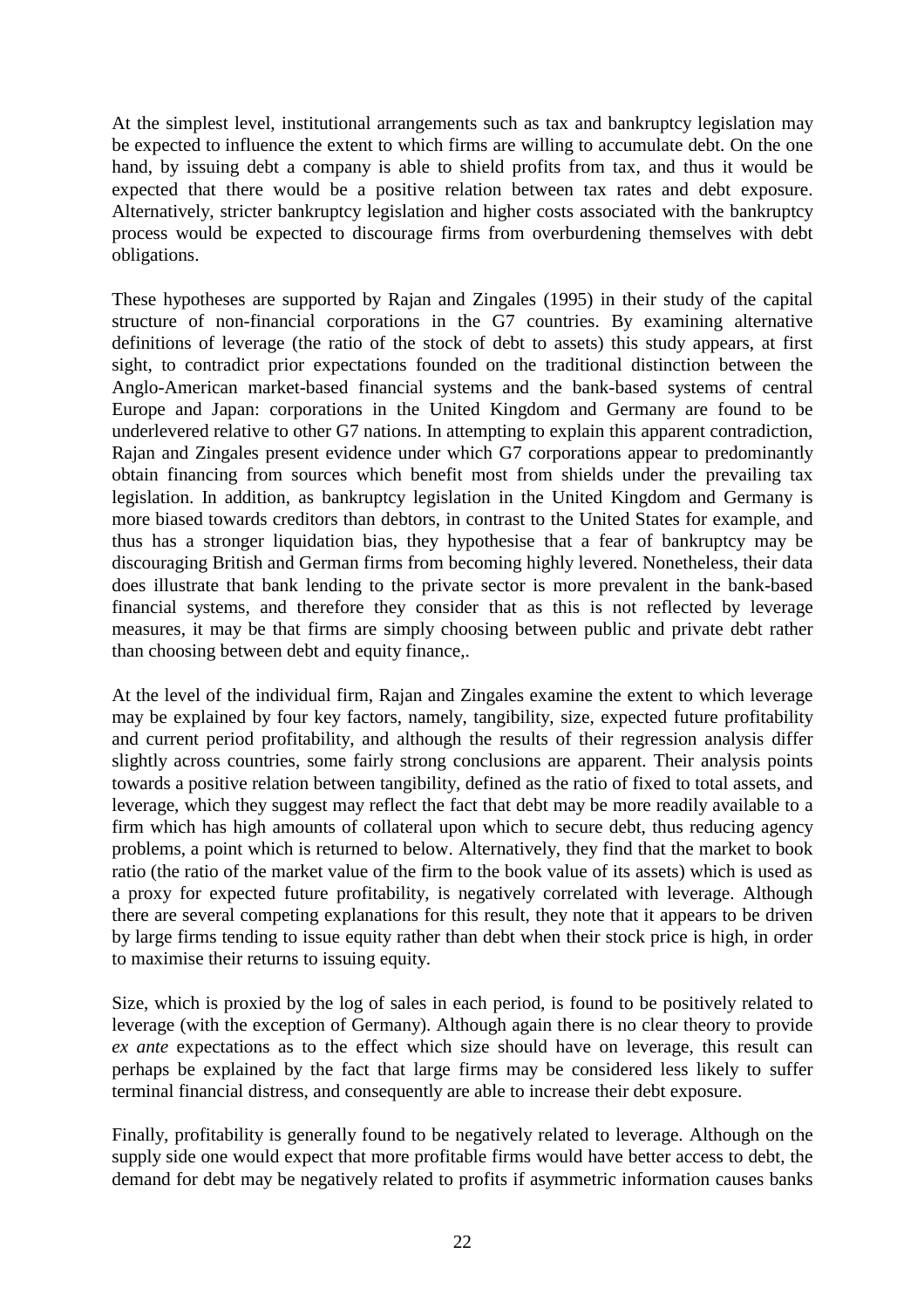to charge an excessively high interest rate, as a result of their inability to distinguish between good and bad risks *ex ante*. Stiglitz and Weiss (1981) illustrate that the inability of lenders to distinguish between good and bad risks *ex ante* prevents them from charging variable interest rates dependent on the actual risk. In this event lenders are forced to increase the general cost of borrowing, which will tend to induce a problem of adverse selection as good risks are driven from the market by the high costs of borrowing. Thus the expected profits of lenders will be reduced, and credit rationing may take place in equilibrium, with good quality firms relying on internal financing rather than accumulating overly expensive debt, and thus perhaps being prevented from attaining what would be their optimal capital structure.

Additionally, there exist potential problems of moral hazard if lenders are unable to effectively monitor the performance of contracted borrowers *ex post*. Diamond (1991) examines a situation in which the banking sector monitors the performance of borrowing firms, and firms are faced with a choice as to whether to raise finance from the bank or by issuing their own paper which would be unmonitored. He finds that under these circumstances, banks play an important role in aiding firms without a credit history to gain access to finance, and to establish a record which will subsequently permit them to issue their own paper.

In addition to monitoring performance *ex post* however, debt contracts are generally specified in such a manner as to enforce appropriate *ex post* performance and eliminate incentive problems. In particular, debt contracts are generally secured with an appropriate level of collateral which creditors may claim should the firm rescind upon the contract. As noted above, at its simplest level a bankruptcy framework operates in the following manner. If a firm is unable to pay any of its creditors, the creditor is possessed with the power to enforce its contingent control rights in order to enforce its cash flow rights. The creditor does this by either arresting the collateral upon which the loan was secured, or, if this is either not appropriate or impossible, by moving for the liquidation of the firm. Typically, once a firm is placed into receivership a liquidator is appointed to represent the interest of the creditors, and to carry out the orderly disposal of the assets of the firm in a manner which will permit the settlement of creditors' claims according to their priority.

As a result of these possibilities, Nickell and Nicolitsas (1995) note that debt may serve as a disciplinary device which will prevent managers exploiting informational asymmetries between themselves and shareholders and/or lenders owing to the threat of bankruptcy and loss of control. In their study of manufacturing firms in the United Kingdom between 1973 and 1986, they present empirical evidence that companies in their sample exhibited a negative relation between 'financial pressure', which they calculate as the ratio of interest payments to cash flow, and levels of employment and wages. When performing this analysis Nickell and Nicolitsas are careful to control for a potentially spurious correlation between borrowing and employment, on the basis that exogenous shocks to the company may be expected to elicit cost reductions and increased effort together with increased borrowing to finance the short run effects of the shock. Moreover, their analysis finds a small, positive relation between financial pressure and total factor productivity.

In many cases in addition to enforcing contingent property rights and recovering creditors' claims, a bankruptcy framework may include a reorganisation track which aims to secure the continuation of any firm which is experiencing short term difficulties, but which is believed to have sound future prospects. Thus whilst Bonin and Schaffer (1998) note that bankruptcy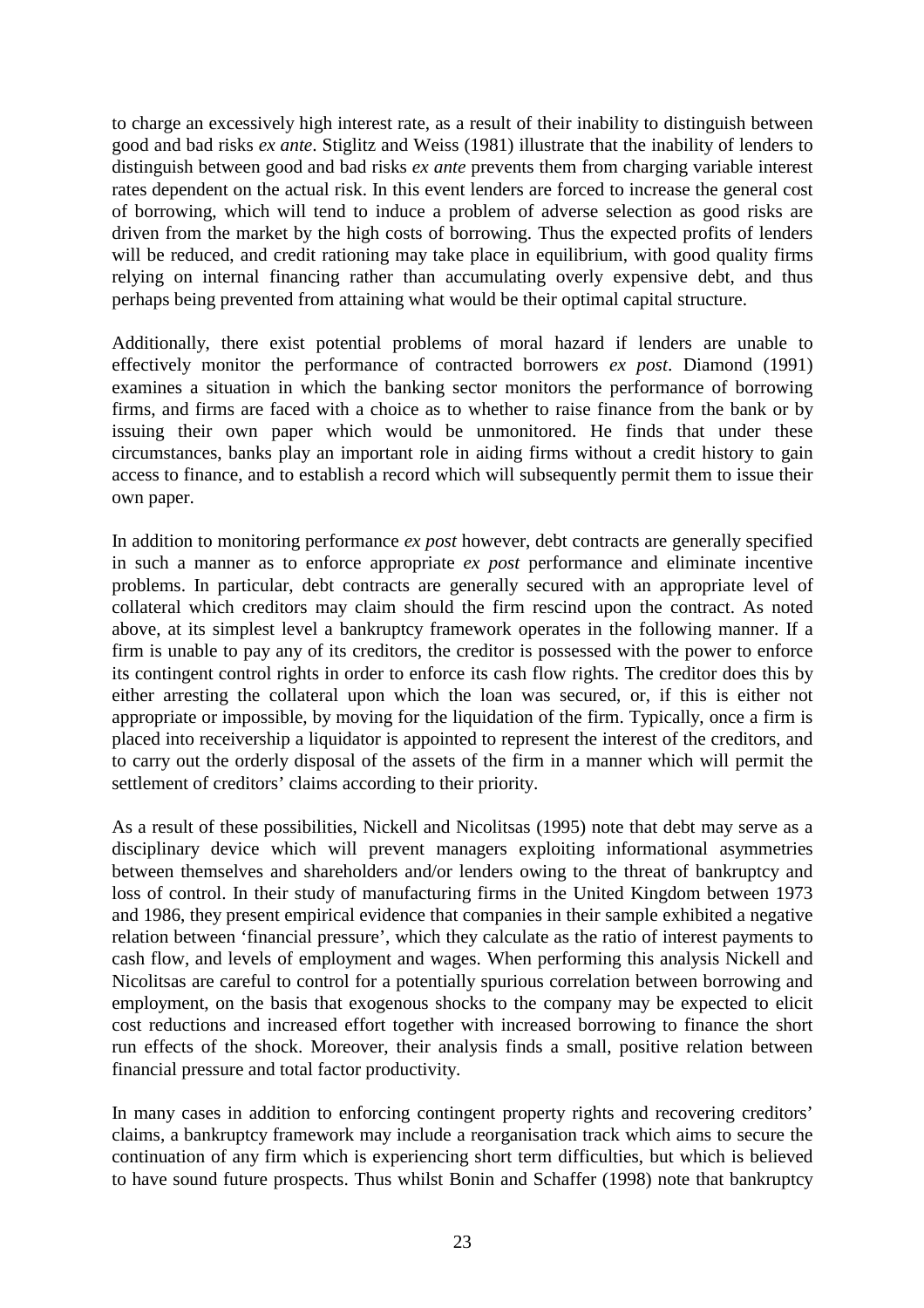legislation is the central mechanism used in established market economies in order to make hard budget constraints credible, and thus to address the so-called 'flow' problem by instilling financial discipline, it typically also enables the reallocation of assets between enterprises and permits the restructuring of the debt of firms which are deemed to be viable in the longer term but which are temporarily distressed.

Under reorganisation the enterprise is granted protection from its creditors for a period of time, during which period the incumbent managers/owners remain in control of the firm, in order to establish a plan for the reorganisation of its debts. Whilst permitting incumbents to remain in control of a financially weak enterprise has the danger of weakening incentives, as incompetent incumbents may have their position entrenched whilst creditors' contingent property rights are suspended, the reorganisation track is intended to prevent the liquidation of firms with future potential and whose worth is greater than the sum of the physical value of its assets.

Therefore an appropriate bankruptcy code may be regarded as one under which firms which are viable in the longer term but which are experiencing temporary financial difficulties, are permitted to continue operations whilst reorganising their debt structure, whilst those which are not viable even in the longer term are liquidated. A firm which is making losses even before debt service would be considered to fall into the latter category, and should be closed. Under the former we would consider, for example, an enterprise which is currently making positive profits but is unable to service its debt, and is thus suffering from a stock problem whilst making positive accounting and economic flows. The case of Metallgesallschaft AG illustrates the nature of such a stock problem very nicely. A highly profitable manufacturing company, it ran into difficulties in 1994 because of the behaviour of a trader in its derivative financial products subsidiary. The company therefore found itself facing claims that it could not meet as they fell due — indeed they were of such a scale that raising funds to meet them would have cost many year's profits. The company therefore sought protection from its creditors, reaching an accommodation with them that permitted it to continue trading. In such cases, this is an economically efficient outcome since the company possesses many assets, among them its own organisational structure, that cannot, and indeed probably should not, simply be liquidated to meet claims.

The inability to reach such an economically efficient outcome is regarded by White (1996) as one of the potential costs of bankruptcy: potentially very large costs may be associated with liquidating a firm piecemeal when it is more valuable as a going concern, or allowing an inefficient firm to reorganise when its assets would be better deployed if they were to be sold off piecemeal. In addition to these costs of the actual bankruptcy process itself, including direct costs such as payments to the court, to lawyers, bankruptcy officials, and so on, White distinguishes between costs incurred during the normal business operation of a firm, when future difficulties are not anticipated, and those incurred after the onset of financial distress but before the start of bankruptcy. An example of the first category is the 'punishment effect': the relative harshness of treatment towards managers of firms when they enter bankruptcy may elicit greater managerial effort so as to avoid having to enter bankruptcy in the first place. The second kind of costs arise because managers of firms in financial distress may have an incentive to engage in costly activity to try to stave off bankruptcy; for example, by trying to gamble the firm back into solvency through undertaking very risky investments.

Finally, we note that the incentives for a creditor to file for the liquidation of a debtor may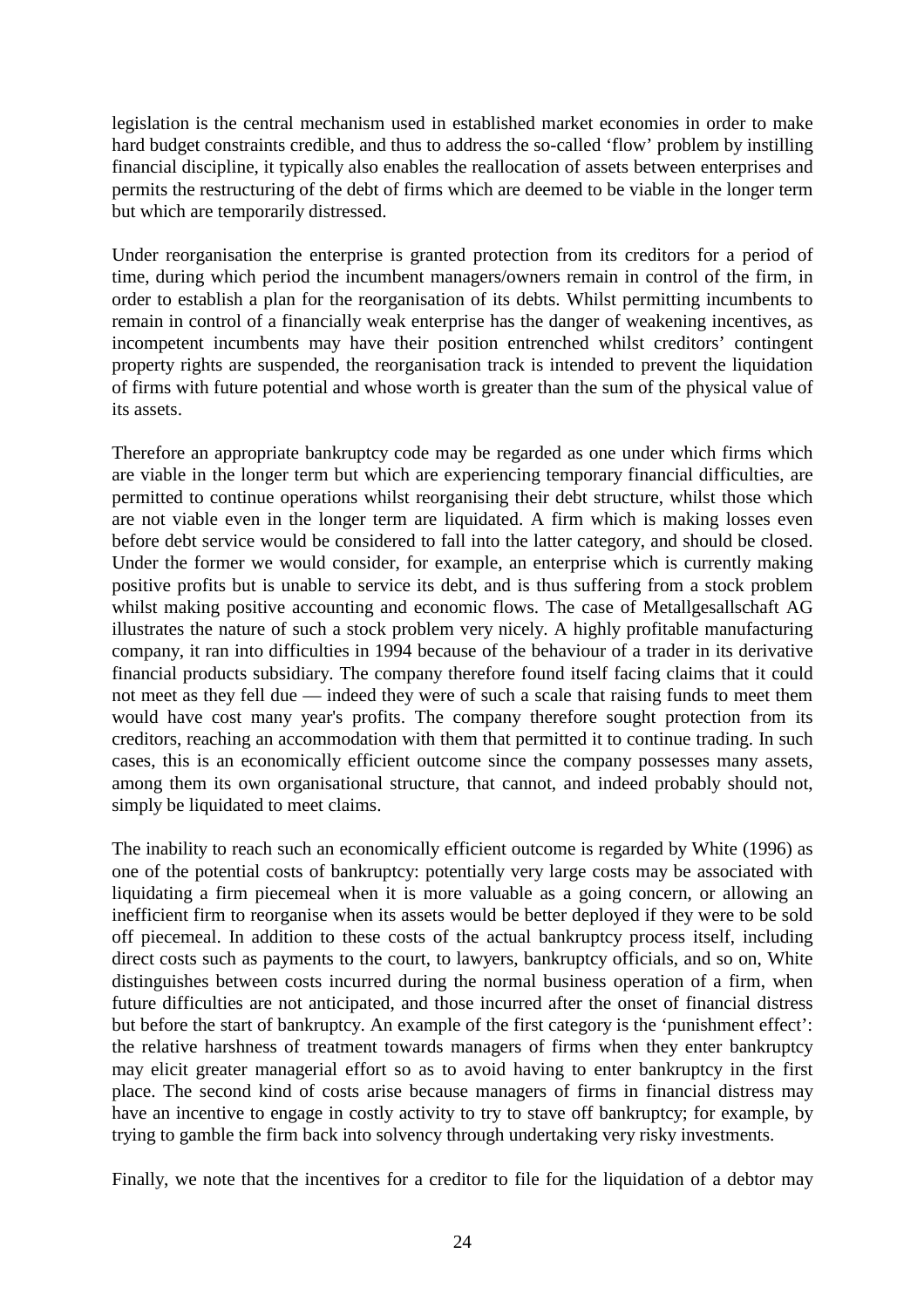often be weak (White (1996)). Secured creditors will often prefer to seize collateral rather than start a lengthy procedure involving other creditors. Unsecured creditors are often small and would find their direct costs of pursuing a bankruptcy procedure prohibitive, and being low on the priority list for the settlement of debts they may find their recovery rate to be small, especially if the firm has run down its assets or run up its debts by the time bankruptcy actually starts. Indeed, White reports that recovery rates for unsecured creditors in the US and Germany are on the order of 2-3%. Given these inefficiencies and costs, it is not uncommon in Western market economies for creditors to renegotiate their claims on their delinquent debtors outside a formal bankruptcy procedure.

## **5.2. Performance, Restructuring and Financing in Transition Economies**

The preceding discussion illustrated that receiving appropriate access to credit and being monitored effectively is of fundamental importance if enterprises are to engage in restructuring activity and improve their long term performance. This is particularly pertinent in a transition context given that, as noted in earlier sections of this paper, long term physical restructuring is likely to necessitate substantial capital investment expenditure. Moreover, on the basis of the discussion in the preceding section, there is good reason to expect that enterprises in TEs are likely to experience even more acute financial constraints for a variety of factors.

As a result of the transition process, existing enterprises in TEs find themselves in a situation where past (and perhaps even present) performance is an inadequate indicator of potential future profitability, whilst *ab initio* enterprises are without a past record. Thus whilst Stiglitz and Weiss (1981) illustrate that informational asymmetries in established market economies are likely to lead to problems of adverse selection and equilibrium credit rationing, such asymmetries are likely to be even more pronounced in TEs. Of course, as in the Western case, this is of less concern if enterprises are empowered with sufficient retained earnings to finance necessary investment; however, enterprises with future potential but currently without such luxury will find themselves unable to finance the restructuring required to secure their future profitability. Moreover, the banking sector plays an even more prominent role in the early stages of transition, as without strong capital markets alternative sources of financing are limited.

Additionally, as Cornelli, Portes and Schaffer (1996) note, banks were faced with the additional role of being required to instil corporate governance and monitoring in order to minimise moral hazard once loans were actually granted. The burden upon banks was magnified by the fact that these tasks would typically be shared by capital markets and other agents in the financial sector of established market economies — agents which were incapable of doing so or did not exist in the early stages of transition. Although, as noted above, problems of moral hazard are frequently addressed by securing debt contracts with collateral over which creditors are able to enforce contingent property rights in the event of default, such action frequently served to further limit access to financing, as enterprises often did not possess sufficient collateral upon which to secure loans. Furthermore, even if firms were able to provide sufficient collateral, the nature of the bankruptcy process in the early stages of transition did little to ensure the protection of contingent property rights<sup>6</sup>.

 $\overline{a}$ 

<sup>&</sup>lt;sup>6</sup> In fact, the inability to fully enforce contingent control rights may have led to collateral requirements being adjusted upwards accordingly, thus further exacerbating access constraints.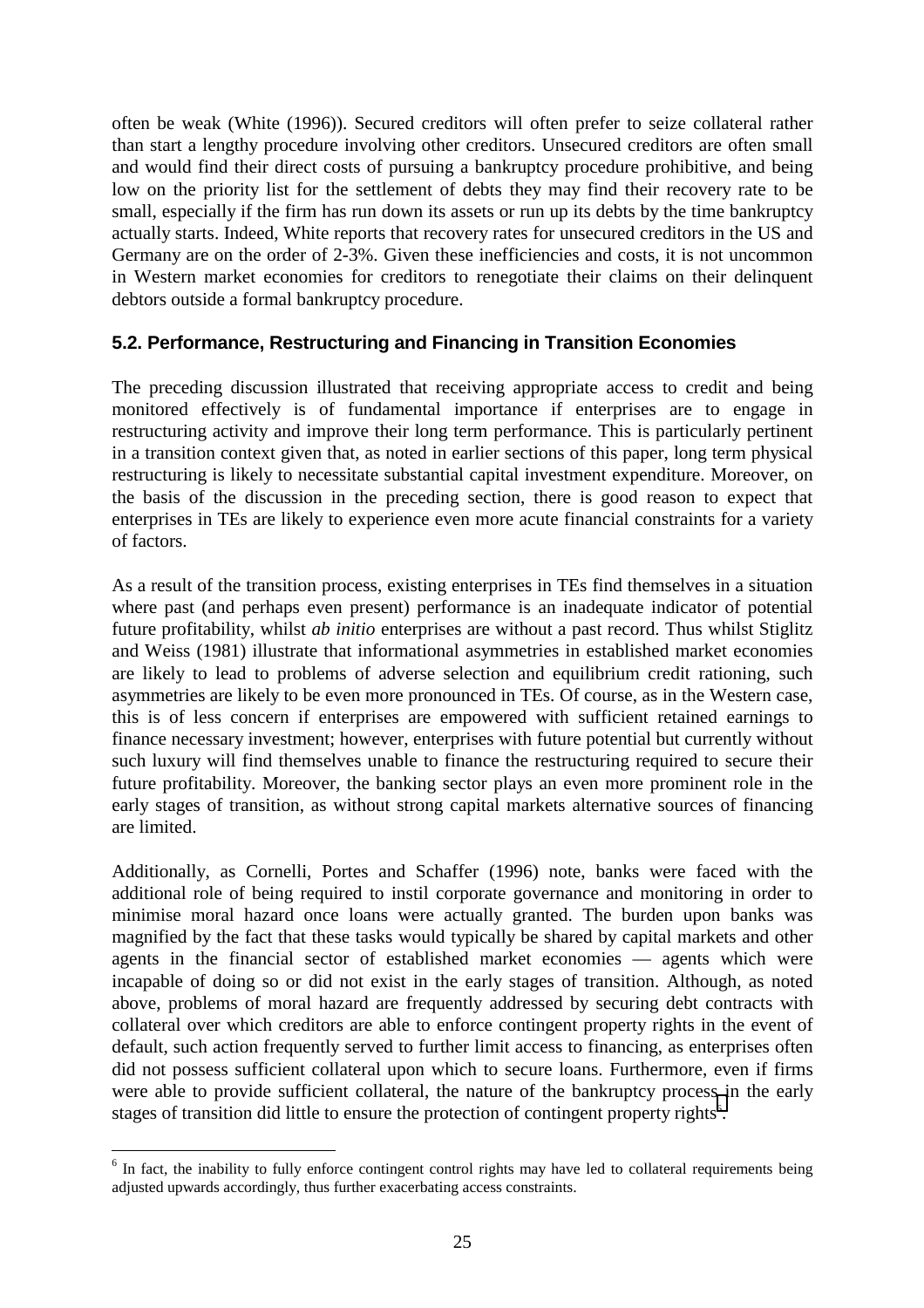The above discussion highlighted several reasons which suggest that bankruptcy would be expected to have a positive role to play in transition economies: it is a decentralised system which would permit the orderly settlement of creditors' claims via the disposal of assets, either by selling the firm as a going concern or through a piecemeal sale of assets, which could subsequently be reallocated to more profitable use. Bankruptcy, however, was rarely used in the early stages of transition, and is now only beginning to become more commonly used in the further advanced transition economies. This can be explained by the fact that creditors had, and in some case still have, weak incentives to pursue the liquidation of a debtor firm, for a variety of reasons. Firstly, the weak legal systems which typified economies during the early stages of reform meant that even though appropriate legislation may be in place, the ability to enforce the legislation quickly and clearly may not. Transition economies lacked trained lawyers and judges and this, coupled with the absence of a body of precedent, meant that the outcome of court action was often uncertain. Furthermore, even if the outcome of the action was positive, from the point of view of the creditors, delays were common and may have given incumbents time to engage in asset stripping.

Secondly, in the early stages of transition the return which creditors would receive from filing for bankruptcy were often low, even in the case of secured creditors, as capital markets were thin, whilst many of the assets of the firm would have been inherited from the pre-transition era and would be of little value in the new economic milieu. Thirdly, banks as creditors may be unwilling to pursue a client into receivership, as doing so would effectively admit that the debt was bad, and the bank would be required to provision accordingly. Finally, given that in many cases the realisable disposal value of assets would be low, creditors may have delayed in filing for liquidation if they believed that it was likely that the enterprise would be rescued by government bailout in the near future.

The results from a World Bank sponsored survey of 50 Czech manufacturing firms in 1994 support the view that firms in TEs are deterred from using the bankruptcy system by these factors (Mochrie, Schaffer and Bevan 1998). Of these firms, 80% cited the existence of major obstacles to filing for the insolvency of a debtor firm that failed to pay its debts. The most oftcited reasons were the length of time a bankruptcy procedure would spend in the courts, the large debts and low liquidation values of debtor firms (making prospective recovery rates low), the uncertainty of the outcome, and the fact that in any case it was often easier to collect on the debt outside the court system using informal means. (The Czech government's decision to delay introduction of their bankruptcy law in the early 1990s out of fears about introducing a wave of bankruptcies would thus seem to have been unjustified.)

Taken together, the factors noted above suggest that it would be even more common for enterprises in TEs to finance investment activity through retained earnings rather than debt: a result which finds empirical support in Cornelli, Portes and Schaffer (1996). Their study surveys balance sheet data derived from enterprises in Hungary and Poland at the end of 1992, and illustrates that even enterprises in these relatively advanced TEs were significantly underlevered: debt to total assets ratios of 32 percent and 41 percent are reported for Hungary and Poland respectively, as compared to the 66 percent leverage reported for G7 non-financial firms in Rajan and Zingales (1995). One concern of such a result is that it implies that firms which may be viable in the long term, but which are currently experiencing low retained earnings, are unable to invest and restructure effectively — hence their future development is constrained. Furthermore, *ab initio* enterprises are likely to be credit constrained to an even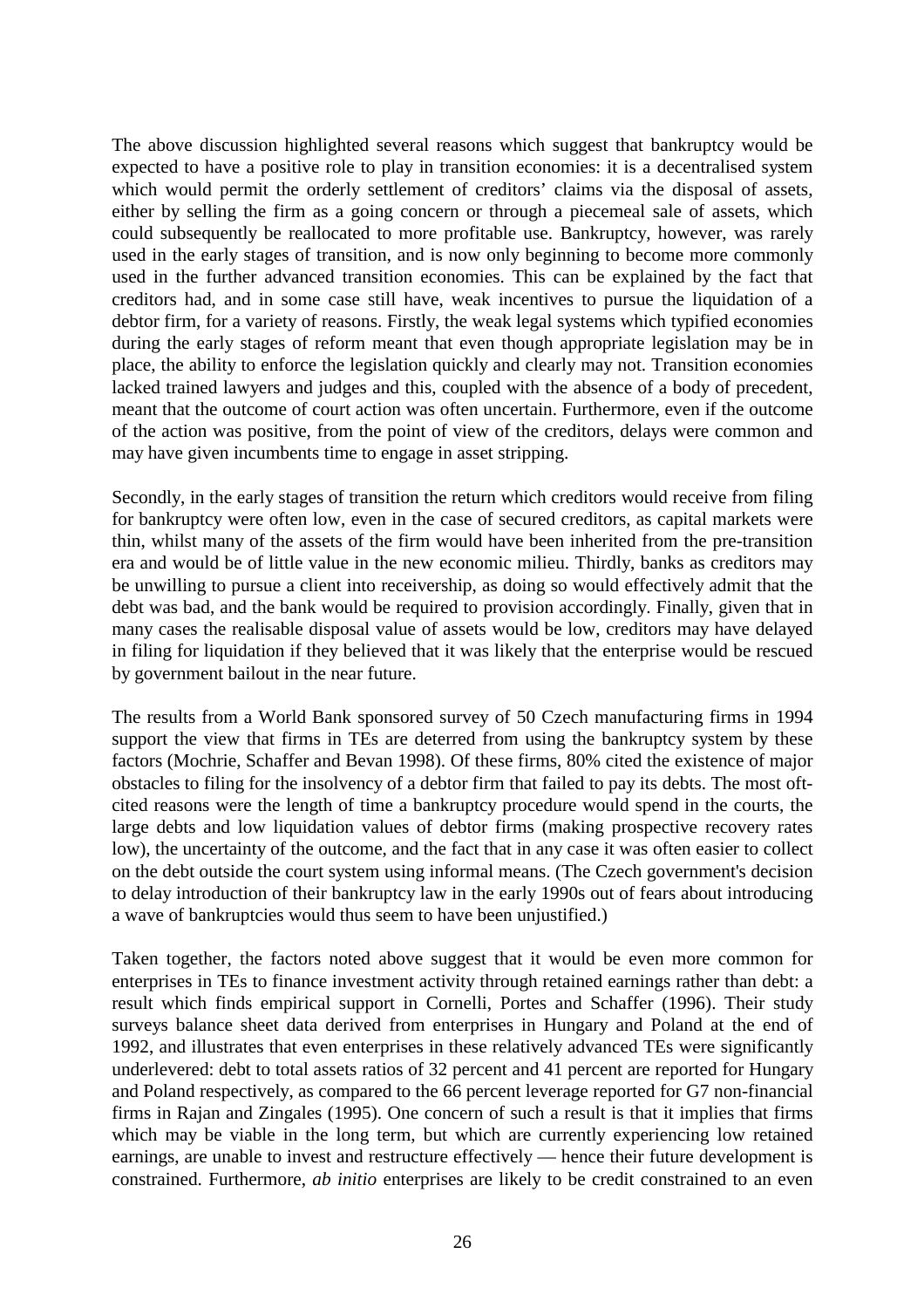greater extent as they have no track record and are likely to be viewed as a greater risk. This is of particular concern given that the preceding discussion illustrated that in general the *ab initio* small and medium sized enterprise sector has acted as an 'engine of economic growth' in many TEs.

This aggregate result is also supported by the results of cross-sectional regression analysis akin to that of Rajan and Zingales. Leverage is found to positively related to size and negatively related to profitability (measured as earnings before interest, tax and depreciation), as in Rajan and Zingales. However, unlike in Rajan and Zingales, there is found to be a negative relation between leverage and tangibility, which Cornelli, Portes and Schaffer suggest is likely to arise from the fact that under the traditional system investment financing was generally derived from equity issues rather than accumulation of debt. Additionally, this result may reflect the fact that there exist large deviations between the market and book values of assets inherited from the pre-transition era.

Nonetheless, although the early stages of transition appear to have been typified by ineffective monitoring and significant financial constraints on investment activities, Anderson and Kegels (1997) and Lizal and Svejnar (1997) present evidence which suggests that constraints relaxed and monitoring improved subsequently in the Czech Republic.

Anderson and Kegels utilise an accelerator model of investment, under which they perform cross-sectional regressions on Czech data for 1994. In their regressions income generated by current activities, internal cash flow, and the stock of bank loans, trade credit and all other forms of debt are regressed against investment. As Anderson and Kegels explain, if the accelerator model is to be regarded as an appropriate specification and capital markets function correctly, investment should respond perfectly to demand generated income such that financing decisions are irrelevant. However, firms which are liquidity constrained would find their investment dependent upon the amount of financing available, with the result that the coefficient upon current cash flow would be positive.

At the aggregate level the results of their analysis appear to provide support for the hypothesis that the investment decisions of firms were constrained by available credit in the period under study — the coefficient upon the cash flow variable is positive and significant, whilst that upon income is insignificant. By disaggregating their study by ownership category, however, Anderson and Kegels are able to provide some evidence which suggests that investment was not constrained by financing problems for most forms of private sector enterprise. Although their results should be treated with some caution, owing to the difficulties of assigning ownership class to the enterprises in their data, their results suggest that in 1993 a large amount of investment and debt financing took place in particular amongst *ab initio* private firms and privatised state-owned enterprises. Nonetheless, these firms appeared to be reaching their debt capacity in 1994.

Similar results are reported by Lizal and Svejnar (1997) in their study of the Czech Republic in the period 1992 to 1995. This study computes competing models of investment activity based upon the accelerator model of investment and a structural model of dynamic optimisation subject to associated adjustment costs. At the aggregate level this study finds that the accelerator theory provides a better explanation for investment activity in the Czech Republic in this period, with only mild support for the notion that cash flow influenced investment and this credit constraints were present. Moreover, this mild support appears to be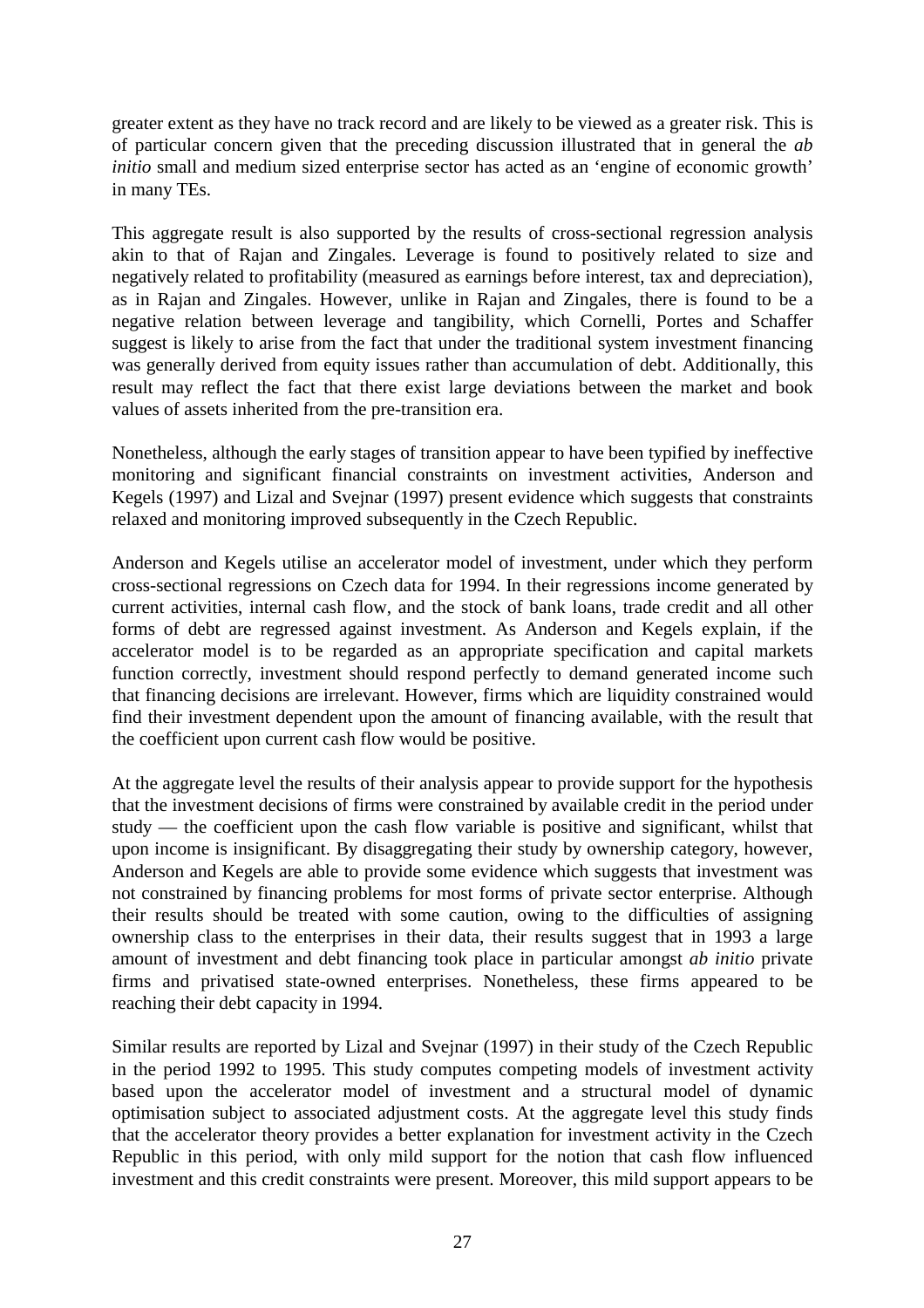mainly derived from smaller private firms and co-operatives which appear to have relied upon receivables to finance investment activity.

By contrast, Perotti and Gelfer (1998) find evidence that a lack of available finance significantly constrained investment activity in Russian firms which were not members of financial-industrial groups (FIGs). This study utilises data for 76 quoted Russian public companies for 1995 and 1996, and as these companies are publicly traded, they are able to base their analysis on the Q theory of investment. As noted previously, high values of Q, which is this case is proxied as the market to book ratio, suggest that financial markets place a high valuation upon the expected future profitability of the enterprise. Thus in a similar manner to the accelerator model outlined previously, if investment is unconstrained by financing considerations, investment should be related only to the Q value and not to financing variables. Their results illustrate that investment was consistently related to their measure of Q for all enterprises, however the influence was significantly stronger amongst group members. In addition they find evidence which points towards enterprises which were not members of FIGs in Russia being subject to significant financial constraints. Of the firms which were participants in FIGs they find that investment was more strongly related to Q amongst bank-led than industry-led groups, and that cash flow was negatively related to investment in the case of bank-led groups, suggesting significant internal redistribution of finance amongst members.

The above discussion therefore illustrates that receiving appropriate access to credit is of fundamental importance in enabling enterprises to engage in restructuring activity. This is particularly pertinent given that, as noted in earlier sections of this paper, long term physical restructuring is likely to necessitate substantial capital investment expenditure. Consequently financial isolation programmes, such as that followed in Romania<sup>7</sup>, or bankruptcy codes which do not given priority to fresh financing obtained during continuation, have the potential to limit the extent to which enterprises are able to undertake appropriate restructuring measures. This is all the more true in a situation where suitable bank financing may not be readily available, as a result of such factors as macroeconomic instability, which makes lending difficult to obtain generally, and the existence of credit constraints, which may result from the inability of individual enterprises to provide sufficient collateral with which to secure financing. A study of the Russian banking sector during transition by Fan, Lee and Schaffer (1996) supports this hypothesis, concluding that the vast majority of loans secured by enterprises were short term, owing to high rates of domestic inflation, and as a consequence loans were predominantly used for working capital as they were unsuitable for long-term investment. Moreover collateral requirements were found to be high, reflecting the difficulty which banks experienced when attempting to realise returns if forced to rescind upon the lending agreement.

 $\overline{a}$ 

<sup>&</sup>lt;sup>7</sup> See Mochrie, Schaffer and Bevan (1998) for a more detailed discussion of financial isolation programmes.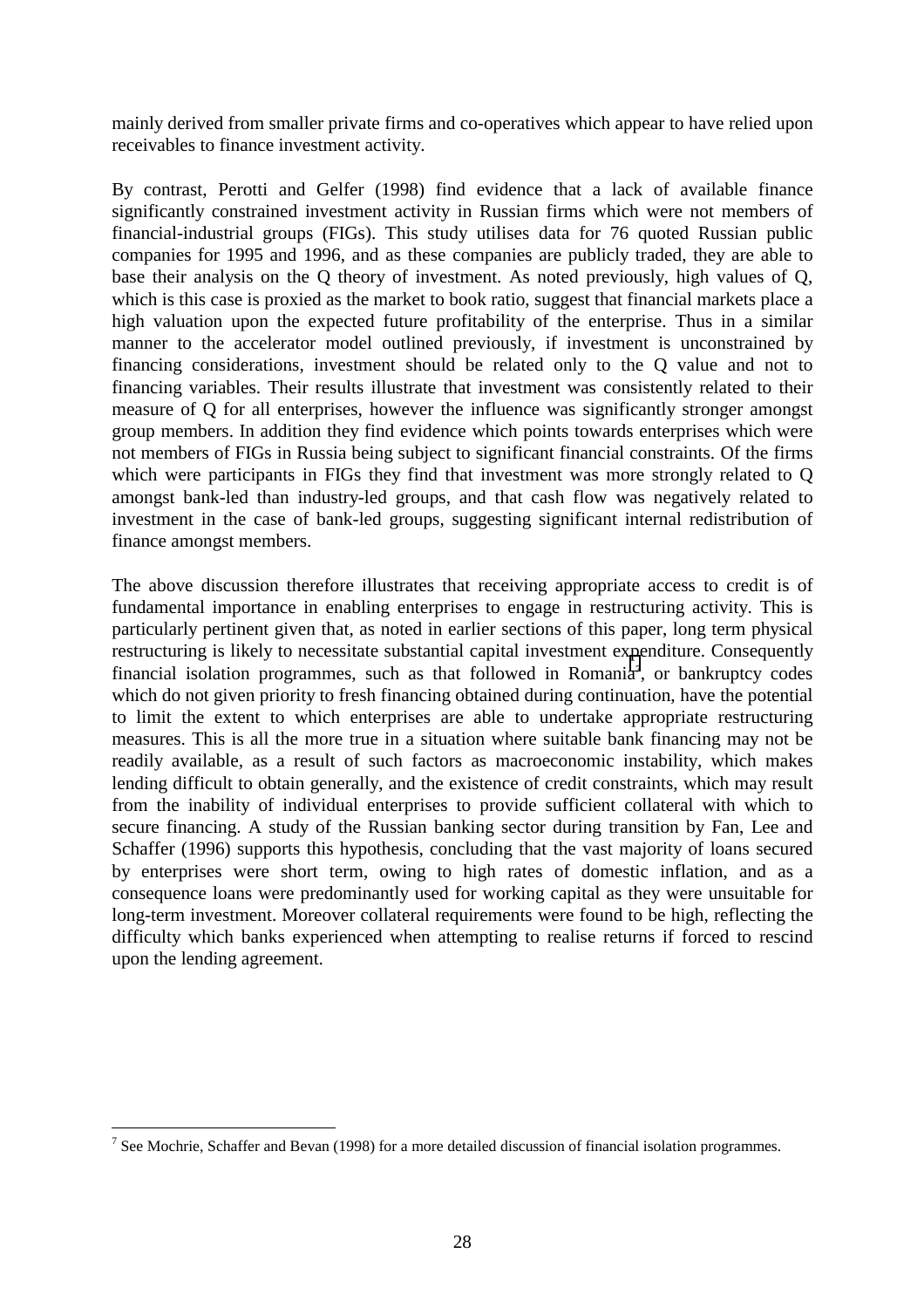| <b>Study</b>                          | <b>Countries</b><br><b>Analysed</b> | Year of<br>Data | <b>Ownership Structures</b><br>Compared         | Ownership<br><b>Concentration</b><br><b>Influential?</b> | <b>Managerial</b><br>Turnover/<br><b>Retraining</b><br><b>Influential?</b> | <b>Endogeneity</b><br>Problem<br>Addressed? | <b>Result</b>                                                                                                            |
|---------------------------------------|-------------------------------------|-----------------|-------------------------------------------------|----------------------------------------------------------|----------------------------------------------------------------------------|---------------------------------------------|--------------------------------------------------------------------------------------------------------------------------|
| Megginson et al<br>(1994)             | Various                             | Various         | Private, state                                  | N/A                                                      | N/A                                                                        | N <sub>o</sub>                              | Privatisation improves<br>performance                                                                                    |
| Boardman and<br>Vining (1989)         | Various                             | 1983            | Private, state and mixed                        | N/A                                                      | N/A                                                                        | N <sub>o</sub>                              | Privatisation improves<br>performance                                                                                    |
| Vining and<br>Boardman (1992)         | Canada                              | 1986            | Private, state, mixed and<br>cooperatives       | N/A                                                      | N/A                                                                        | N <sub>o</sub>                              | Competition important, but<br>insufficient: privatisation<br>improves performance                                        |
| Earle, Estrin and<br>Leschenko (1996) | Russia                              | 1994            | State, workers, managers,<br>outsiders, de novo | N/A                                                      | N/A                                                                        | Yes                                         | Limited evidence that<br>outside ownership improved<br>performance                                                       |
| Earle and Estrin<br>(1997a)           | Russia                              | 1994            | State, workers, managers,<br>and outsiders      | Yes;<br>concentration<br>in investment<br>funds positive | N/A                                                                        | Yes                                         | Insider privatisation to<br>managers better than to<br>workers or remaining state,<br>privatisation to outsiders<br>best |

*Table 1: Studies of the Relation Between Ownership, Restructuring and Performance*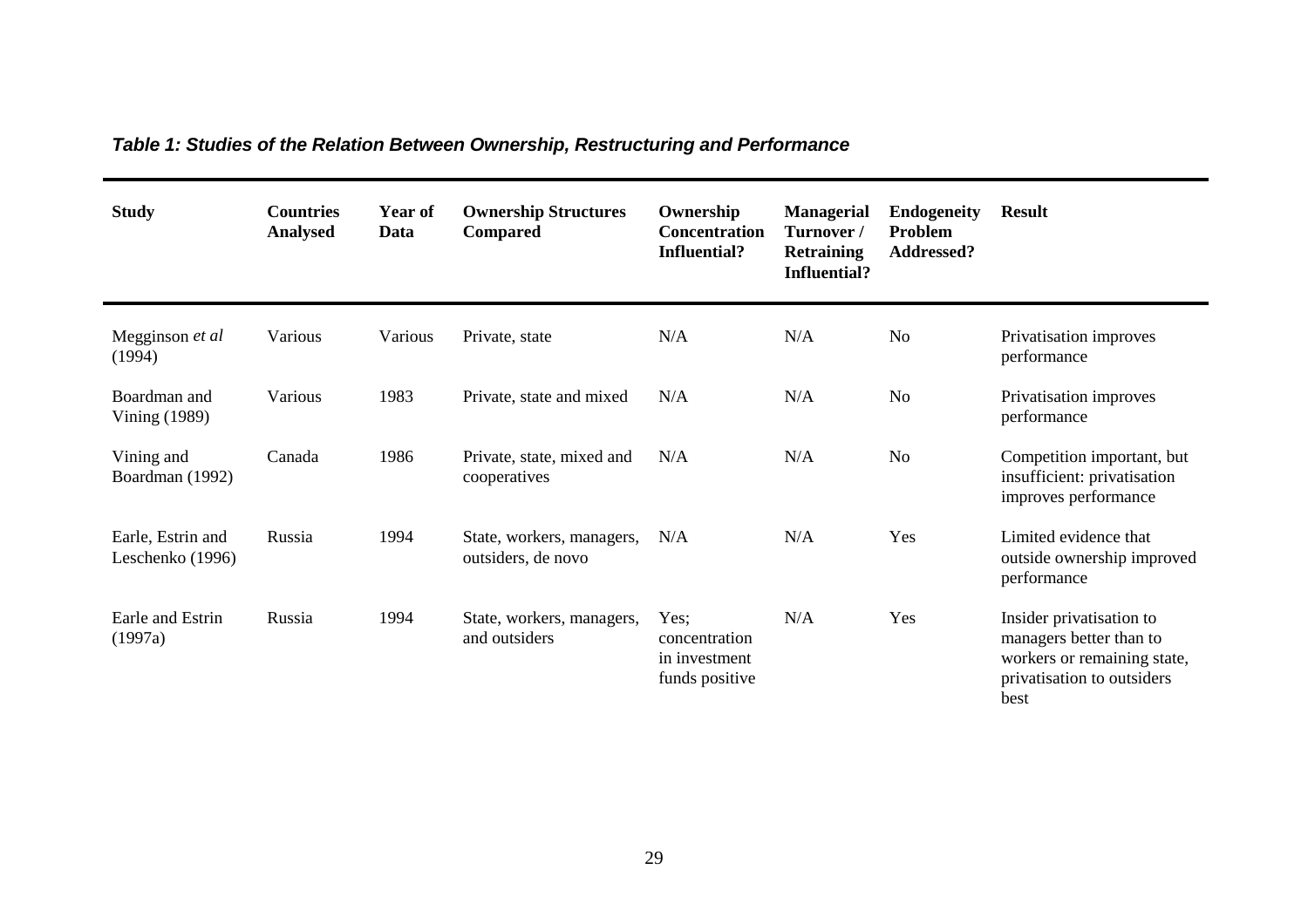| Earle and Estrin<br>(1998)      | Russia                                           | 1994    | Private, state                                                                                                      | N/A | N/A | Yes            | Privatisation improves<br>performance; some<br>evidence of privatisation<br>and competition as<br>complements          |
|---------------------------------|--------------------------------------------------|---------|---------------------------------------------------------------------------------------------------------------------|-----|-----|----------------|------------------------------------------------------------------------------------------------------------------------|
| Claessens and<br>Djankov (1998) | Czech Republic                                   | 1993-97 | Insiders, government<br>selected outsiders,<br>outsiders selected by<br>new private owners                          | N/A | Yes | N/A            | Managerial turnover<br>important, best<br>performance from new<br>private appointments                                 |
| Claessens and<br>Djankov (1997) | Visegrad 4,<br>Bulgaria,<br>Romania,<br>Slovenia | 1992-95 | State, private                                                                                                      | N/A | N/A | Yes            | Privatisation leads to<br>improved performance                                                                         |
| Roberts et al (1998)            | Kyrgyzstan                                       | 1993-95 | State, employees,<br>investment funds, other<br>outside owners                                                      | N/A | No  | Weakly         | Privatisation leads to<br>improved performance                                                                         |
| Djankov (1998)                  | Moldova                                          | 1997    | Incumbent managers<br>only                                                                                          | N/A | Yes | Yes            | Manager retraining leads to<br>improved performance and<br>restructuring                                               |
| Claessens et al<br>(1997)       | Czech Republic                                   | 1992-95 | Investment funds<br>(separately led by banks<br>and others), private<br>individuals                                 | Yes | N/A | N <sub>o</sub> | Concentrated share<br>ownership, particularly in<br>investment funds, perform<br>better                                |
| Weiss and Nikitin<br>(1998)     | Czech Republic                                   | 1992-95 | Investment funds<br>(separately led by banks)<br>and others), public and<br>private individuals and<br>institutions | Yes | N/A | N <sub>o</sub> | Concentration improves<br>performance, unless<br>concentrated in hands of<br>banks or closed-ended<br>investment funds |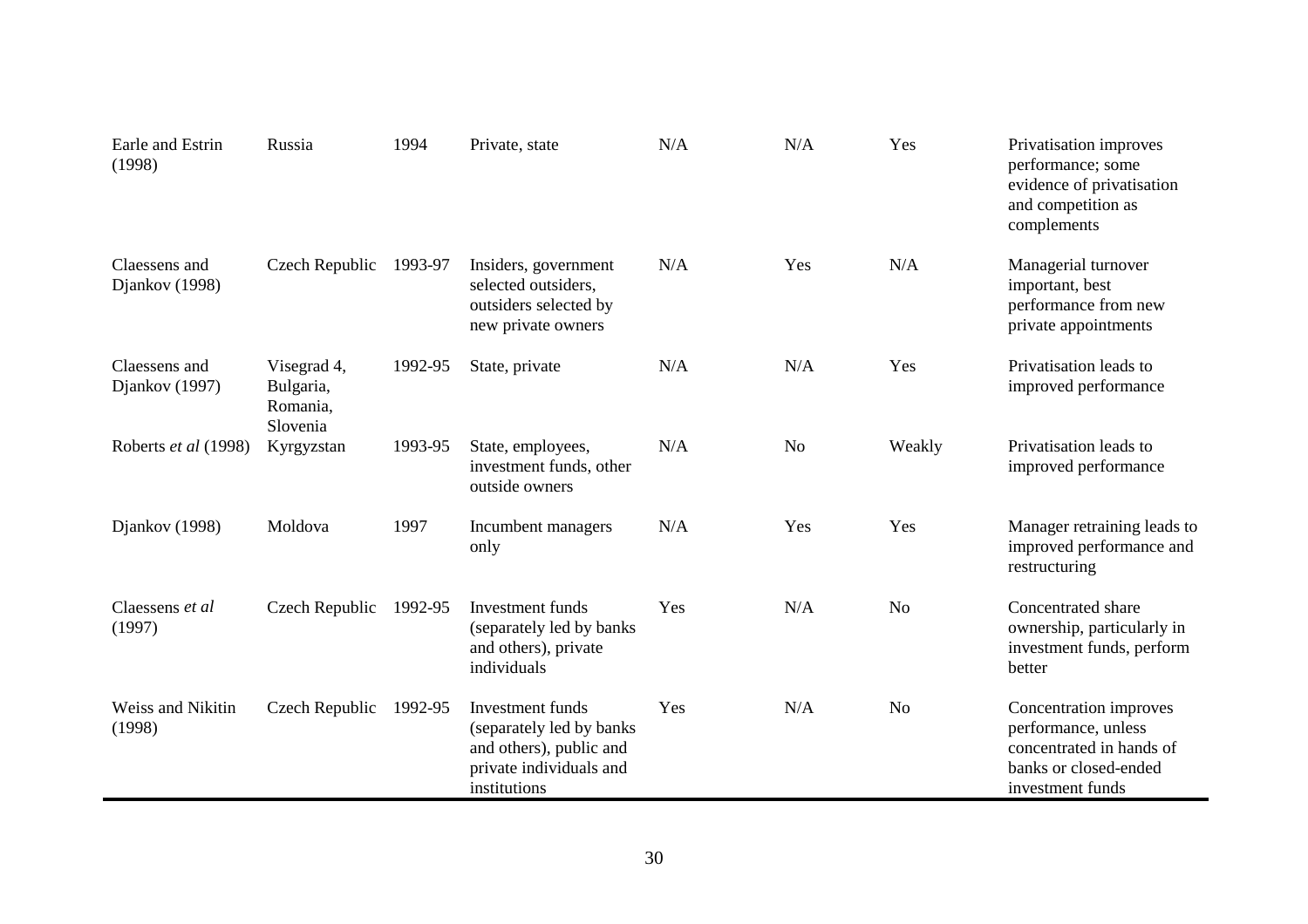# **References**

Alfandari, G. and Schaffer, M.E., '"Arrears" in the Russian Enterprise Sector', in S. Commander, Q. Fan and M.E. Schaffer (eds), '*Enterprise Restructuring and Economic Policy in Russia*', EDI Development Studies, The World Bank, Washington, 1996

Anderson, R. and Kegels, C., 'Finance and Investment In Transition: Czech Enterprises 1993- 1994', paper prepared for workshop *Investments in Transition*, Prague, January 1998

Ashenfelter, O. and Johnson, G.E., 'Bargaining Theory, Trade Unions, and Industrial Strike Activity', American-Economic-Review; Vol.59, No.1, pp.35-49, 1969

Barberis, N., Boycko, M., Shleifer, A and Tsukanova, N., 'How Does Privatisation Work: Evidence from the Russian Shops', *Journal of Political Economy*, Vol.104, No.4, August 1996

Basu, S. and Fernauld, J., 'Aggregate Productivity and the Productivity of Aggregates', *NBER Working Paper No.5832*, Cambridge, Massachusetts, 1995

Belka, M. and Krajewska, A., 'The Polish Bank and Enterprise Restructuring Programme: Debt/Equity Swaps Survey Results', *CERT Discussion Paper No.97/14*, Centre for Economic Reform and Transformation, Heriot-Watt University, May 1997

Bilsen, V. and Konings, J., 'Performance and Ownership in Transition Economies: Survey Evidence on Job Creation, Destruction and Reallocation for Romania, Bulgaria and Hungary', mimeo, Institute for Central and East European Studies, Leuven Katholieke Unversiteit (Belgium), July 1996

Blanchard, O. *et al* 'Reform in Eastern Europe', MIT Press, Cambridge, 1990

Blasi, J. and Shleifer, A., 'Corporate Governance in Russia', in R. Frydman, C.W. Gray, A. Rapaczynski (eds), '*Corporate Governance in Central Europe and Russia*', CEU Press, Budapest, 1996

Boardman, A.E. and Vining, A.R. 'Ownership and Performance in Competitive Environments: A Comparison of the Performance of Private, Mixed and State-Owned Enterprises', *Journal of Law and Economics*, Vol.32, pp.1-33, 1989

Bonin, J. and Schaffer, M.E., 'Revisiting Hungary's Bankruptcy Episode', mimeo, 1998

Boyko, M., Shleifer, A. and Vishny, R.W., 'Privatizing Russia', *Brookings Papers on Economic Activity*, Vol.0, No.2, pp.139-81, 1993

Boyko, M., Shleifer, A. and Vishny, R.W., 'A Theory of Privatisation', *Economic Journal*, Vol.106, pp.309-19, March 1996

Brown, A.N., Ickes, B.W. and Ryterman, R. 'The Myth of Monopoly: A New View of Industrial Structure in Russia', *Policy Research Working Paper No.1331*, World Bank, 1994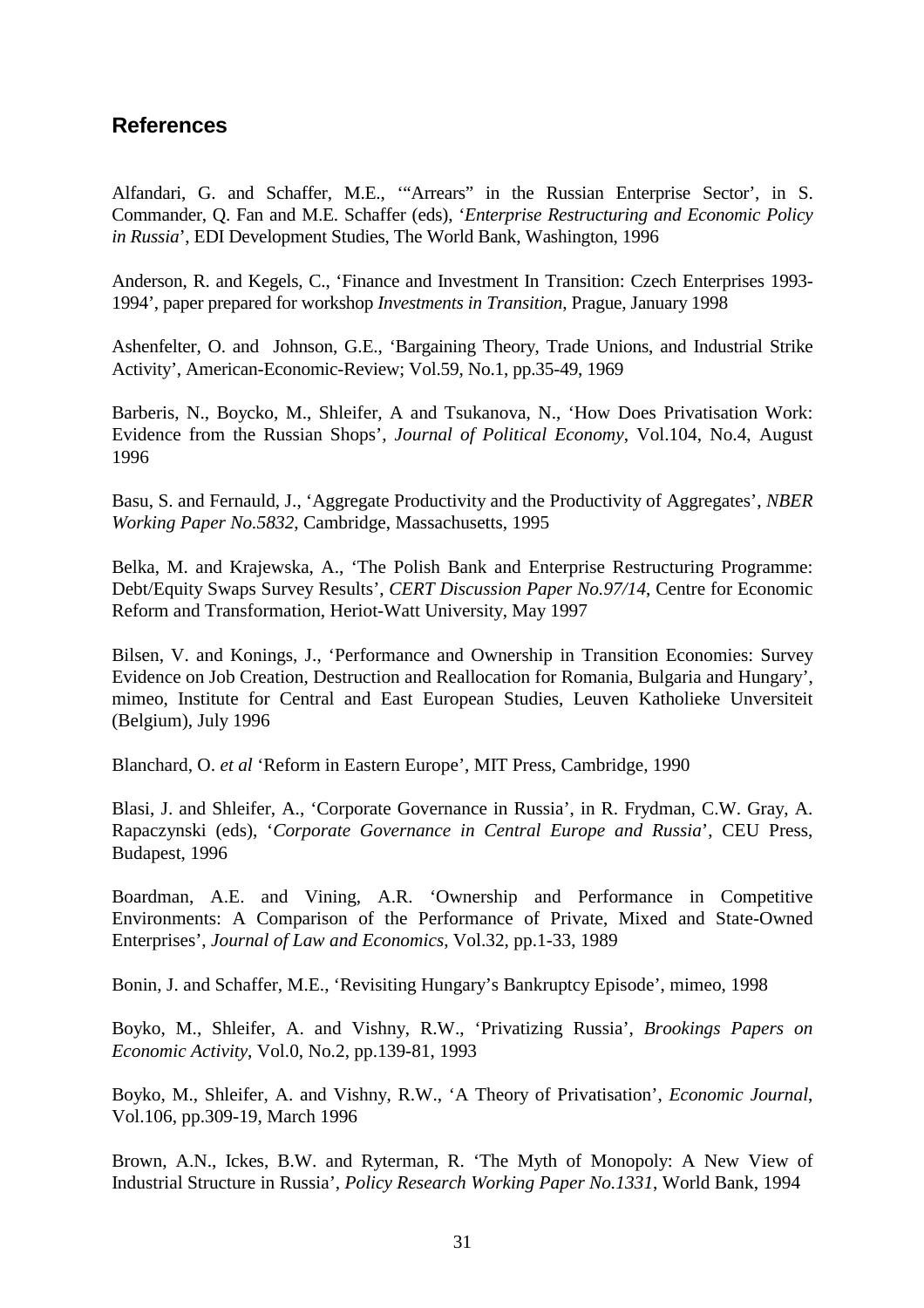Brown, A.N. and Brown, J.D., 'Does Market Structure Matter? New Evidence from Russia', *CEPR Discussion Paper No.1946*, August 1998

Chudzik, R., 'Banks and the Privatisation of Enterprises in Poland', mimeo, 1998

Claessens, S. and Djankov, S. 'Managers, Incentives and Corporate Performance: Evidence from the Czech Republic', mimeo, 1998

Claessens, S. and Djankov, S., 'Politicians and Firms: Evidence from Seven Central and East European Countries', World Bank, mimeo, 1997

Claessens, S., Djankov, S. and Pohl, G 'Ownership and Corporate Governance: Evidence from the Czech Republic' *World Bank Policy Research Paper No.1737*, 1997

Conyon, M. and Machin, S., 'The Determination of Profit Margins in UK Manufacturing', *The Journal of Industrial Economics*, Vol.XXXIX, No.4, June 1991

Corbett, J. and Mayer, C., 'Financial Reform in Eastern Europe: Progress with the Wrong Model', *Oxford Review of Economic Policy*, Vol.7, No.4, pp.57-75, Winter 1991

Cornelli, F. Portes, R. and Schaffer, M.E., 'The Capital Structure of Firms in Central and Eastern Europe', *CEPR Discussion Paper No.1392*, May 1996

Diamond, D., 'Reputation Acquisition in Debt Markets', *Journal of Public Economics*, Vol. 97, pp.828-62, 1991

Djankov, S., 'You Can Teach an Old Dog New Tricks: Management Training in Moldova', World Bank, mimeo, 1998

Dowrick, S., 'Wage Pressure, Bargaining and Price-Cost Margins in UK Manufacturing', *The Journal of Industrial Economics*, Vol.XXXVIII, No. 3, March 1990

Dyker, D. and Barrow, M. 'Monopoly and Competition Policy in Russia', in A. Smith (ed.), '*Challenges for the Russian Economic Reform*', The Royal Institute of International Affairs, 1995

Earle, J.S. and Estrin, S., 'Privatisation, Competition and Budget Constraints: Disciplining Enterprises in Russia', mimeo., 1998

Earle, J.S. and Estrin, S 'After Voucher Privatisation: the Structure of Corporate Ownership in Russian Manufacturing Industry', mimeo, June 1997

Earle, J.S. and Estrin, S., 'Privatization Versus Competition: Changing Enterprise Behaviour in Russia', mimeo, 1997

Earle, J.E. and Estrin, S., 'Employee Ownership in Transition', in R. Frydman, C.W. Gray, A. Rapaczynski (eds), '*Corporate Governance in Central Europe and Russia*', CEU Press, Budapest, 1996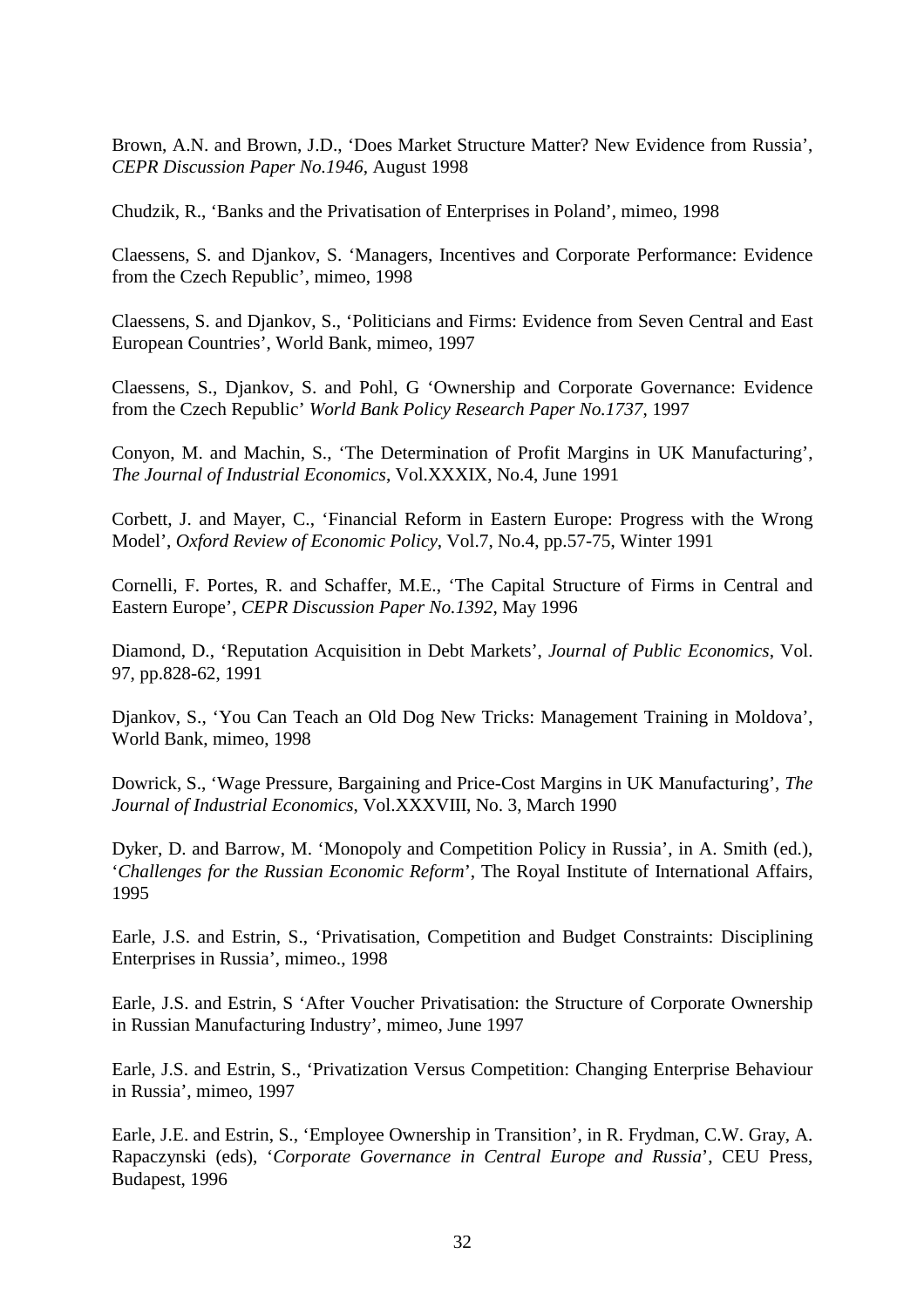Earle, J.E., Estrin, S. and Leschenko, L., 'Ownership Structures, patterns of Control and Enterprise Behaviour in Russia', in S. Commander, Q. Fan and M.E. Schaffer (eds), '*Enterprise Restructuring and Economic Policy in Russia*', EDI Development Studies, The World Bank, Washington, 1996

Easterbrook, F. and Fischel, D., 'The Economic Structure of Corporate Law', Harvard University Press, Cambridge, 1991

European Bank for Reconstruction and Development 'Transition Report', London 1997

Fan, Q., Lee, U.J. and Schaffer, M.E., 'Firms, Banks and Credit in Russia', in S. Commander, Q. Fan and M.E. Schaffer (eds), '*Enterprise Restructuring and Economic Policy in Russia*', EDI Development Studies, The World Bank, Washington, 1996

Franks, J. and Mayer, C., 'The Ownership and Control of German Corporations', mimeo., London Business School, 1994

Frydman, R., Hessel, M. and Rapaczynski, A., 'Why Ownership Matters: Politicization and Entrepreneurship in the Restructuring of Enterprises in Central and Eastern Europe', C.V. Starr Centre for Applied Economics, New York University, Economic Research Reports RR#98-14, 1998

Frydman, R., Gray, C., Hessel, M. and Rapaczynski, A., 'Private Ownership and Corporate Performance: Some Lessons from Transition Economies', C.V. Starr Centre for Applied Economics, New York University, Economic Research Reports RR#97-28, 1997

Gray, C.W. and Holle, A., 'Bank-led Restructuring in Poland (II): Bankruptcy and its Alternatives', *Economics of Transition*, Vol.5, No.1, pp.25-44, May 1997

Hillman, A.L., Katz, E. and Rosenberg, J., 'Workers as Insurance: Anticipated Government Assistance and Factor Demand', *Oxford Economic Papers*, Vol.39, pp.813-20, 1997

Joskow, P.L., Schmalense, R. and Tsukanova, N., 'Competition Policy in Russia During and After Privatisation', *Brookings Paper on Economic Activity: Microeconomics*, 1994

Kang, J-K. and Shivdasani, A., 'Firm Performance, Corporate Governance and Top Executive Turonover in Japan', *Journal of Financial Economics*, Vol.38, pp.29-58, 1995

Kaplan, S. and Milton, B., 'Appointments of Outsiders to Japanese Boards: Determinants and Implications for Managers', *Journal of Financial Economics*, Vol.36, pp.225-57, 1994

Konings, J., Lehmann, H. and Schaffer, M.E., 'Job Creation and Job Destruction in a Transition Economy: Ownership, Firm Size, and Gross Job Flows in Polish Manufacturing 1988-91', *Labour Economics*, Vol. 3, No. 3, October 1996

Kornai, J. 'The Socialist System', Clarendon Press, Oxford, 1992

Kornai, J. 'Economics of Shortage', North-Holland, Amsterdam, 1980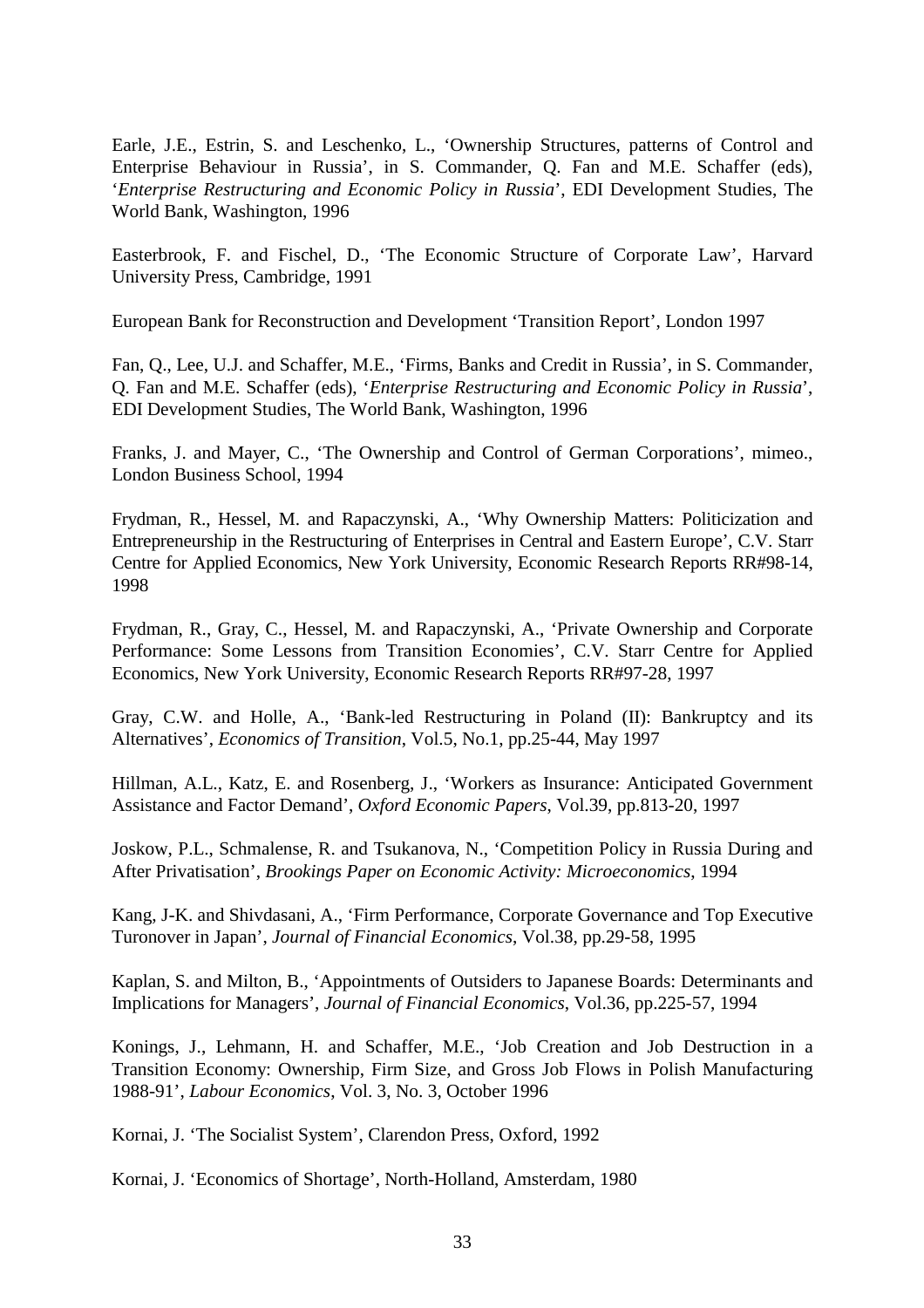Lizal, L. and Svejnar, J., 'Enterprise Investment During the Transition: Evidence from Czech Panel Data', mimeo, 1998

Martin, K. and McConnell, J., 'Corporate Performance, Corporate Takeovers and Management Turnover', *Journal of Finance*, Vol.46, pp.671-688, 1991

Megginson, W.L., Nash, R.C. and van Randenborgh, M. 'The Financial and Operating Performance of Newly Privatized Firms: An International Empirical Analysis', *Journal of Finance*, Vol.XLIX, No.4, June 1994

Mitchell, J., 'Creditor Passivity and Bankruptcy: Implications for Economic Reform', in C. Mayer and X. Vives (eds), *Capital Markets and Financial Intermediation*, Cambridge University Press, Cambridge, 1993

Mochrie, R.I, Schaffer, M.E. and Bevan, A.A., 'Enterprise and Bank Restructuring in Transition Economies', *Economic Survey of Europe*, United Nations, Geneva, No. 98/2, July 1998

Modigliani, F. and Miller, M.H., 'The Cost of Capital, Corporation Finance, and the Theory of Investment', *American Economic Review*, Vol.48, pp.261-97, 1985

Nelson, R. and Winter, S. 'An Evolutionary Theory of Economic Change', Harvard University Press, Cambridge, 1982

Nickell, S. 'The Performance of Companies', Blackwell, Oxford, 1995

Nickell, S. and Nicolitsas, D., 'How Does Financial Pressure Affect Firms?', Centre for Economic Performance Discussion Paper No.266, London School of Economics, October 1995

Perotti, E. and Gelfer, S., 'Investment Financing in the Russian Financial-Industrial Groups', paper presented at London Business School CIS-Middle Europe Centre workshop on Corporate Governance in Russia

Pinto, B., Belka. M. and Krajewski, S., 'Transforming State Enterprises in Poland', *Brookings Papers on Economic Activity*, pp.213-70, 1993

Rajan, R. and Zingales, L. 'What Do We Know About the Capital Structure? Some Evidence from International Data', *Journal of Finance*, Vol.50, No.5, pp.1421-1460, December 1995

Rawski, T.G., 'Who Has Soft Budget Constraints?', *University of Pittsburgh Working Paper No.310*, Pittsburgh, Pennsylvania, 1997

Richter, A. and Schaffer, M.E., 'The performance of de novo private firms in Russian manufacturing', in S. Commander, Q. Fan and M. Schaffer (eds), *Enterprise Restructuring and Economic Policy in Russia*, World Bank, Washington D.C., pp. 253-274, 1996

Roberts, B., Gorkov, Y. and Madigan, J., 'Is privatization a free lunch? New evidence on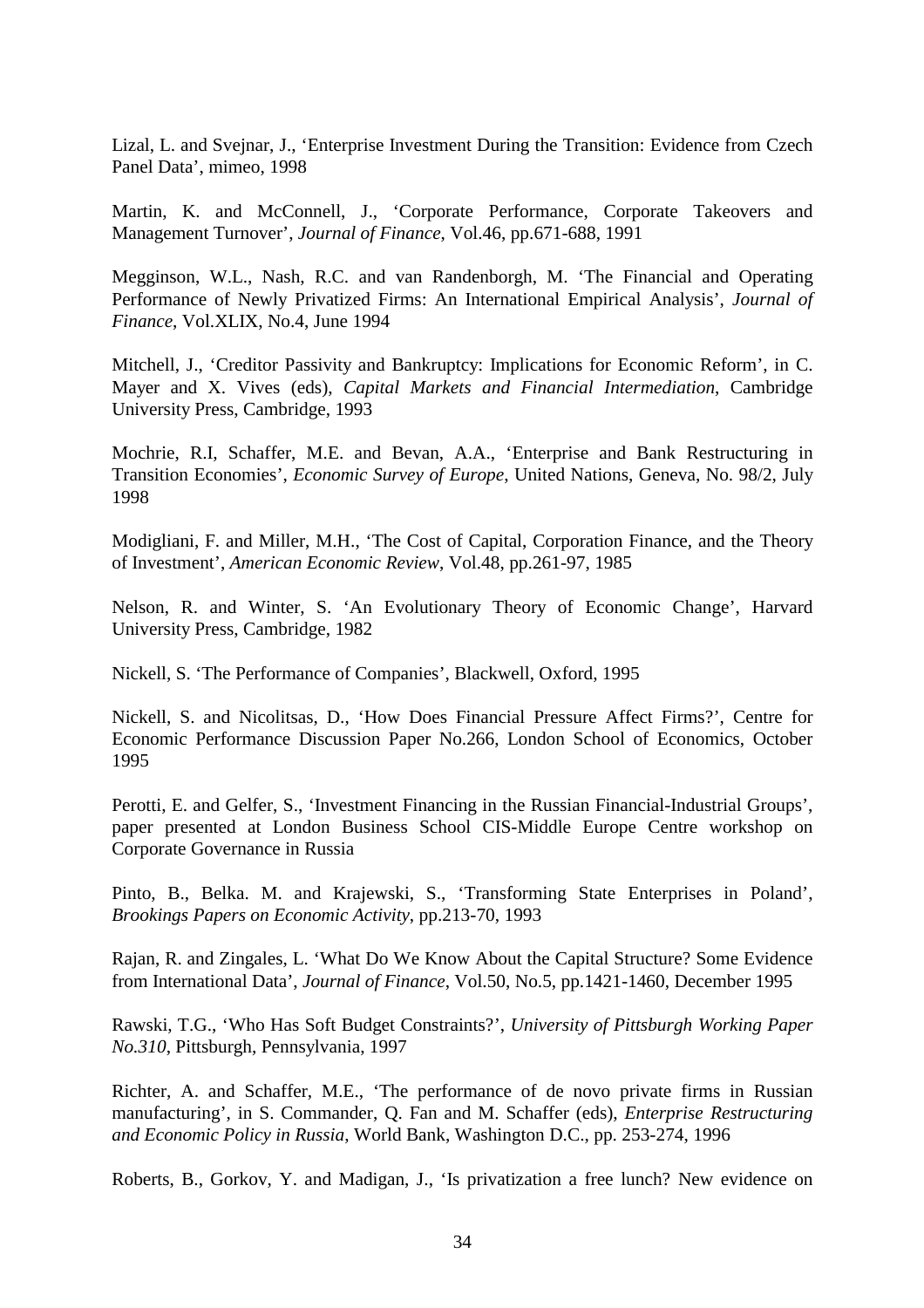ownership status and firm performance', mimeo, University of Miami, 1998

Schaffer, M.E., 'Do Firms in Transition Countries have Soft Budget Constraints? A Reconsideration of Concepts and Evidence', *Journal of Comparative Economics*, Vol. 26, No. 1, March 1998

Scherer, F.M. and Ross, D. 'Industrial Market Structure and Economic Performance (Third Edition)', Houghton Mifflin, 1990

Shleifer, A. and Vishny, R.W., 'A Survey of Corporate Governance', NBER Working Paper No.5544, April 1996

Smith, S., Cin, B. and Vodopivec, M., 'Privatization incidence, ownership forms, and firm performance: evidence from Slovenia', *Journal of Comparative Economics*, Vol. 25, No. 2, pp. 158-179(22), October 1997

Stiglitz, J.E. 'Whither Socialism?, The Wicksell Lectures', MIT Press, Cambridge and London, 1994

Stiglitz, J.E. and Weiss, A., 'Credit Rationing in Markets with Imperfect Information', *American Economic Review*, Vol.71, pp.393-410, 1981

Tirole, J., ' The Theory of Industrial Organisation', MIT Press, Cambridge, 1988

Vining, A.R. and Boardman, A.E. 'Ownership Versus Competition: Efficiency in Public Enterprise', *Public Choice* Vol.73, 1992

Weiss, A. and Nikitin, G., 'Performance of Czech Companies by Ownership Structure', mimeo, Boston University, 1998

White, M.J., 'The Costs of Corporate Bankruptcy: A US-European Comparison', in J.S. Bhandari and L.A. Weiss, *Corporate Bankruptcy: Economic and Legal Perspectives*, Cambridge University Press, Cambridge, 1996

Yarrow, G., 'Privatization in Theory and Practice', *Economic Policy*, Vol.2, pp.324-364, 1986

### **Speaker's Biography**

Mark Schaffer is Professor of Economics and Director of the Centre for Economic Reform and Transformation at Heriot-Watt University, Edinburgh, UK. His main field of research is economic reform in transition countries, and in particular enterprise restructuring and performance, financial market and fiscal reform, and labour market issues. Recent work by Prof. Schaffer's includes a study of bankruptcy law reform in Hungary; an analysis of the experience of transition countries in enterprise and bank restructuring; cross-country comparisons of soft budget constraints in Central and Eastern Europe, the former Soviet Union, and China; an econometric analysis of wage determination in Russia firms; and a